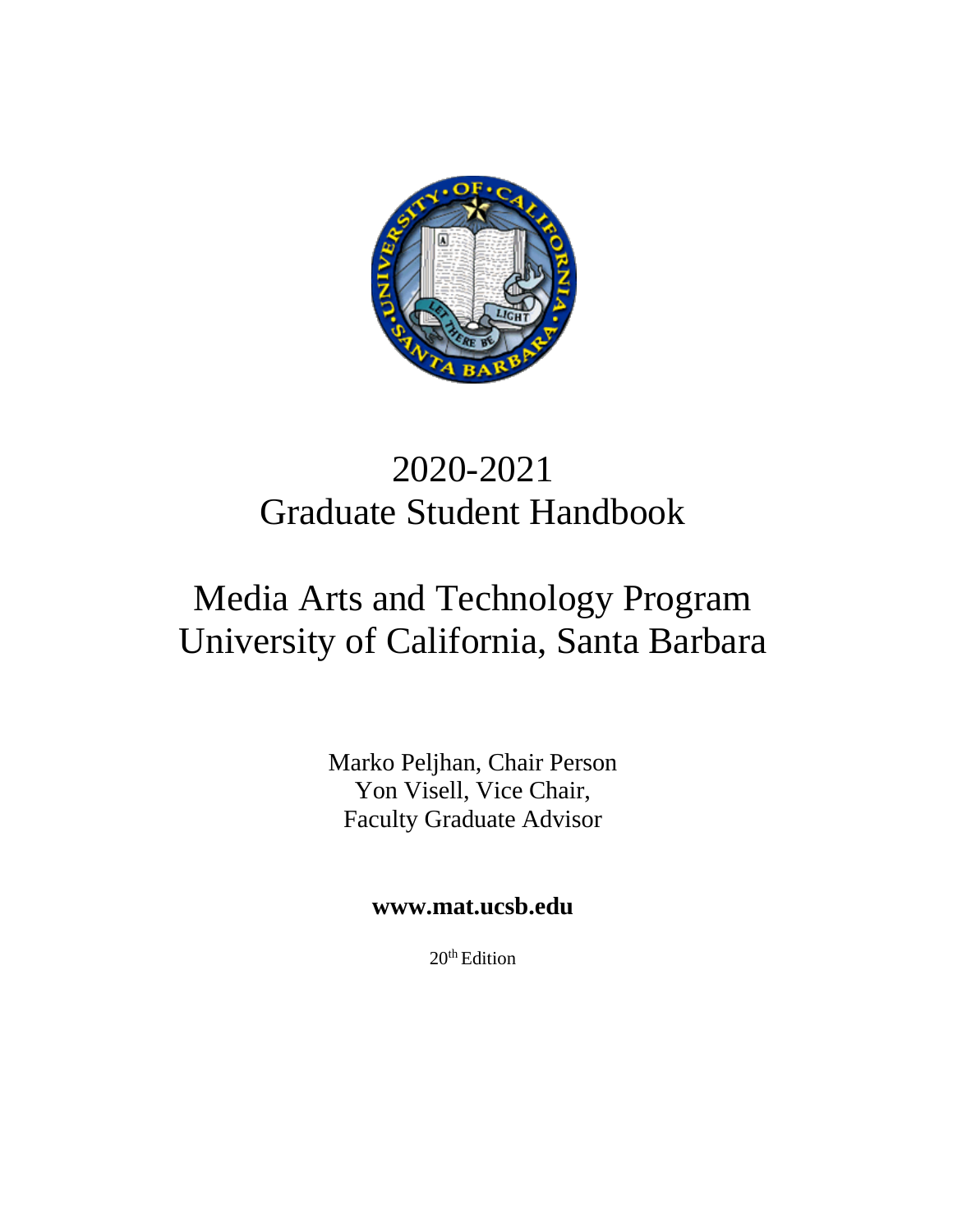| The Thesis/Project Committee | 20 |
|------------------------------|----|
|                              |    |

## Table of Contents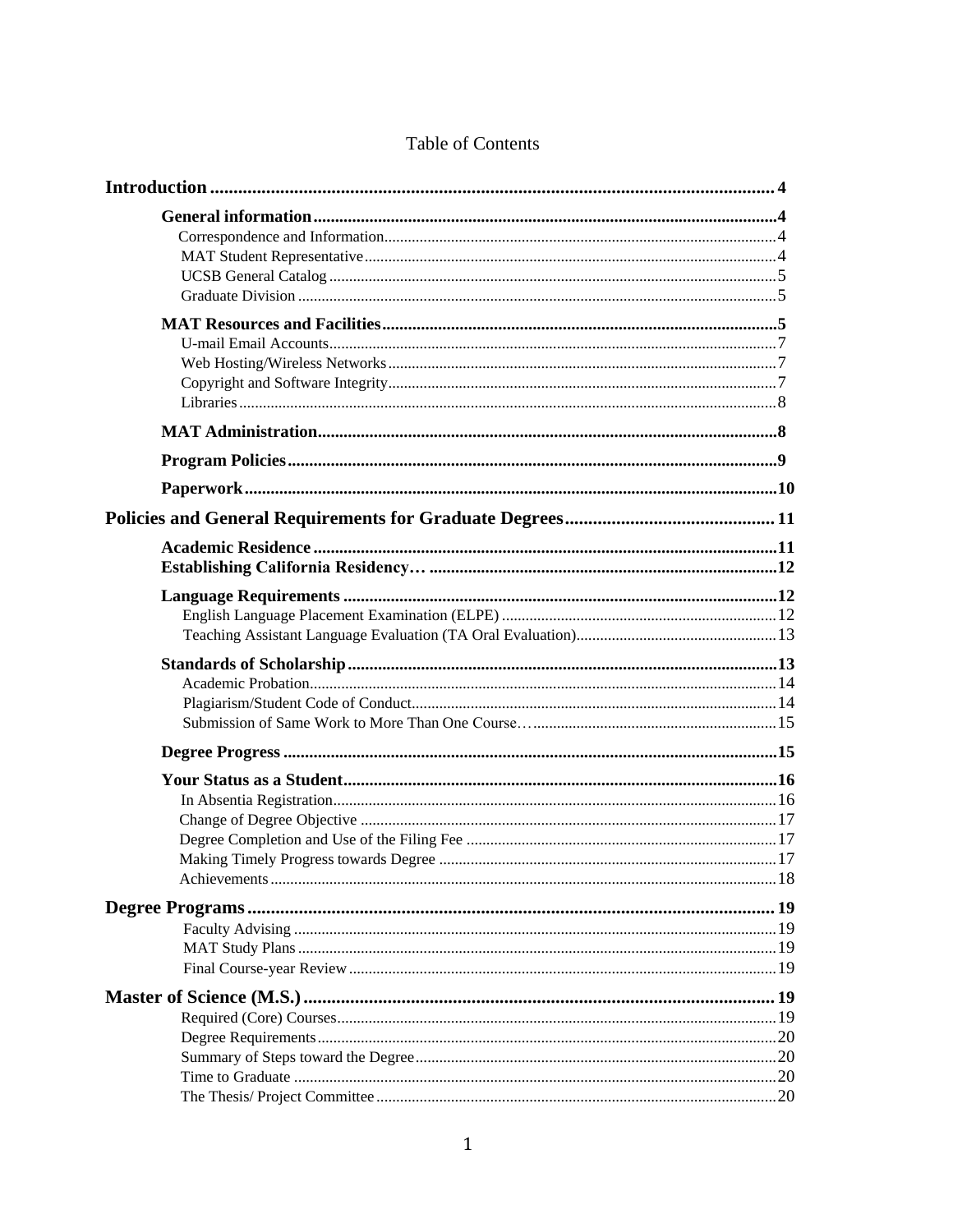| Fee & Tuition Remission for ASEs (TA, Associate In _, Reader, Remedial Tutor 32 |  |
|---------------------------------------------------------------------------------|--|
|                                                                                 |  |
|                                                                                 |  |
|                                                                                 |  |
|                                                                                 |  |
|                                                                                 |  |
|                                                                                 |  |
|                                                                                 |  |
|                                                                                 |  |
|                                                                                 |  |
|                                                                                 |  |
|                                                                                 |  |
|                                                                                 |  |
|                                                                                 |  |
|                                                                                 |  |
|                                                                                 |  |
|                                                                                 |  |
|                                                                                 |  |
|                                                                                 |  |
|                                                                                 |  |
|                                                                                 |  |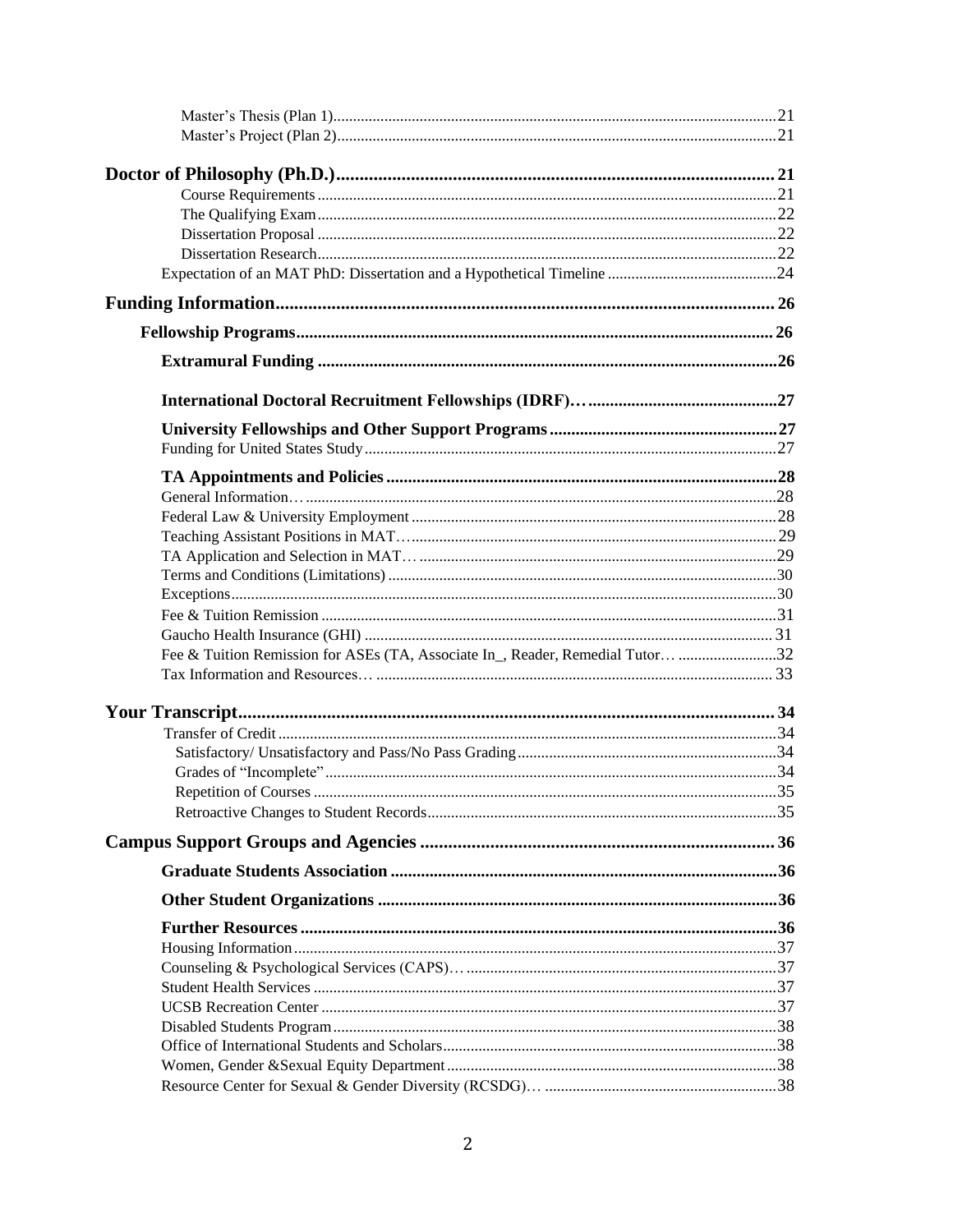| In-class videotaping of Teaching Assistants, Teaching Associates, and Faculty40 |     |
|---------------------------------------------------------------------------------|-----|
|                                                                                 |     |
|                                                                                 |     |
|                                                                                 |     |
|                                                                                 |     |
|                                                                                 |     |
|                                                                                 |     |
|                                                                                 |     |
|                                                                                 | .42 |

# **NOTES**

• For general information about UCSB, visit the web site http://www.ucsb.edu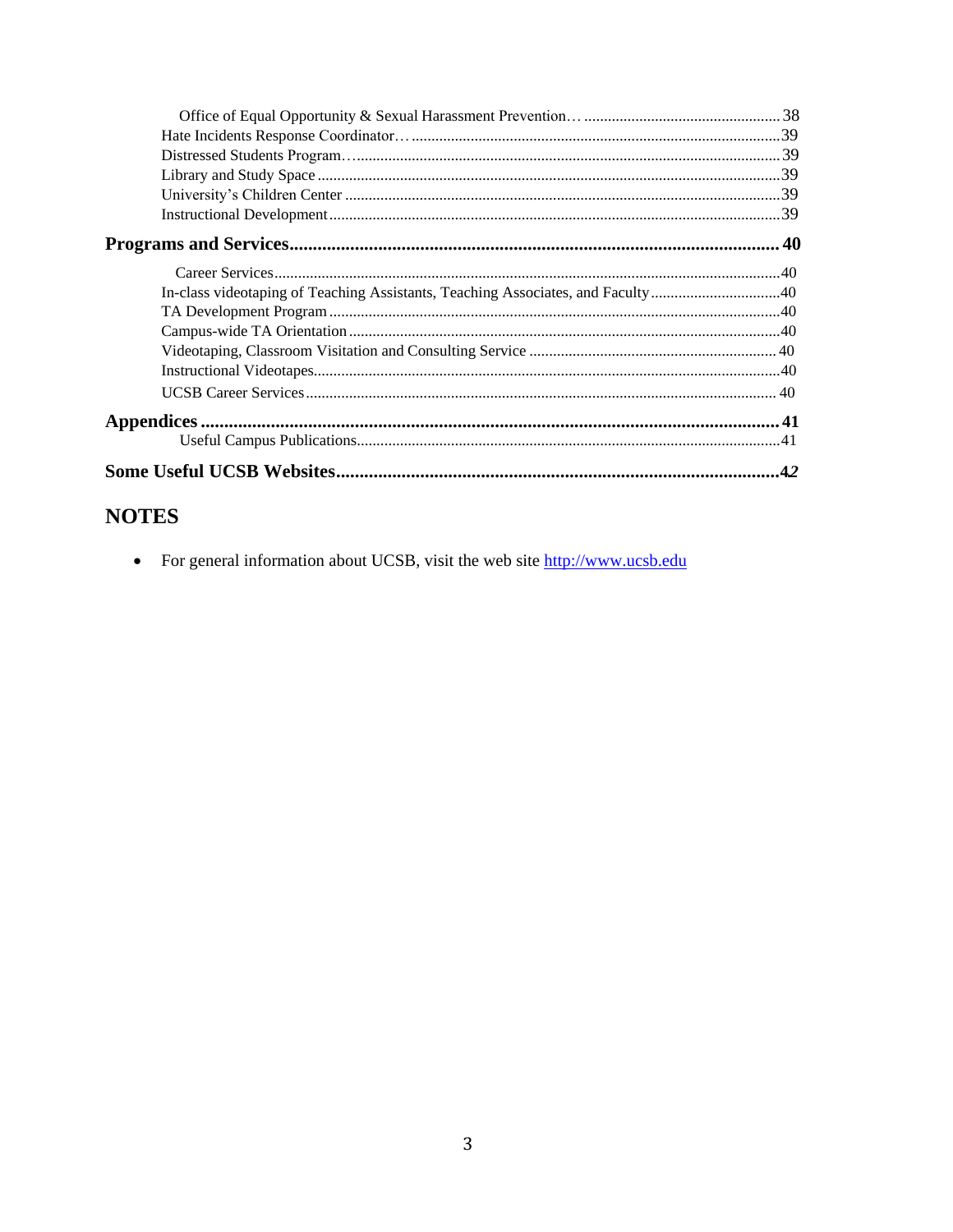# <span id="page-4-0"></span>**Introduction**

Welcome to all new and returning Media Arts and Technology graduate students! This handbook is intended to provide general information about the Media Arts and Technology Program, administrative and academic policies, financial support, teaching assistantships, program requirements, and about various helpful support groups and agencies at UCSB. Further information can be found on the MAT. Another important source of information is the Graduate Division's *Graduate Handbook*, available at the Graduate Division website (http://www.graddiv.ucsb.edu).

# <span id="page-4-1"></span>**General [Information](http://www.graddiv.ucsb.edu/)**

Graduate study in Media Arts and Technology at UCSB offers the opportunity to work closely with a distinguished faculty of scholars and researchers in an atmosphere of intellectual challenge. MAT offers programs leading to the Master of Science (M.S.) and Doctor of Philosophy (Ph.D.) degrees in Media Arts and Technology. We seek to promote academic excellence as well as a spirit of cooperation and mutual respect among the various backgrounds and areas of expertise represented in the program, we encourage students to explore new paths and points of intersection. MAT strongly encourages interdisciplinary learning and collaboration, and seeks to instill a demanding yet supportive environment.

Media Arts and Technology began in the fall of 1999, the result of years of planning for a new graduate program, and it started with participation from four departments at UCSB: Art, Computer Science, Electrical and Computer Engineering, and Music. MAT is fundamentally interdisciplinary; most of the faculty have joint appointments with one of the four original partner departments. MAT spans both the College of Letters and Sciences (the Humanities and Fine Arts Division) and the College of Engineering. In 2005, MAT began to offer a Ph.D. degree. Officially known as the Interdisciplinary Graduate Program in Media Arts and Technology, MAT functions as a department (it has its own faculty, students, and administration, it grants degrees, etc.) so we interchangeably refer to it as a program or a department.

## <span id="page-4-2"></span>**Correspondence and Information**

If you have questions about MAT or about specific items in this handbook, please contact:

Staff Graduate Program Advisor Media Arts and Technology 3<sup>rd</sup> floor Phelps Hall University of California Santa Barbara, CA 93106-6065 (805) 893-5439 (voice) (805) 893-2930 (fax) E-mail: info@mat.ucsb.edu

## **MAT Student Representatives**

.

MAT students elect fellow students to be the official representatives to the faculty, in order to help keep both faculty and students aware of important issues and events and to help ensure that there is active and constructive faculty-student communication. The current student representatives are To Be Named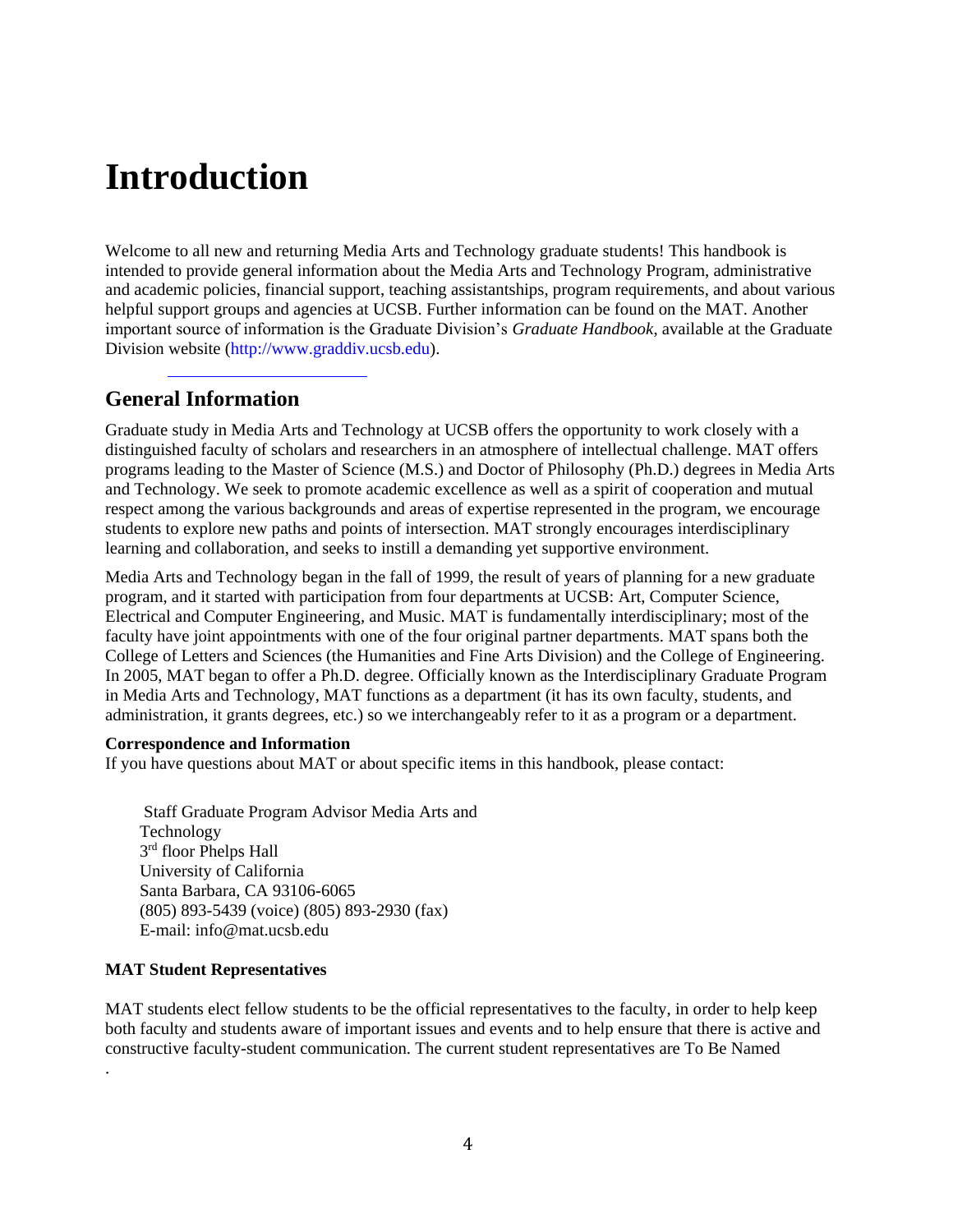## <span id="page-5-0"></span>**UCSB General Catalog**

## <https://my.sa.ucsb.edu/catalog/Current/Index.aspx>

The *General Catalog*, which describes admission procedures, the various degrees offered by the University, the degree requirements, and a complete listing of courses offered by each department is available online at the link above. Under Media Arts and Technology the degree check sheets can be found.<https://my.sa.ucsb.edu/catalog/Current/CollegesDepartments/ls-intro/MAT.aspx>

## <span id="page-5-1"></span>**Graduate Division**

## [http://www.graddiv.ucsb.edu](http://www.graddiv.ucsb.edu/)

Policy for graduate education at UCSB is set by the Graduate Council, an Academic Senate Committee, and is implemented by the staff of the Graduate Division under the supervision of the graduate dean. The Graduate Division has various departments that serve students in a variety of capacities including Academic Services (gradacademics@graddiv.ucsb.edu), Admissions, Outreach & Diversity Initiatives (gradadmissions@graddiv.ucsb.edu), Graduate Student Resource Center (gsrc@graddiv.ucsb.edu), Career & Professional Development (robert.hamm@graddiv.ucsb.edu), and Financial Support (financial@graddiv.ucsb.edu) to name a few. Admissions deal with recruitment of prospective students and with processing applications. Academic services respond to student problems, monitors progress toward degrees, enforces academic standards and policy, processes petitions, and awards degrees. Financial support handles centrally administered fellowships, maintains information on sources of extramural funding and certifies student-employment eligibility. The Graduate Division also sponsors occasional special programs for graduate students, e.g., dissertation support groups, research colloquia and workshops on topics such as developing grant proposals and career planning. The Graduate Division is located in Cheadle Hall, third floor, room 3117, phone (805) 893-2277.

## Currently Enrolled Students

- For questions pertaining to academics and degrees, contact the [Academic Services](http://www.graddiv.ucsb.edu/contact#academic1) Staff.
- For central fellowship or academic student employment questions, contact the [Financial Support](http://www.graddiv.ucsb.edu/contact#financial1) [Staff.](http://www.graddiv.ucsb.edu/contact#financial1)
- For information on career and professional development, contact the [Graduate Student Resource](http://www.graddiv.ucsb.edu/contact#gsrc) [Center Staff.](http://www.graddiv.ucsb.edu/contact#gsrc)

# <span id="page-5-2"></span>**MAT Resources and Facilities**

Media Arts and Technology is housed in several locations across the UCSB campus, as is fitting for an interdisciplinary program with active ties to multiple departments. Most of the MAT faculty have offices on the second floor of Elings Hall. At present, most of the staff is on the third floor of Phelps Hall. Other MAT-related labs are in various locations throughout the campus.

A detailed UCSB campus map is available at [http://www.aw.id.ucsb.edu/maps/.](http://www.aw.id.ucsb.edu/maps/)

MAT facilities include both research and instructional laboratories and production studios in several locations, including Elings Hall, as well as in other departments. MAT labs and facilities include: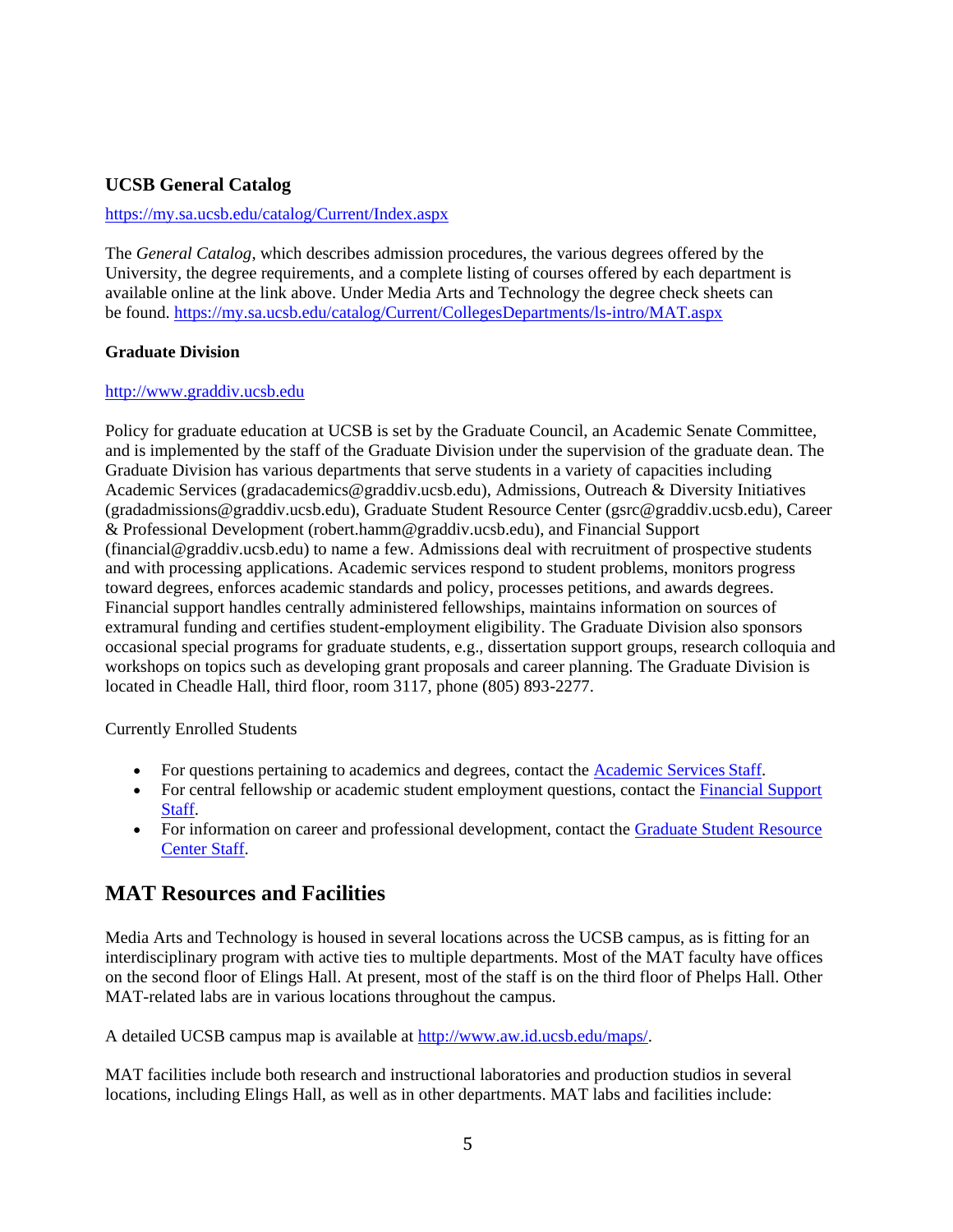- AlloSphere Research Facility [\(allosphere.ucsb.edu\) –](http://allosphere.ucsb.edu/) Research in a fully immersive, spherical visualization environment with applications in science, engineering, and the arts.
- CREATE Research and development of a new generation of software and hardware tools to aid in media-based composition, sound spatialization, sound synthesis, and notation of electronic music. Maintains Varese and Xenakis studio facilities to support teaching and music production: Varèse Studio – Multitrack recording, synthesis, signal processing, and editing with octophonic playback. 24-bit, 192 kHz high-definition Pro Tools environment. Xenakis Studio – Classroom with audio-visual equipment
- Elings Hall labs Laboratory spaces in the Elings building for research and artistic production in Media Arts and Technology:
	- $\circ$  transLAB Research in Worldmaking + Social VR, future cinema, transvergence, transarchitectures and algorithmic morphogenesis, archimusic, immersive, performative, interactive arts, digital humanities, THEMAS (research and pedagogy framework advancing beyond STEM/STEAM model, to include Technologies/Humanities, Engineering/Mathematics, Arts/Sciences).
	- o Experimental Visualization Lab Dedicated to research, experimentation and projects in optical-computational, and multi-media based visual and spatial data visualization.
	- o Four Eyes Lab Sensor based machine perception to support new modes of humancomputer interaction.
	- $\circ$  Systemics Lab Devoted to the creative exploration of the edges of art/science and technology research with a special focus on robotics, interface design, signal processing, embedded systems, sensors and sensor networks, communications, applied aerospace systems, biological computing paradigms, sustainable computing paradigms, cybernetics and systems theory in general. The lab is equipped with multiple computer workstations, hardware prototyping facilities and several exploratory micro-ecologies.
	- o RE Touch Lab Investigating fundamental mechanisms of touch perception. Creating new technologies to enable people or robots to interact via the sense of touch.
	- o AlloPortal Prototyping laboratory for interactive immersive environments
- eStudio Research and production in the digital visual arts, Internet and motion sensing systems.

Related facilities include:

- Center for Bio-Image Informatics For developing new information processing technologies for understanding biological processes from images.
- Networking and Multimedia Systems Laboratory Workstations and high-bandwidth nextgeneration protocols and delivery of streaming media.
- RECVEB Lab Psychology lab for the study of virtual environments and behavior.
- Center for Spatial Studies (Spatial@UCSB) [\(http://spatial.ucsb.edu\)](http://spatial.ucsb.edu/)
- Kerr Hall Fully equipped television production facility; large digital multitrack recording studio.

## **Research Lab Computing Resources**

MAT has large lab spaces in Elings Hall that are used for research and instruction. Each of these labs is equipped with computer systems and hardware (e.g., projectors, cameras, and audio systems) that are used to support the activities in the labs.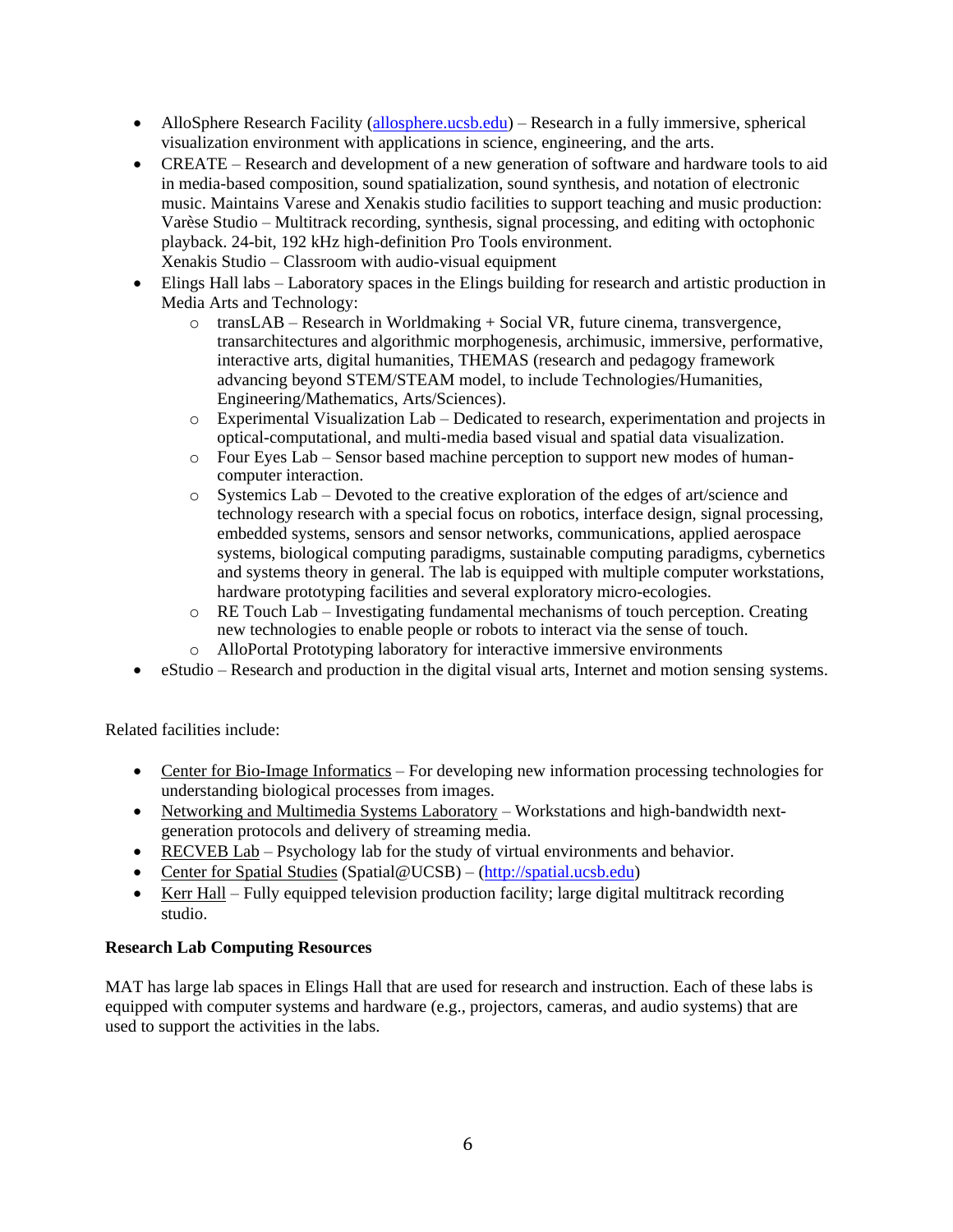## **UCSB U-mail Email Accounts**

All students at UCSB receive U-mail email accounts, hosted on the Microsoft Office 365 cloud platform. Your email address is of the form "UCSB [NetID@umail.ucsb.edu"](mailto:NetID@umail.ucsb.edu). For information about the campus Umail email service, go to: [www.umail.ucsb.edu.](http://www.umail.ucsb.edu/)

As of November 2017, MAT faculty and staff email accounts are hosted by UCSB's Connect service, which uses Google's G Suite cloud platform.

If you would like an email list created for a MAT related project, contact support (at) mat.ucsb.edu. The address will be of the form [list\\_name@mat.ucsb.edu.](mailto:list_name@mat.ucsb.edu)

## **Web Hosting**

MAT has web servers that host the various web sites and applications for the MAT community. If aMAT student would like to host a portfolio website on a MAT server, please contact Larry Zins at support (at) mat.ucsb.edu.

## **Wireless Networks**

UCSB provides a wireless service that is accessible throughout the campus. To access it, you will need your UCSB NetID and password to authenticate.

There are three UCSB wireless networks:

- EduRoam
- UCSB Wireless
- UCSB Secure

For more information about these wireless networks, go to: setup.wireless.ucsb.edu/help

MAT also maintains a number of wireless networks in Elings Hall and Phelps Hall. For more information about these wireless networks, send an email to support (at) mat.ucsb.edu.

## <span id="page-7-0"></span>**Copyright and Software Integrity**

As both creators and users of copyrighted and public domain materials, it is vital that MAT students understand and responsibly exercise the rights accorded them under copyright laws and other intellectual property laws. This issue is especially relevant to MAT regarding copyrighted music, movies, games, literature, and software. Students should take the time to understand what is allowable and not allowable, including "fair use" doctrine and if in doubt, should contact the appropriate offices on campus.

The UCSB networks are monitored for compliance with the Digital Millennium Copyright Act (DMCA), and we take this very seriously. Do not infringe copyrights on UCSB networks or equipment – for example, illegally downloading music, movies, or software from peer-to-peer networks. This can result in disciplinary action and in the worst case, denied access to UCSB networks.

Additional information regarding copyright, including UC policies and legal issues may be found at:

UC Copyright:<http://www.universityofcalifornia.edu/copyright/> Digital Millennium Copyright Act at UCSB:<http://www.oit.ucsb.edu/connect/dmca.asp>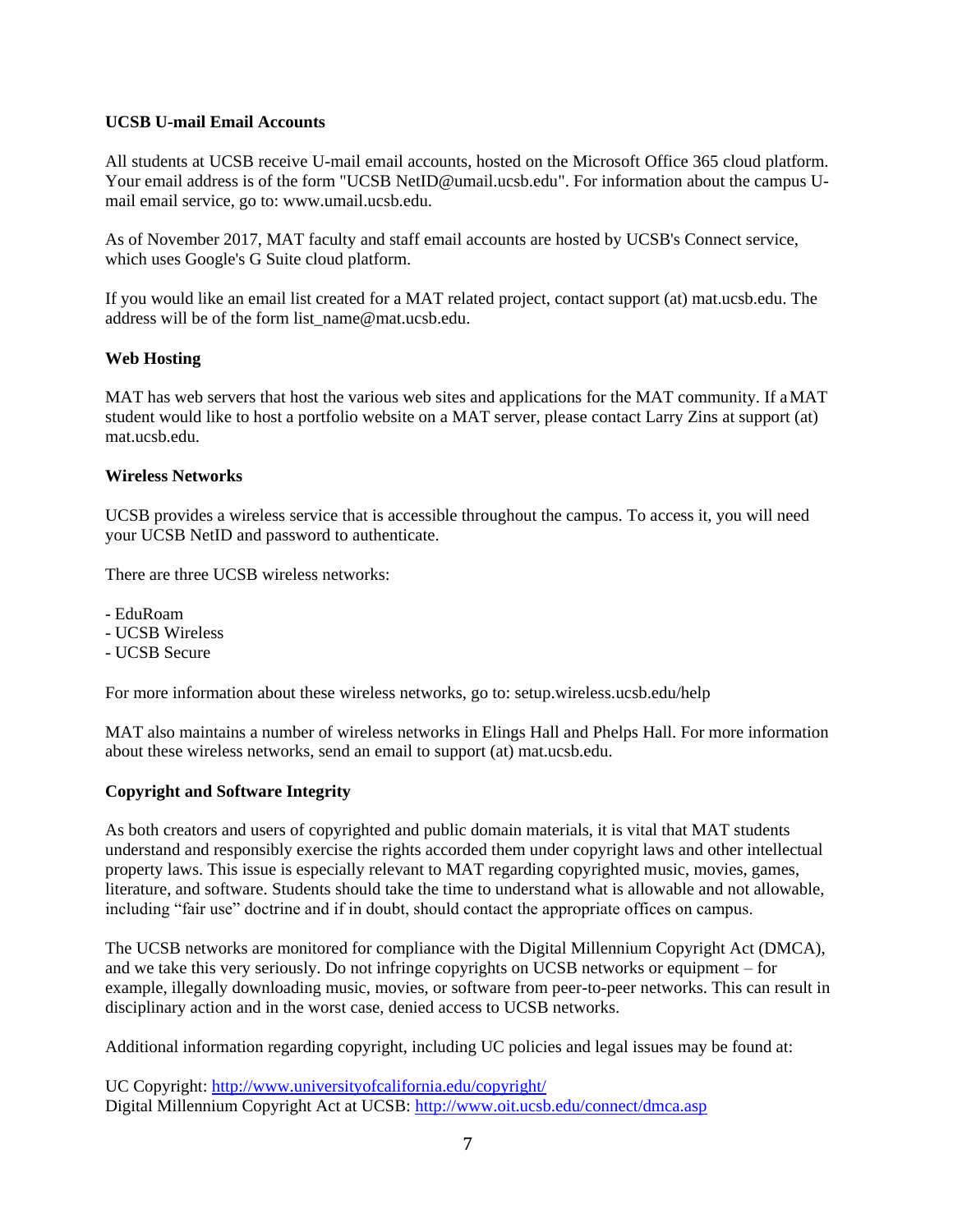10 Myths about Copyright Explained: <http://www.templetons.com/brad/copymyths.html>

## <span id="page-8-0"></span>**Libraries**

The UC Library is the main UCSB library located in the center of campus. Through the library's web site [http://library.ucsb.edu, U](http://library.ucsb.edu/)CSB users anywhere in the world can access online catalogs, databases of articles and books, a wide range of electronic journals, and other scholarly sources. There is also a Music Library in the Music building, which houses the university's music collections.

# <span id="page-8-1"></span>**MAT Administration**

Each department and program at UCSB has a **Faculty Graduate Advisor**, whose job is to assist you in understanding degree requirements and in planning your course of study. MAT's Faculty Graduate Advisor is Prof.Yon Visell. The Faculty Graduate Advisor's signature is the only departmental signature, other than the Chair's, recognized as official on forms and petitions that are sent to the Registrar and/or the Graduate Division. Students generally plan their programs of study with their faculty research advisors, and in consultation with the Faculty Graduate Advisor.

## *If you are having any kind of difficulty in your graduate studies, we recommend that you meet with Graduate Advisor Yon Visell as soon as possible. His role is to help resolve student problems.*

Another important figure in the lives of students is the departmental **Staff Graduate Program Advisor**, who maintains up-to-date information on a host of matters affecting graduate students. Like the Faculty Graduate Advisor, the Staff Graduate Program Advisor is a crucial liaison to the Graduate Division; the GPA is responsible for keeping track of the forms and petitions sent to the Graduate Division. Students who are experiencing problems or have questions are encouraged to seek the advice of the Staff Graduate Program Advisor, the Faculty Graduate Advisor or an appropriate faculty member.

The departmental administrative and academic staff is eager to assist graduate students during their time at UCSB. The Staff Graduate Program Advisor is available to answer questions regarding course requirements and administrative procedures. In cases of uncertainty about courses, academic programs, departmental or university policy, and especially in cases of problems – academic and otherwise – students are urged to seek advice as soon as possible. In extraordinary circumstances, students may wish to go directly to the Chair, and are encouraged to do so when the issue is highly confidential. Students should also be aware that the Academic Services section of the Graduate Division may be helpful in explaining and helping students to satisfy university policies, as well as in solving academic problems. However, before consulting with the Graduate Division, students should typically first seek help within the program.

The following people are primarily responsible [for administering t](mailto:peljhan@mat.ucsb.edu)he MAT graduate degree program:

- Marko Peljhan, Chair (ext. 5613, peljhan@mat.ucsb.edu) The Chair is the executive officer of the Program, responsible for all matters pertaining to budget, personnel, academic affairs, and in general the daily business of running the Program.
- **•** Yon Visell, Vice-Chair and Faculty Graduate Advisor (ext. 8352, [yon@mat.ucb.edu\)](mailto:clang@mat.ucb.edu) The Vice Chair works with the Chair in administering departmental matters. As Faculty Graduate Advisor, he is responsible for graduate student matters, signs forms for dropping and adding courses, as well as other forms and petitions.
- **EVALUATE:** TBN, Staff Graduate Program Advisor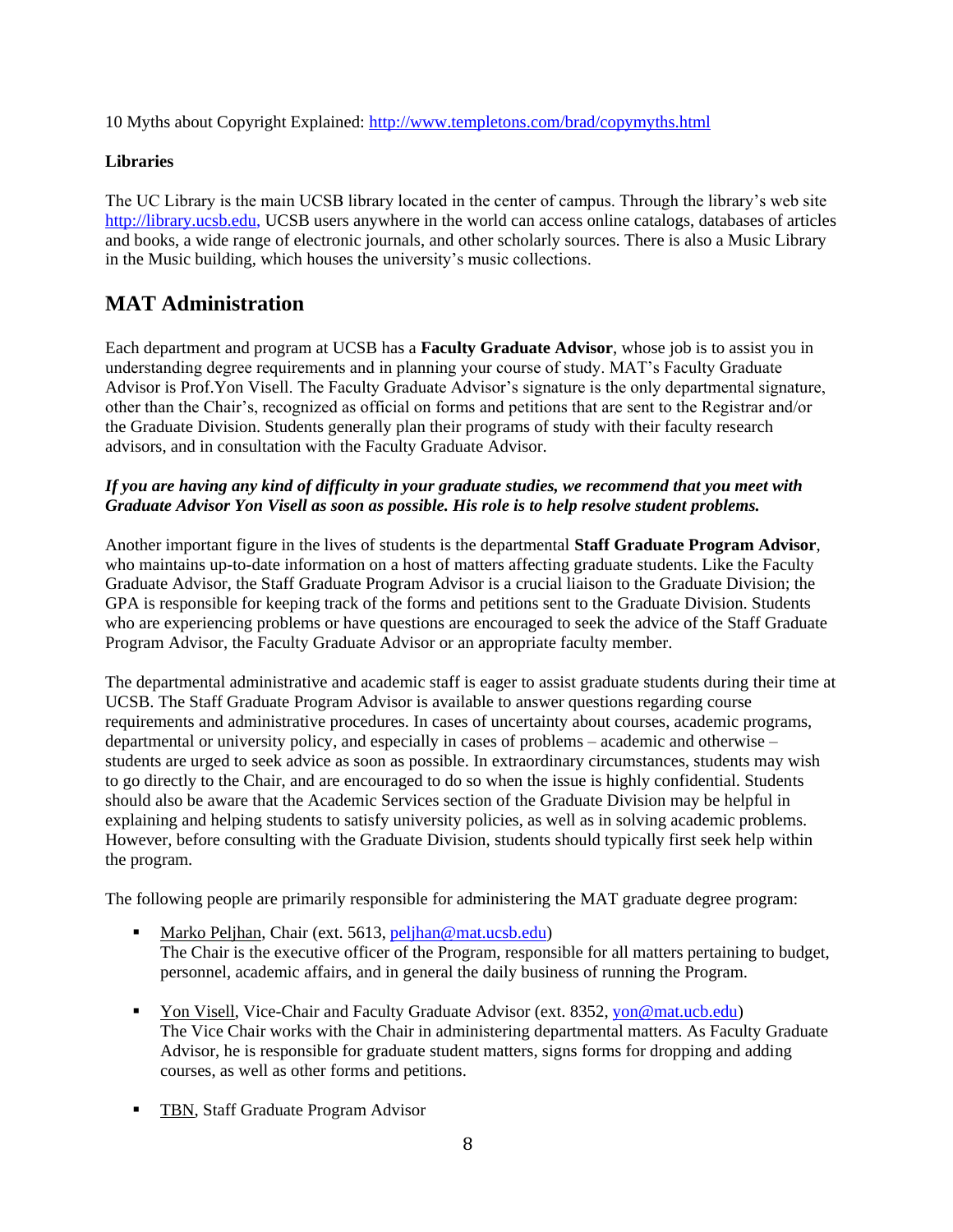Counsels prospective students; Advises graduate students on a wide range of matters concerning their respective academic programs and requirements for degrees. Assists the Graduate Advisor; meets with and advises students on the requirements of all degree completion including administrative logistics of completing those programs (filing petitions, drop/add forms, exam, thesis, dissertation forms, etc.).

■ Laura Cheung, Business Officer (ext. 3029,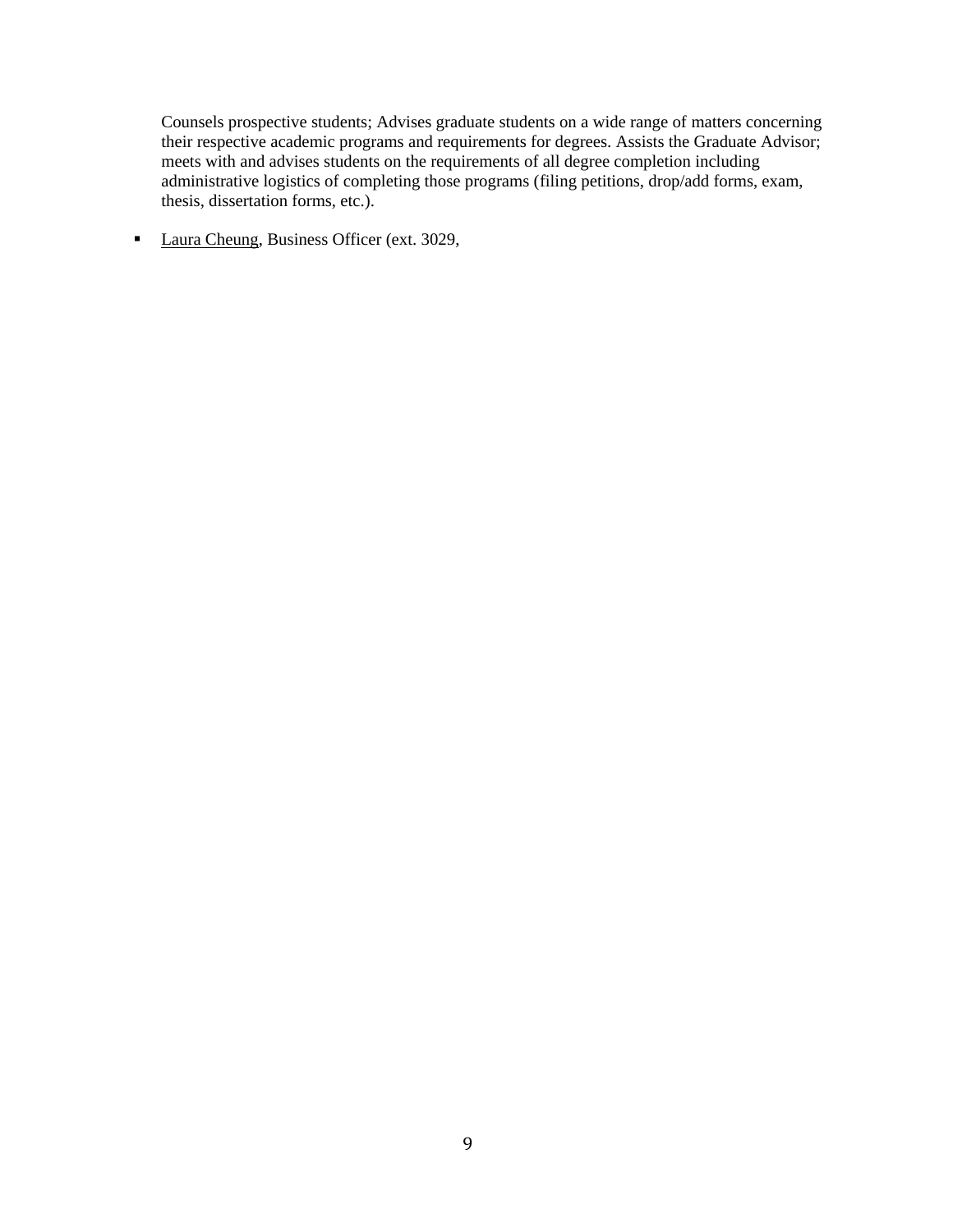■ [laura@mat.ucsb.edu\)](mailto:laura@mat.ucsb.edu)

Department Business Manager. Manages the department staff; oversees all business and personnel matters for the department.

- To Be Named, Academic Personnel/Assistant to the Chair (ext. [5439\)](mailto:lesley@mat.ucsb.edu) Administrative Assistant works with the Chair, the Business Officer.
- Larry Zins, System Administrator (ext. 3050, [larry@mat.ucsb.edu\)](mailto:larry@mat.ucsb.edu) Responsible for all aspects of technology infrastructure planning, implementation and maintenance. Primary point of contact for technical support and information.
- Swapna Madineni, Financial Assistant (ext. 3016, [swapna@mat.ucsb.edu\)](mailto:swapna@mat.ucsb.edu) Oversees all financial matters, including reimbursements, purchasing, special awards, and student travel funds.

## <span id="page-10-0"></span>**Program Policies**

**Mail** All students will pick up mail from student mailboxes in Elings .Hall. **Changes of address:** students should keep their information updated via the GOLD system throughout the school year.

## **Photocopying**

**The photocopy machine is to be used only by TAs and Associates for teaching related materials**.

## **Fax Machine**

Students who expect to receive a fax at the office must let the staff know in advance. No faxed homework assignments will be accepted unless approved by the instructor. Students may use the office fax machine if the matter is school-related. See a member of the office staff for assistance.

## **Access to Elings Hall**

The doors to Elings Hall are open Monday through Friday, from 8am to 5pm. Outside of these hours, ACCESS Cards are used to enter the building. Gaining access to Elings Hall is a two-step process:

- 1. Obtain your UCSB ACCESS ID card at the UCen.
	- There is a \$25 fee to obtain an ACCESS card.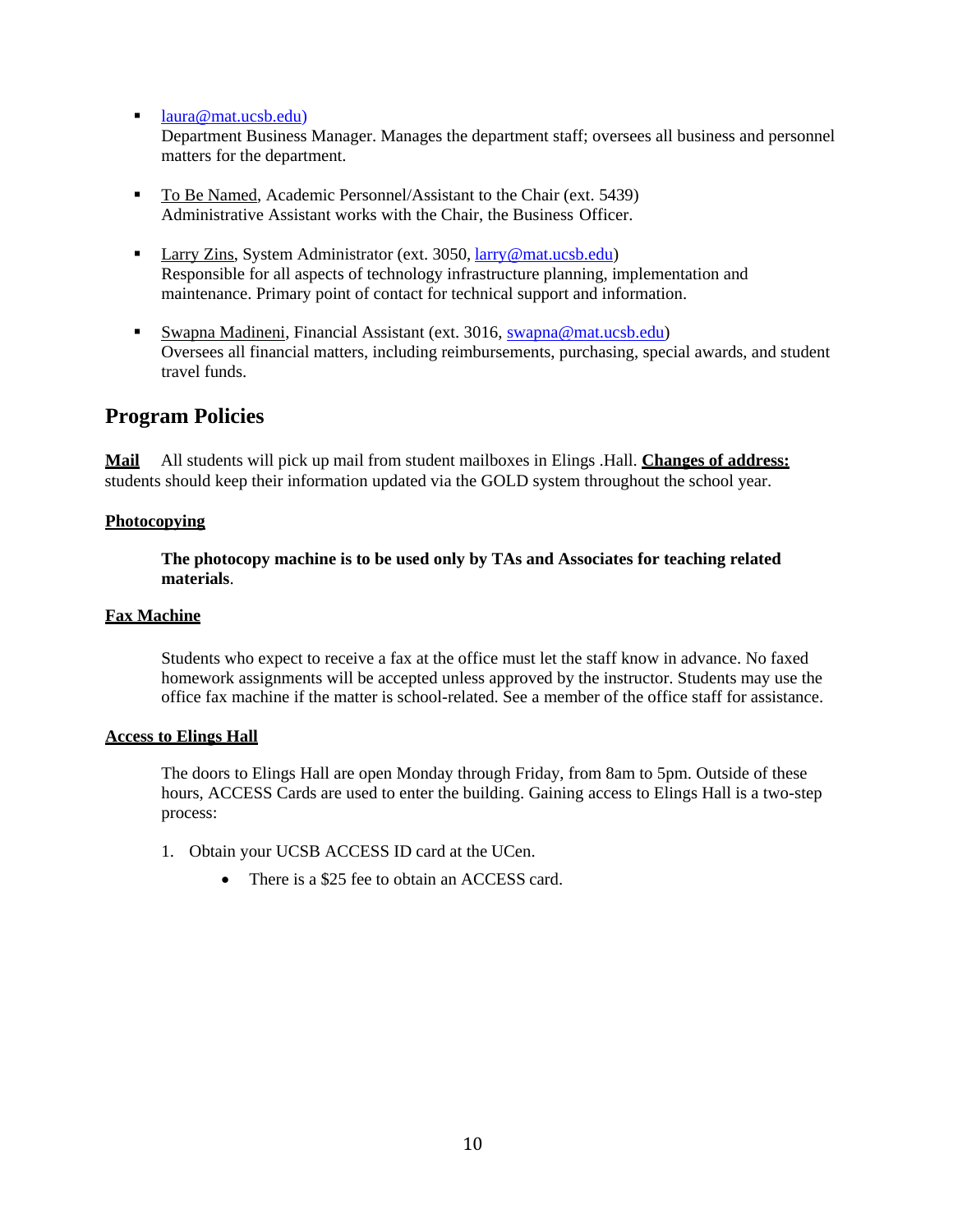- 2. Add Elings Hall access to ACCESS ID card.
	- To gain access to Elings Hall outside of normal business hours, use the online formon the CNSI website: access.cnsi.ucsb.edu/Forms/form.php
	- Fill out the top part of the form. For the UCSB Advisor/Supervisor, put: First Name: Laura Last Name: Cheung Email: [laura@mat.ucsb.edu](mailto:laura@mat.ucsb.edu)
	- Then at the bottom of the third column, select "CNSI Exterior Doors."
	- Submit the form.

## **Getting Keys to Rooms/Labs in Elings (second floor only):**

Keys to the second floor labs in Elings Hall are issued on an "as needed" basis and require the approval of faculty who operate the lab. If you need a key, the faculty member responsible for the lab should request one on your behalf by sending an email to Swapna Madineni, at [swapna@mat.ucsb.edu](mailto:Lesley@mat.ucsb.edu) . Keys can be picked up in her office in room 3316, Phelps Hall.

Access to other floors are controlled by CNSI staff. See: [http://www.cnsi.ucsb.edu/support/building/access-security.](http://www.cnsi.ucsb.edu/support/building/access-security)

## <span id="page-11-0"></span>**Paperwork**

Graduate students use a graduate student petition to make requests involving an exception to University policy, or to make changes to their record involving the Graduate Division and the Registrar – e.g., to transfer units, change departments, or request an official Leave of Absence. In some cases, such as a request involving departmental policy, a departmental memo will suffice. An example would be substitution of one course for another in fulfilling program requirements. For guidance regarding petitions, consult the Graduate Program Advisor or the Graduate Division. All forms are available online.

Departmental Forms: MAT Course Waiver Petition Form MAT 293 - Internship in Industry Application Form MAT 596 - Directed Research Application Form MAT 597 - Individual Study for PhD Examination Form MAT 598 - Directed Research Application Form MAT 599 - Directed Research Application Form These forms are for [use by MAT and become a part of your s](https://www.mat.ucsb.edu/usefulInfo/)tudent file.

Departmental forms are also available at: [https://www.mat.ucsb.edu/usefulInfo/](http://www.mat.ucsb.edu/usefulInfo/)

Forms for the Graduate Division are available at [www.graddiv.ucsb.edu/academic/forms-petitions](http://www.graddiv.ucsb.edu/academic/forms-petitions)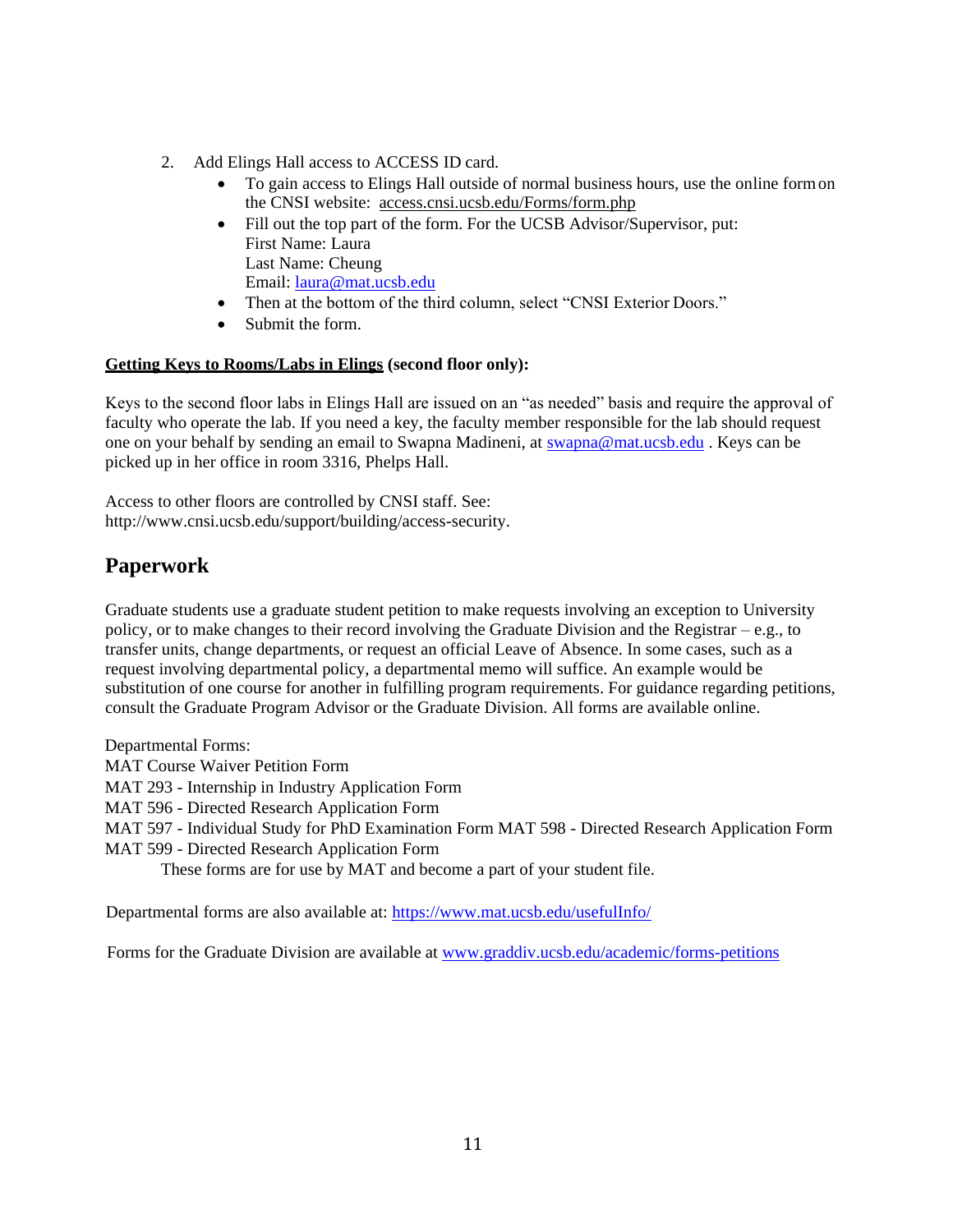# <span id="page-12-0"></span>**Policies and General Requirements for Graduate Degrees**

The University's minimum standards for Master's and PhD degrees are outlined below. MAT requirements, including additional coursework and/or examinations are detailed in the subsequent sections. Students are responsible for meeting both University and MAT requirements.

The *General Catalog* contains important information on graduate study in a section entitled "Graduate Education at UCSB," in the subsection "General Requirements for Graduate Degrees." The general (and departmental) requirements outlined in the *Catalog* 

[\(https://my.sa.ucsb.edu/catalog/Current/CollegesDepartments\)](https://my.sa.ucsb.edu/catalog/Current/CollegesDepartments) are binding. Students should read carefully the information on the residence requirement for graduate degrees, on degree deadlines, average time to degree, "normative time" to degrees, minimum enrollment requirements and standards of scholarship. A summary of these matters follows.

## <span id="page-12-1"></span>**Academic Residence\***

Master's degree students must spend a minimum of three quarters in residence at UCSB, of which at least one quarter must be a regular session (fall, winter, spring). Two UCSB summer sessions of full-time work count as one quarter of residence for Master's students. Ph.D. students must spend a minimum of six quarters in residence at UCSB pursuing a program of full-time study and research; three consecutive quarters of this residence must be completed before advancement to candidacy. (\*Continuous registration is required of all graduate students. Only coursework taken when a student is registered may be counted toward a graduate degree. Graduate students are required to register each quarter by paying fees and officially enrolling in classes).

Master's degree students are expected to complete their degree requirements within four years. Students who exceed these degree deadlines may be put on monitoring by the Graduate Division for failing to meet the time-to-degree standards for the University.

Continuous enrollment is expected of all graduate students. The minimum load is eight units. The normal course load per quarter is twelve units. There is no part-time status at UCSB. Leaves of absence must be officially requested from the Dean of the Graduate Division. Students, who are neither registered nor on approved leave of absence, lose all status as students and must reapply for reinstatement or readmission. Leaves of absence are typically allowed for the following reasons:

Medical/Health Difficulties Pregnancy/Parenting Needs Family Emergency Leave Military Leave Filing Quarter Leave

In some cases, graduate students can pursue their research off campus (outside of California) and remain enrolled *In absentia* at a reduced fee. See the Graduate Division website and consult with the Staff Graduate Advisor to discuss options before taking this step:

<http://www.graddiv.ucsb.edu/academic/in-absentia>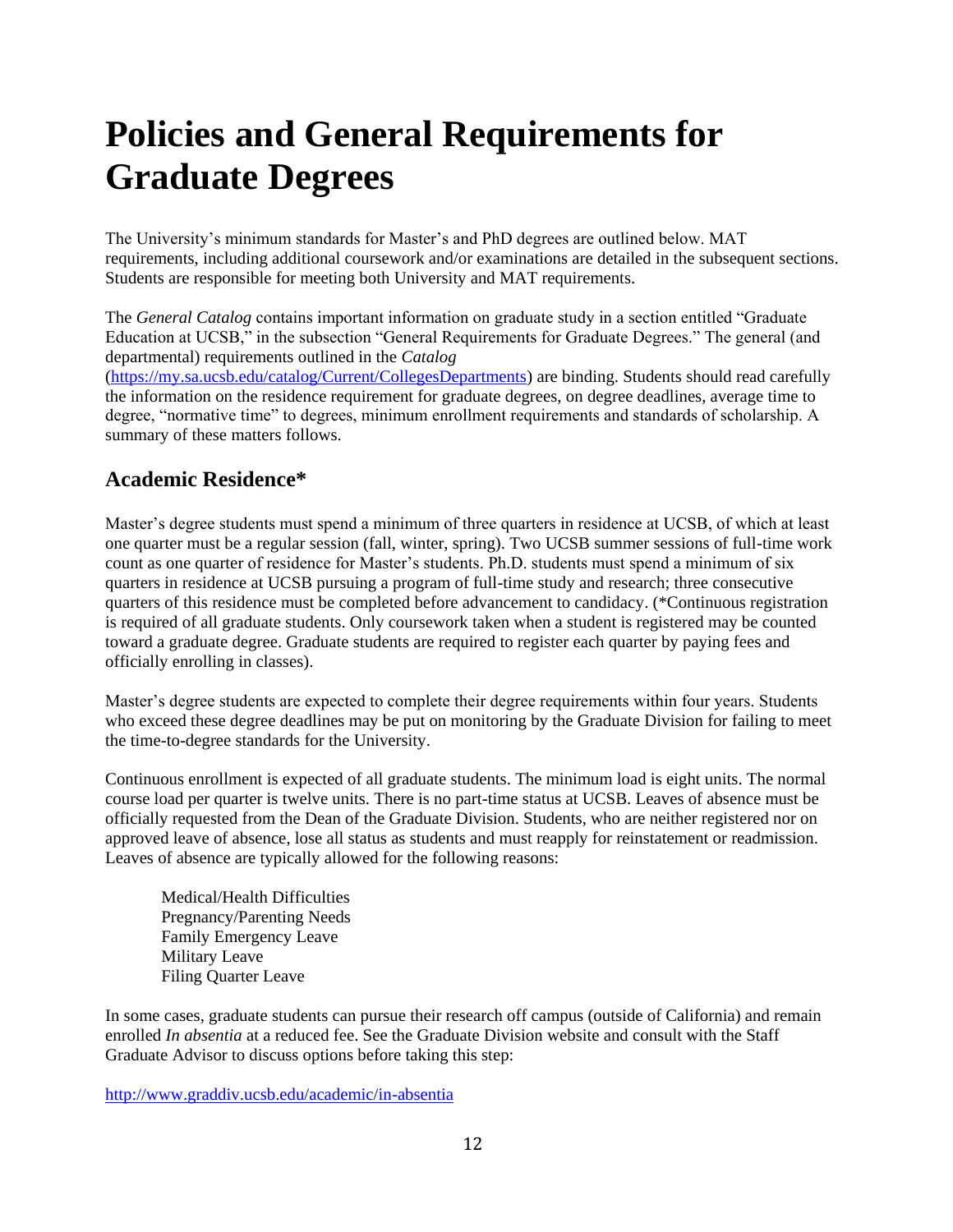## <span id="page-13-0"></span>**Establishing California Residency**

If you are a U.S. Citizen or permanent resident, but not a California resident, you need to take steps **immediately upon your arrival** at UCSB to establish California residency. These steps include completing your online Statement of Legal Residence (SLR)<https://calresidency.sa.ucsb.edu/slr/login.asp> registering to vote here, opening a bank account, obtaining a California driver's license, and registering your car in California. If you complete all these steps, by your second year of enrollment, you should not be liable for the nonresident tuition fees. Any questions regarding residency should be addressed with the Registrar's office at<https://registrar.sa.ucsb.edu/ResidencePolicy.aspx>

## **California Residency**

If you are not a resident of California, you will be assessed the out-of-state tuition annually. Even if you have a multi-year fellowship that pays in-state fees, out-of-state tuition will be paid by the fellowship for the first year only. However, if you are a U.S. citizen or a documented resident, according to I.N.S. regulations you may qualify for California residency after one year of living in California if during your first year in Santa Barbara you take the steps necessary to demonstrate your intention to make California your permanent home. You must petition to establish California residency at the beginning of your second year.

See: [https://registrar.sa.ucsb.edu/fees-residency/residency-for-tuition-purposes](http://registrar.sa.ucsb.edu/fees-residency/residency/residency-for-tuition-purposes)

## <span id="page-13-1"></span>**Language Requirements**

## **English Language Placement Exam (ELPE)**

All incoming international graduate students and permanent residents whose first language is not English must take the English Language Placement Examination (ELPE) at the beginning of their first quarter of enrollment.

Non-native speakers of English are exempted from both the oral and the written ELPE if they have completed all of their undergraduate degree (equivalent to a U.S. Bachelor's degree) at a recognized English-medium institution. The Graduate Division determines which institutions meet this criterion; this is done when they receive and review all application materials for admission. If you are a new incoming student and have any questions on whether you are exempt, please contact the EMS Program Manager. Here is a link with Frequently Asked Questions:<http://www.ems.ucsb.edu/graduate/faq>

This required exam is conducted by faculty of the English for Multilingual Students (EMS) Program.

The ELPE includes both a written and an oral examination. After the writing exam, students will take the TA Oral Exam through the EMS Program. The results of the ELPE are communicated to each department by the EMS Program.

As a result of the student's performance on the ELPE, the student will either (1) be placed in anEMS course or (2) be exempted from EMS courses. Students are advised to complete the EMS course progression within three quarters.

As of Fall 2012, incoming international graduate students who completed the entirety of their four year undergraduate degree at an institution where the medium of instruction is English only are exempt from taking the English Language Placement Exam (ELPE).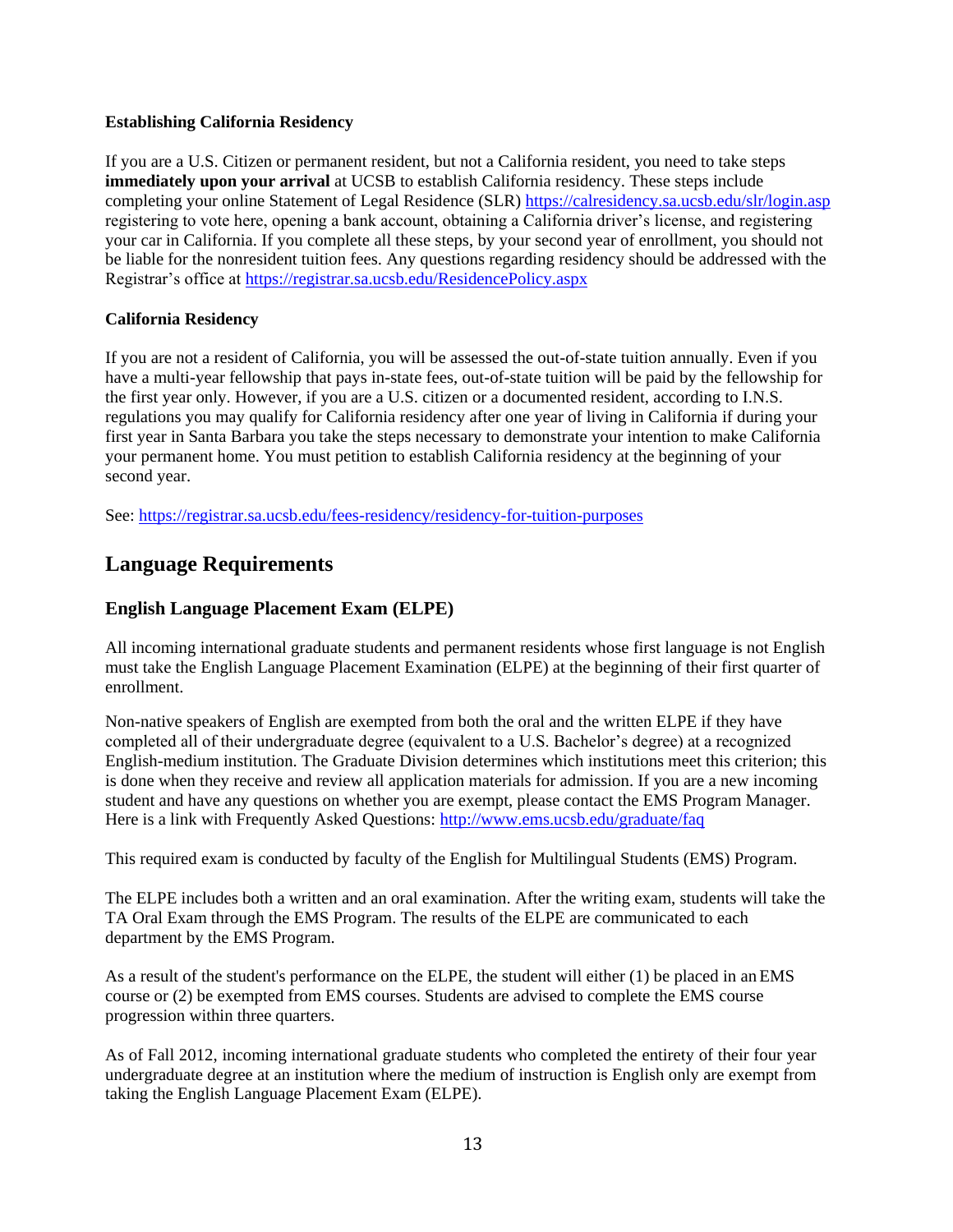## **Teaching Assistant Language Evaluations (TA Oral Evaluation)**

Graduate Council requires all prospective teaching assistants (TAs) whose first language is not English to take the TA Oral Exam prior to being certified to hold sole classroom teaching responsibilities.

The TA Oral Evaluation simulates instruction in [undergraduate discussion section. It i](http://www.ems.ucsb.edu/graduate/faq)nvolves a faculty representative from the student's department and a [faculty member from EMS. The exam is a 10 m](http://www.ems.ucsb.edu/)inute oral presentation during which the prospective TA [teaches a basic, non-technical concept assigned b](http://www.ems.ucsb.edu/)y the department to the examining committee. Additionally, [the prospective TA is asked to respond to](http://www.ems.ucsb.edu/) impromptu questions from those present.

#### **Teaching Assistant Development Program**

The Teaching Assistant Development Program offers a comprehensive set of resources and training opportunities for TAs at UCSB [\(TADP@id.ucsb.edu, 8](mailto:TADP@id.ucsb.edu)93-3341). Attendance at the annual TA Orientation is **required** of all first-time TAs and Readers with secured appointments at UCSB, even if duties will not begin until Winter or Spring Quarters.

## <span id="page-14-0"></span>**Standards of Scholarship**

The MAT program requires that students earn the grade of **B or better** in all MAT courses. For non-MAT courses, only those in which grades of **C or better** (or S for an S/U course) are earned count toward satisfying graduate degree requirements. (Grades of B- or C-, respectively, do not satisfy these requirements.) To continue in good standing and obtain an advanced degree, students must maintain a minimum grade point average (GPA) of 3.0. In addition, students must demonstrate acceptable progress toward degree completion. This entails the satisfactory completion of all coursework and other degree requirements in a timely fashion. Faculty are eager to help students improve and encourage them to make appointments to discuss problems and ways of resolving them.

## <span id="page-14-1"></span>**Academic Probation**

Students can be placed on academic probation when they fail to meet standards of scholarship, cannot form a Master's or PhD committee, fail to pass the qualifying examination, are not making acceptable progress toward their degree, do not meet requirements, or miss important deadlines. Students are automatically placed on academic probation when their cumulative GPA remains below 3.0 or they have 12 or more units of Incomplete grades.

The purpose of placing a student on probation is to give the student the opportunity to correct deficiencies. If the deficiencies are not overcome in a timely manner, then MAT can recommend that the student be dismissed from the program. The department works closely with Graduate Division on monitoring student progress concerning issues related to Academic Probation. Students must work closely with the MAT Faculty Graduate Advisor and or their individual advisor if they have been placed on Academic Probation.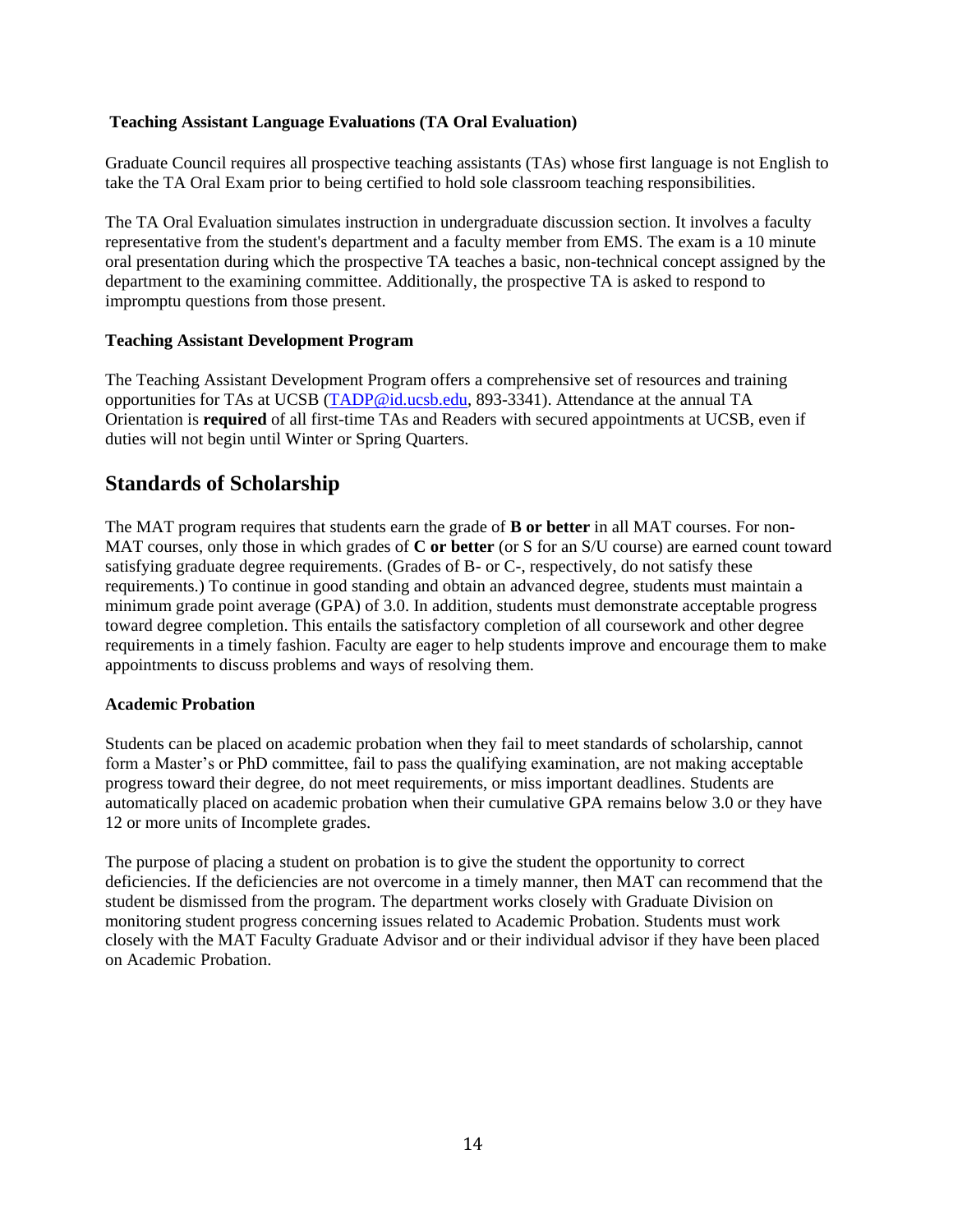## **Plagiarism and Collaboration**

Plagiarism in the networked age is becoming a serious issue. Plagiarism cases are investigated and given the utmost attention. It is important for all scholars to acknowledge clearly when they have relied upon or incorporated the works of others. Our program has not been immune to plagiarism offenses and students were dismissed because of them. As stated in the UCSB General Catalog, any act of academic dishonesty, such as plagiarism or other forms of cheating, is unacceptable and will be met with disciplinary action. Internet plagiarism is a serious academic problem and will not be tolerated in MAT. Students who are caught plagiarizing may be subject to review by the UCSB Office of Judicial Affairs.

## **The Official Student Code of Academic Conduct states:**

It is expected that students attending the University of California understand and subscribe to the idea of academic integrity, and are willing to bear individual responsibility for their work. Any work (written or otherwise) submitted to fulfill an academic requirement must represent a student's original work. Any act of academic dishonesty, such as cheating or plagiarism, will subject a person to University disciplinary action. Cheating includes, but is not limited to, looking at another student's examination, referring to unauthorized notes during an exam, providing answers, having another person take an exam for you, etc. Representing the words, ideas, or concepts of another person without appropriate attribution is plagiarism. Whenever another person's written work is utilized, quotation marks must be used and sources cited. Paraphrasing another's work, i.e., borrowing the ideas or concepts and putting them into one's "own" words, must also be acknowledged. Although a person's state of mind and intention will be considered in determining the University response to an act of academic dishonesty, this in no way lessens the responsibility of the student.

MAT fully subscribes to the guidelines on plagiarism and collaboration, as set forth by our colleagues at Harvard University in their "Guide to Using Sources."<sup>1</sup>

It is expected that all homework assignments, projects, lab reports, papers, theses, and examinations and any other work submitted for academic credit will be the student's own. Students should always take great care to distinguish their own ideas and knowledge from information derived from sources. The term "sources" included not only primary and secondary material published in print or online, but also information and opinions gained directly from other people. Quotations must be placed properly within quotation marks and must be cited fully. In addition, all paraphrased material must be acknowledged completely. Whenever ideas or facts are derived from a student's reading and research or from a student's own writings, the sources must be indicated (see also  $\hat{a}\hat{\epsilon}\infty$ Submission of the Same Work to more than one course" below.)

Students must also comply with the policy on collaboration established for each course, as set forth in the course syllabus or on the course website. Policies vary among the many fields and disciplines in the College, and may even vary for particular assignments within a course. Unless otherwise stated on the syllabus or website, when collaboration is permitted within a course, students must acknowledge any collaboration and its extent in all submitted work; however, students need not to acknowledge discussion with others of general approaches to the assignment or assistance with proofreading. If the syllabus or website does not include a policy on collaboration, students may assume that collaboration in the completion of assignments is permitted. Collaboration in the completion of examinations is always prohibited.

<sup>1</sup> <http://isites.harvard.edu/icb.do?keyword=k70847&pageid=icb.pages357682>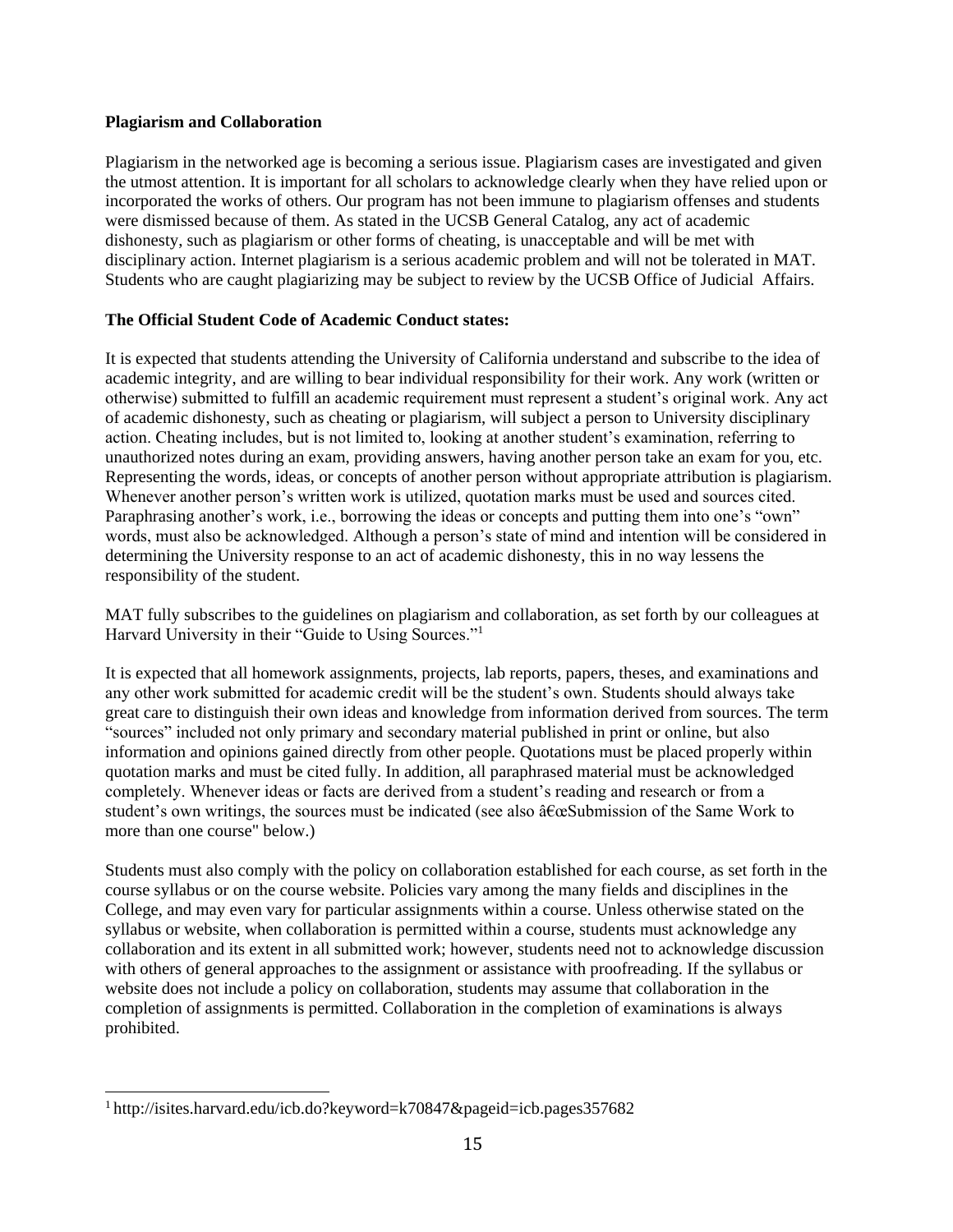The responsibility for learning the proper forms of citation lies with the individual student. "Students who are in doubt about the preparation of academic work should consult their instructor and advisor before the work is prepared or submitted**."**

## **Submission of the Same Work to More Than One Course**

It is the expectation of every course that all work submitted for a course or for any other academic purpose will have been done solely for that course or for that purpose. If the same or similar work is to be submitted to any other course or used for any other academic purpose "...the prior written permission of the instructor must be obtained. If the same or similar work is to be submitted to more than one course or used for more than one academic purpose"… "during the same term, the prior written permission of all instructors involved must be obtained. A student who submits the same or similar work to more than one course or for more than one academic purpose"… "without such prior permission is subject to disciplinary action, up to and including requirement to withdraw**"…**<sup>2</sup>

## **Student Code of Conduct: [www.mat.ucsb.edu/documents/CodeofConduct](http://www.mat.ucsb.edu/documents/CodeofConduct)**

# <span id="page-16-0"></span>**Degree Progress**

The University sets time limits for completion of the Master's degree, as follows:

- **EXECUTE:** Master's degree candidates in all fields are expected to complete their degree requirements within four years.
- Students who exceed either degree deadline may be flagged for monitoring status through the Graduate Division, and asked to complete an Academic Progress Plan.
- **•** The University's four-year degree deadline for a Master's degree (Senate reg. 300A) is distinct from the department's typical time for completion of a Master's degree, which is two years.
- For the PhD degree, the time limit varies depending on when you were accepted into the program. Please refer to the Graduate Division's Time-to-Degree guideline:

https:/[/www.graddiv.ucsb.edu/academic/time-to-degree](http://www.graddiv.ucsb.edu/academic/time-to-degree)

 $2$  <http://isites.harvard.edu/icb/icb.do?keyword=70847&pageid=icb.page355322>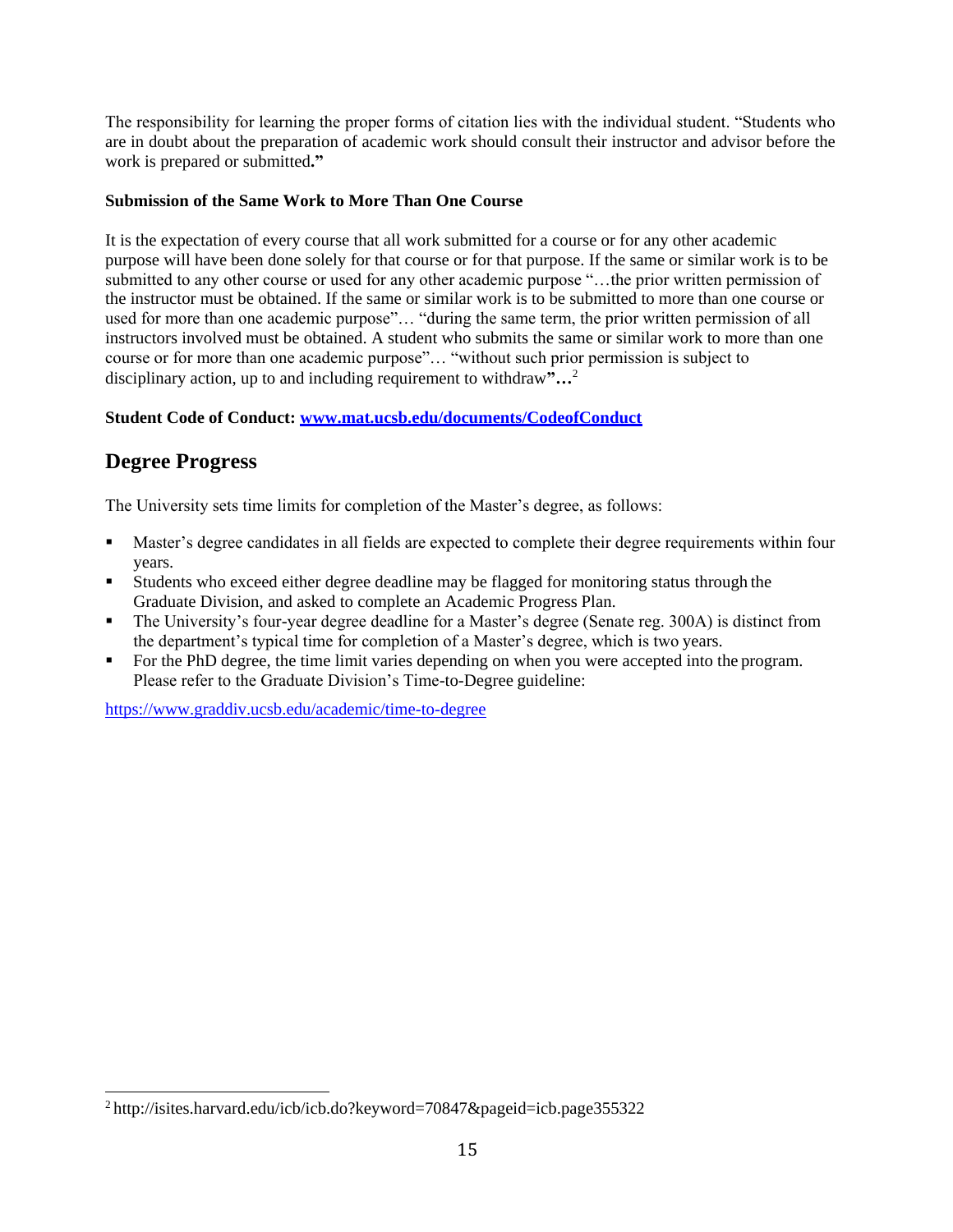## <span id="page-17-0"></span>**Your Status as a Student**

Continuous registration is expected of all graduate students. In MAT, full-time enrollment means registering for a minimum of 8 units, and paying all fees due on your billing and accounts receivable (BARC) bill in accordance with the dates published in the quarterly Schedule of Classes*.* You must pay the quarterly mandatory graduate student health insurance (Gaucho Health Insurance) fee covered by employment benefits as a Teaching Assistant (TA) or Graduate Student Researcher (GSR). Students who have comparable coverage through an outside provider should seek a waiver of the mandatory Gaucho Health Insurance from Student Health Service.

The normal course load for graduate students university-wide is 12 units per quarter, which may include units for independent studies and your work as either a teaching assistant or graduate student researcher (GSR). You must register for at least 8 units per quarter to be eligible for many campus and extramural benefits and services – e.g., to have academic apprentice appointments (TA or GSR), to receive many forms of financial aid, and to qualify for student housing. There are no reduced fees for graduate students taking a reduced course load.

Under extraordinary circumstances, (medical or family emergency) students may petition for an official leave of absence, which must be approved by the department and the Graduate Division. A leave of absence guarantees the student a position in the program upon return. Students on approved leave retain some student privileges but may not serve as Teaching Assistants, Associates or Graduate Student Researchers. Consult the Graduate Division for further information.

Students who are neither registered nor on any approved category of leave of absence are considered to have lapsed from the University. Their status is *lapsed*. Students who lapse status relinquish virtually all student privileges. Those who have registered for classes or paid part or all of their fees for an upcoming quarter must officially withdraw or cancel their registration; contact the Office of the Registrar as soon as possible to guarantee the maximum possible refund of fees, and to avoid receiving failing grades. A petition for *reinstatement* is required of individuals whose status is lapsed for six quarters or less. An application for *readmission* is required of students whose status has lapsed for more than six consecutive quarters. Neither reinstatement nor readmission is guaranteed. Lapsed applicants will compete with others in the applicant pool of the quarter for which reinstatement or readmission is sought. *Students who wish to file for a degree after having lapsed must be reinstated, which includes enrolling and paying all applicable fees.* All graduate students, regardless of status and including readmitted and reinstated students are subject to the total time limits to degree policy and require approval from the Graduate Council to proceed or be awarded a degree if total time limits have been exceeded. Students who exceed the time limit for the Master's degree must prove to the MAT department and to Graduate Council that they are still current in the field. MAT may require that such students retake qualifying examinations to determine currency in the field.

## <span id="page-17-1"></span>**In Absentia Registration**

*In absentia* registration may be approved for one to three quarters for students pursuing graduate study or research outside the state of California. *In absentia* registration entitles the students to an 85% reduction in the registration, education and campus fees. Other fees, such as the out-of-state tuition and student health insurance, remain unaffected. To apply for the *in absentia* fee reduction, students provide the Graduate Division with a graduate student petition or memorandum, signed by an appropriate faculty member, indicating where the study is to occur and for what period of time. Contact the Graduate Division for additional information.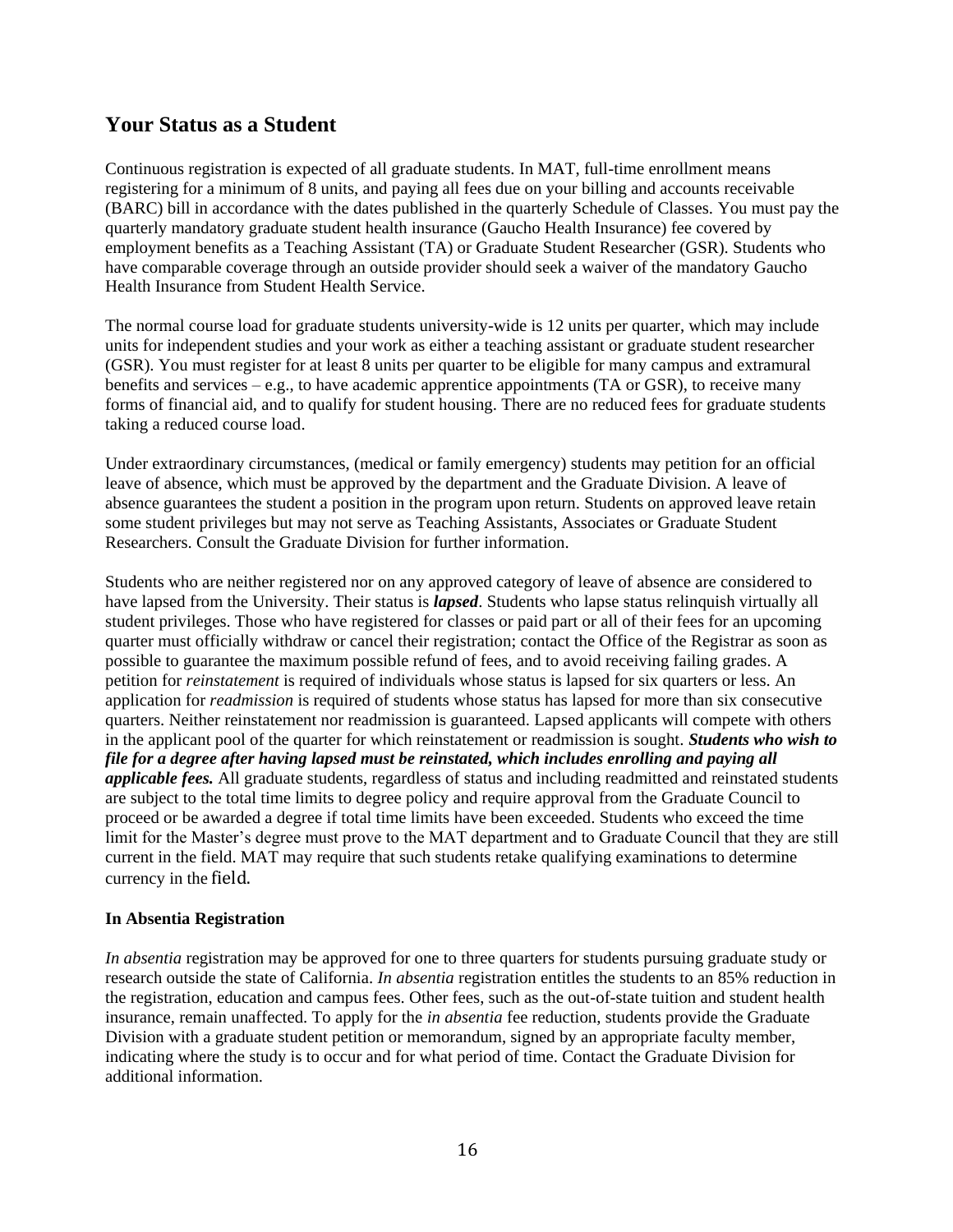## <span id="page-18-0"></span>**Change of Degree Objective**

Students who wish to add or transfer to **a doctoral degree** program (including adding a doctoral degree objective in their home department) must use the [Online Graduate Application](https://www.graddiv.ucsb.edu/eapp/Login.aspx) **(eApp).** Please visit the following page for further instructions**:** [Current UCSB Graduate Students: Applying for Doctoral](https://www.graddiv.ucsb.edu/admissions/how-to-apply/current-ucsb-graduate-students-applying-for-doctoral-programs) [Programs](https://www.graddiv.ucsb.edu/admissions/how-to-apply/current-ucsb-graduate-students-applying-for-doctoral-programs)**.**

## **Students who wish to add a master's degree objective or credential program must submit the** [Graduate Student Petition](http://www.graddiv.ucsb.edu/academic/forms-petitions)**. See their website.**

## <span id="page-18-1"></span>**Degree Completion and Use of the Filing Fee**

Students who have completed all requirements for their terminal degree except the filing of the thesis, project or dissertation are eligible to pay a filing fee instead of registering during the quarter in which their degree is to be awarded. Master's students who are continuing on to the Ph.D. cannot use the filing fee leave of absence since it is intended for use while completing the final stages of the terminal degree. For information on the filing fee leave of absence, please contact the Graduate Division.

## <span id="page-18-2"></span>**Making Timely Progress towards Degree**

It is important that all students make steady and satisfactory progress in their programs in order to complete their degrees within the Department's expected time (two years for Master's) or, at the latest, by the University's degree deadline (four years for Master's). Continuous registration during the required, minimum residency period is expected of all students (three quarters for Masters; see the General Catalog for details); there is no part-time graduate study at UCSB.

## **For Ph.D. students entering Fall 2010 and after, there is a four-year time limit for advancement to doctoral candidacy and a seven-year time limit for doctoral degree completion.**

For more information about advancement to doctoral candidacy, please check:

## <http://www.graddiv.ucsb.edu/academic/doctoral-degree>

Here is some advice on making timely progress toward your degree:

- 1. Know your course requirements, as listed in this handbook (and in the *General Catalog*). Take required courses when they are given. Some are given only every other year. If you do not take a course when it is offered, you may have to wait two years before it is offered again. If you put off taking a course given in alternate years, you may be extending your degree time a full year!
- 2. Know all of your non-course requirements (e.g., project or thesis), as stated in this handbook and in the *General Catalog.* Theses must be prepared according to certain specifications, described in a publication available from the Graduate Division. Read it and follow the guidelines.
- 3. Record your progress in completing program requirements on your Study Plan in the Student Database. Meet with the Staff Graduate Program Advisor periodically to make sure you are on track for finishing your courses and other degree requirements in a timely manner. Schedule an appointment with the Staff Graduate Advisor and Faculty Graduate Advisor in fall of the year you anticipate finishing all courses (and/or all other degree requirements for graduation) in order to make sure that you will, in fact, have completed them all.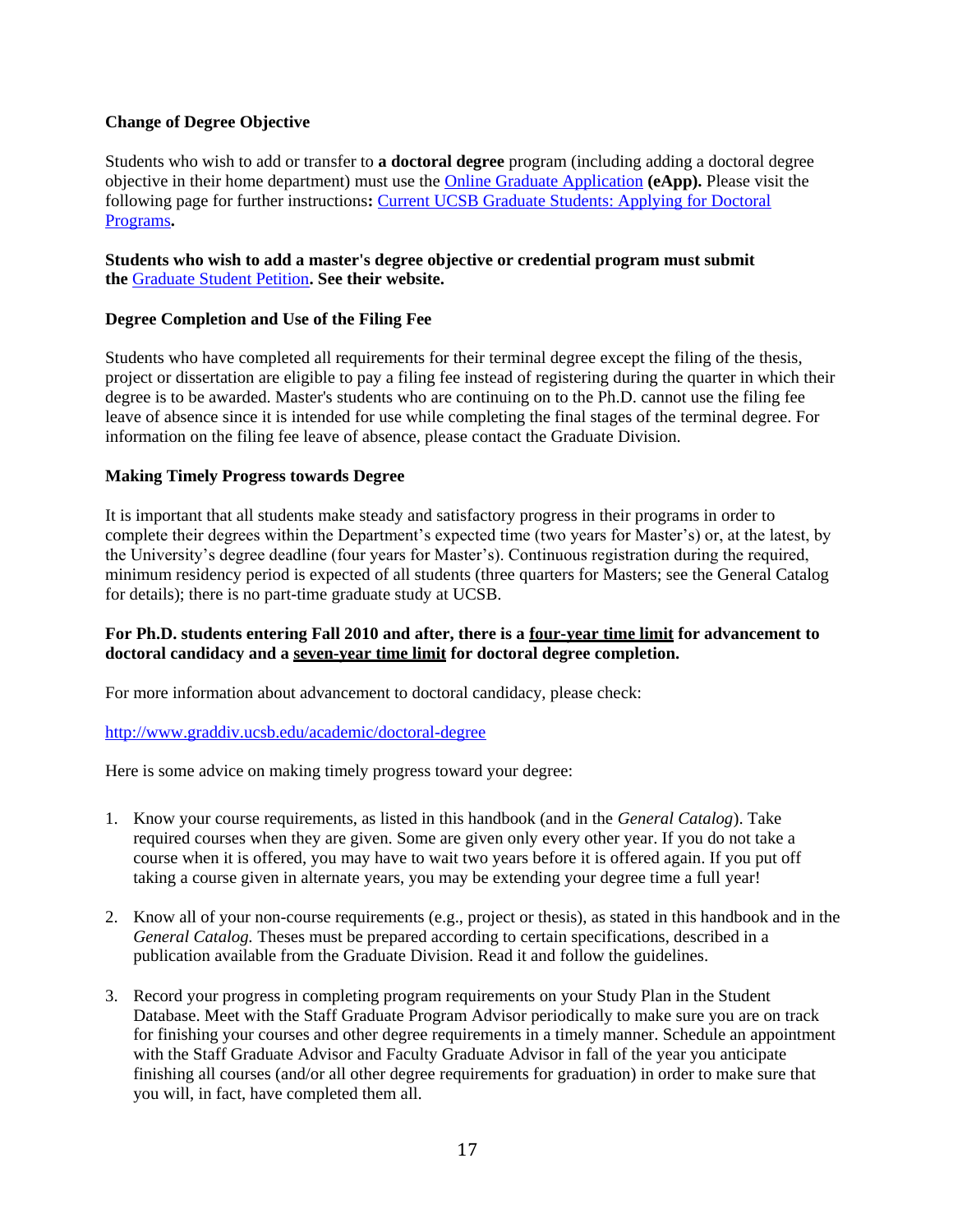4. Finally, be in touch with your faculty advisor about your progress generally, and to find out about the schedule of future course offerings.

## <span id="page-19-0"></span>**Achievements**

In order to keep the Graduate Division informed of your achievements in the areas of scholarship and performance, the Graduate Advisor would like to request that you submit written notification of any of the following, or of other, similar accomplishments, at least once or twice a year:

- Special monetary awards (UCSB and extramural scholarships, fellowships, grants, etc.)
- Invited papers (to be given at meetings of professional societies)
- Competition awards (scholarly and performance)
- Publications
- Special invited performances
- Compositions selected by jury for performance
- Temporary appointments (as adjunct faculty)
- Permanent appointments (your first post-MAT job!)

Please provide some indication of the prestige of awards and invited papers/performances and, where possible, provide copies of programs, letters of invitation and recognition, citations of achievement, and so forth.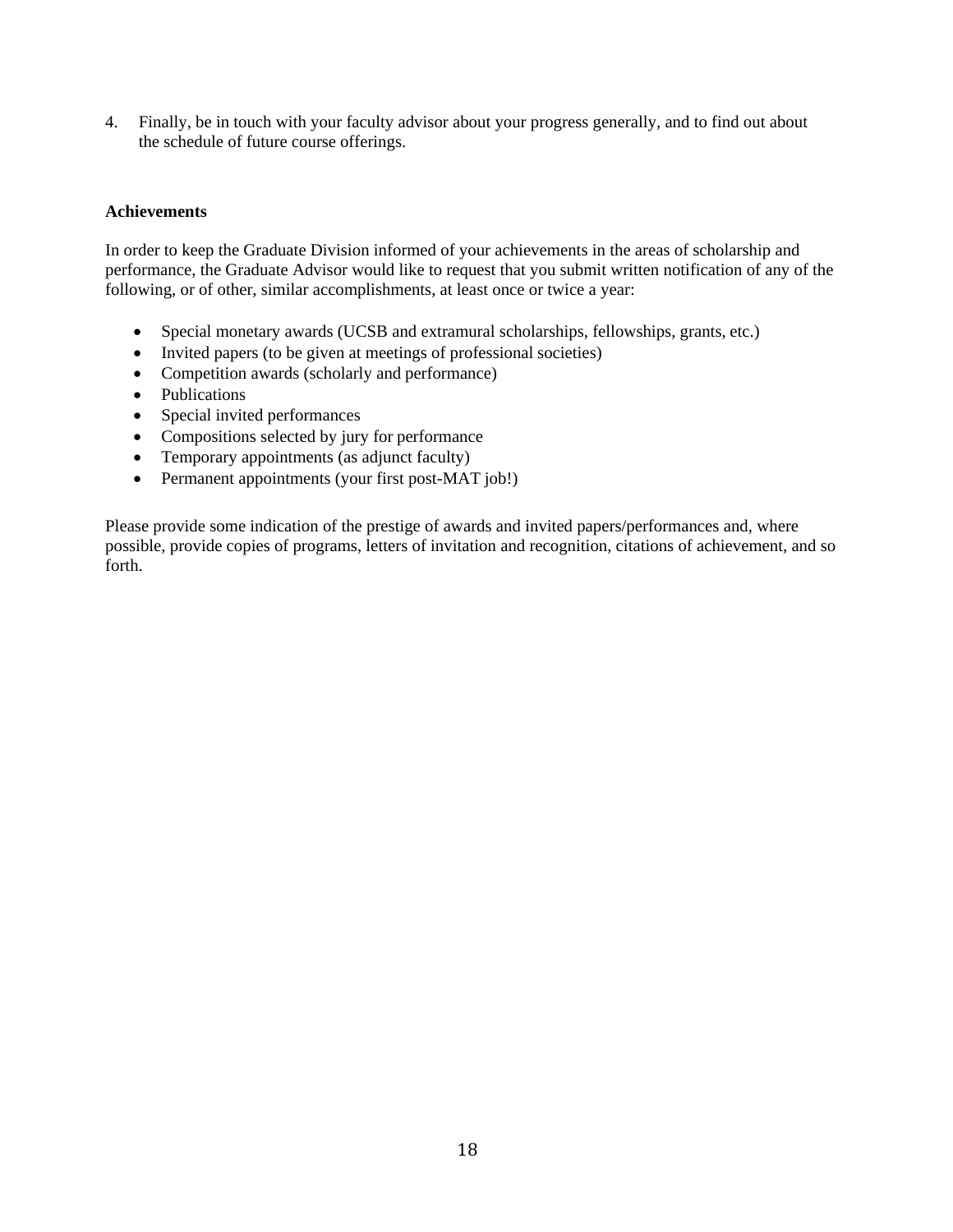# <span id="page-20-0"></span>**Degree Programs**

In addition to departmental requirements, candidates for graduate degrees must fulfill the university degree requirements found in the chapter "Graduate Education at UCSB" of the *UCSB General Catalog.*

## <span id="page-20-1"></span>**Faculty Advising**

All MAT students are assigned a faculty advisor when they begin the program. This initial advisor should be available for advice and feedback regarding curriculum issues and other aspects of MAT. Students should soon begin to identify a research advisor, however, who may be different from their initially assigned advisor, who will then become their primary advisor and eventually direct their project or thesis and chair their committee. This is an iterative process: students identify faculty with related research interests, possibly take their courses, discuss possible research topics, and eventually agree to join in a mentoring relationship focused on the student's research interests.

All students are required to meet each quarter, prior to final registration (sometimes by telephone), with their designated faculty advisor. Students should contact their advisors to initiate these meetings. Faculty advisors will help students in planning quarterly schedules, especially in cases of courses that are offered only in alternate years or irregularly, so that coursework can be completed in a timely manner.

## <span id="page-20-2"></span>**MAT Study Plans**

In order to help keep track of each student's progress towards graduation and to help ensure appropriate communication between students and their advisors, MAT students are required to keep an updated *Study Plan* online in the Student Database. The Student Study Plan should be filled out during the fall quarter, indicating what you have accomplished so far in the program and your plans for future quarters. Although these plans may change, it is very useful to record a tentative plan. Your study plan should be discussed with your advisor. You must then update the form in the spring quarter – again, in cooperation with your advisor.

Once a year, all graduate students are assessed by their departments. The completed Study Plan is an important part of MAT's student assessment process.

## <span id="page-20-3"></span>**Final Course - Year Review**

Students must meet with the MAT Staff Graduate Advisor at the beginning of their projected last year of coursework in order to verify that all requirements will have been met by the end of the anticipated final quarter. Students should schedule another meeting one quarter prior to graduation for a final degree check. No student will be cleared for a degree until this departmental check has been done.

# <span id="page-20-4"></span>**Master of Science (M.S.)**

## **[Degree Requirements form -](https://my.sa.ucsb.edu/catalog/Current/Documents/2017_Majors/GRAD/MAT/MS-MEDIA-ARTS-AND-TECHNOLOGY-2017-18.pdf) PDF**

See: [https://my.sa.ucsb.edu/catalog/Current/Documents/2020\\_Majors/GRAD/MAT/MS-MEDIA-ARTS-](https://my.sa.ucsb.edu/catalog/Current/Documents/2020_Majors/GRAD/MAT/MS-MEDIA-ARTS-AND-TECHNOLOGY-2020-21.pdf)[AND-TECHNOLOGY-2020-21.pdf](https://my.sa.ucsb.edu/catalog/Current/Documents/2020_Majors/GRAD/MAT/MS-MEDIA-ARTS-AND-TECHNOLOGY-2020-21.pdf)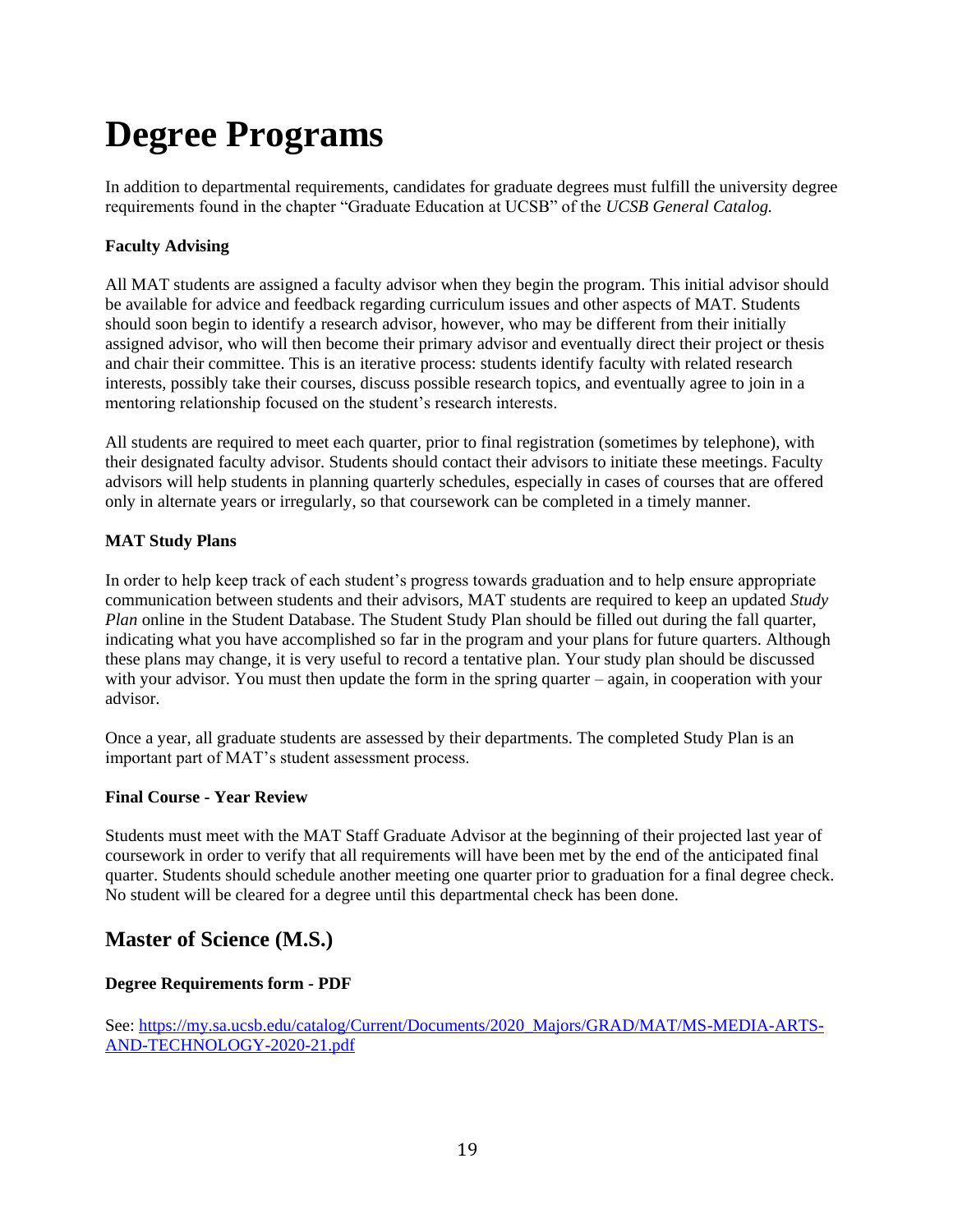#### <span id="page-21-0"></span>**Summary of Steps toward the Degree**

- 1. The student confers with his or her faculty advisor on a regular basis to ensure that the courses fulfill the degree requirements and expectations of the curriculum. A grade of B or better is required to receive graduate credit in MAT core courses.
- 2. By early in the second year, the student assembles **a graduate committee** of three ladder faculty professors including at least two MAT faculty members. Student presents the graduate committee with a written proposal for either a thesis or a project-based degree research plan for their review and approval. The student completes a petition to officially name the committee to the Graduate Division. [http://www.graddiv.ucsb.edu/docs/default-source/academic-services-documents/formi-coi-05-](http://www.graddiv.ucsb.edu/docs/default-source/academic-services-documents/formi-coi-05-19.pdf?sfvrsn=5eff6051_0) [19.pdf?sfvrsn=5eff6051\\_0](http://www.graddiv.ucsb.edu/docs/default-source/academic-services-documents/formi-coi-05-19.pdf?sfvrsn=5eff6051_0)
- 3. The student spends approximately one academic year to research and develop the thesis or project as described below.

## <span id="page-21-1"></span>**Time to Graduate**

It is possible to graduate from MAT in less than two years. This will require an exceptional effort and a well-planned early start on one's graduate project/thesis in the first year, approved by the student's faculty advisor and graduate committee.

## <span id="page-21-2"></span>**The Thesis/Project Committee**

A Master's thesis committee consists of a minimum of three ladder faculty (Assistant, Associate, or full Professor), at least two of who must be from the Media Arts and Technology program. The third faculty member can be from any University of California campus. Non-ladder faculty (e.g., lecturers) can serve on degree committees in addition to the three ladder faculty, but they cannot serve as the Chair of the committee. The Chair of this committee is usually the student's research advisor. In some cases, the student may want a fourth member to serve on the committee. This can be anyone, including nonacademics, approved by the Chair of the committee. Students are strongly encouraged to form committees with faculty from diverse backgrounds, exemplifying the interdisciplinary nature of MAT. Committee co-Chairs are also encouraged, specifically with faculty from different areas. The committee is nominated by the department in consultation with the student and approved by the graduate dean. All members of this committee must approve the thesis. See the Staff Graduate Advisor about the form for constituting the thesis committee.

*Note: a committee for a project based Masters can, with Advisor approval, consist of a minimum of two faculty. This applies to project based MS only*. (See Academic Senate policy approved in 2018)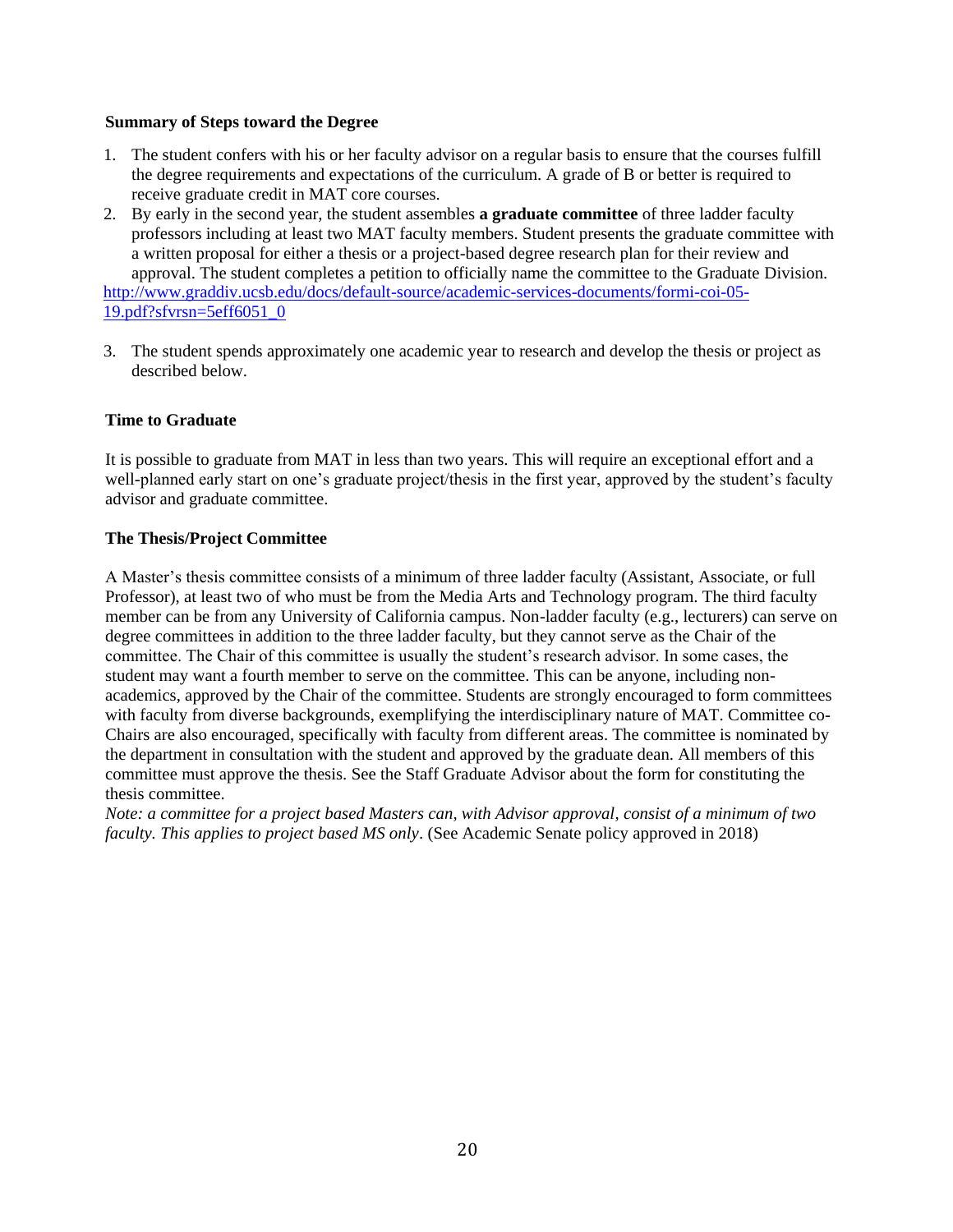## <span id="page-22-0"></span>**Master's Thesis (Plan 1)**

A Master's thesis is a report on the results of original investigation. The thesis is presented in a public presentation/defense. Before beginning work on the thesis, students obtain approval of their proposed topic and research plan from the faculty member(s) with whom they are working. The thesis must adhere to norms of the field and conform to formatting and filing requirements of the UCSB Library and the Graduate Division. For guidance in the final preparation of the manuscript, students should consult the Graduate Division publication, *Guide to Filing Theses and Dissertations at UCSB*. A typical Master's thesis would consist of a written document of approximately 100 pages submitted according to requirements of the UCSB Graduate Division. See: [http://www.graddiv.ucsb.edu/academic/preparing](http://www.graddiv.ucsb.edu/academic/preparing-filing)[filing](http://www.graddiv.ucsb.edu/academic/preparing-filing)

## <span id="page-22-1"></span>**Master's Project (Plan 2)**

This plan consists of a media project resulting in a product, installation or performance. An academic paper suitable for publication in an academic journal (typically 30 pages double-spaced, including figures and references) will accompany the project and the student will make a public presentation of the work. The Master's project should demonstrate both technical and artistic research and development over a period of months. The student's Master's committee will evaluate the project, paper and presentation.

# <span id="page-22-2"></span>**Doctor of Philosophy (Ph.D.)**

[Degree Requirements form -](https://my.sa.ucsb.edu/catalog/Current/Documents/2017_Majors/GRAD/MAT/PHD-MEDIA-ARTS-AND-TECHNOLOGY-2017-18.pdf) PDF

See:<https://my.sa.ucsb.edu/catalog/Current/CollegesDepartments/ls-intro/MAT.aspx>

The aim of the Ph.D. curriculum is to prepare outstanding researchers and research-level practitioners who will become leaders in the growth and evolution of the field. To this end, the curriculum provides a structured but flexible framework to ensure quality and rigor while encouraging the vigorous pursuit of new ideas. The MAT Ph.D. is not a unit-count degree; rather, it is awarded upon demonstration of academic excellence and performance of original research. Students complete an individual program of study determined in consultation with their Ph.D. committee.

There are three main requirements in order to complete a Ph.D. in Media Arts and Technology: coursework, the qualifying exam, and research leading to a doctoral dissertation (including the dissertation proposal and the dissertation defense). The student advances to candidacy after completion of the coursework requirement and the qualifying exam.

## <span id="page-22-3"></span>**Course Requirements**

It is the responsibility of each student's advisor, in consultation with the Ph.D. committee, to ensure that the student has achieved the appropriate breadth and depth from coursework and independent study. The primary mechanism to ensure breadth in the field is the set of core course requirements, levels 1-3 as required in the MAT Master's program. Students entering directly into the Ph.D. without a Master's degree will be admitted with two degree objectives MS/PhD. They must first meet the equivalent course requirements of the MAT Master's program. Students who enter the Ph.D. program with an M.S. or M.A. in another discipline (e.g., in Art, Computer Science, Engineering, or Music) are required to take or place out of the MAT course requirements. These decisions are made by MAT faculty who evaluate the student's educational background and experience in relation to the required course topics.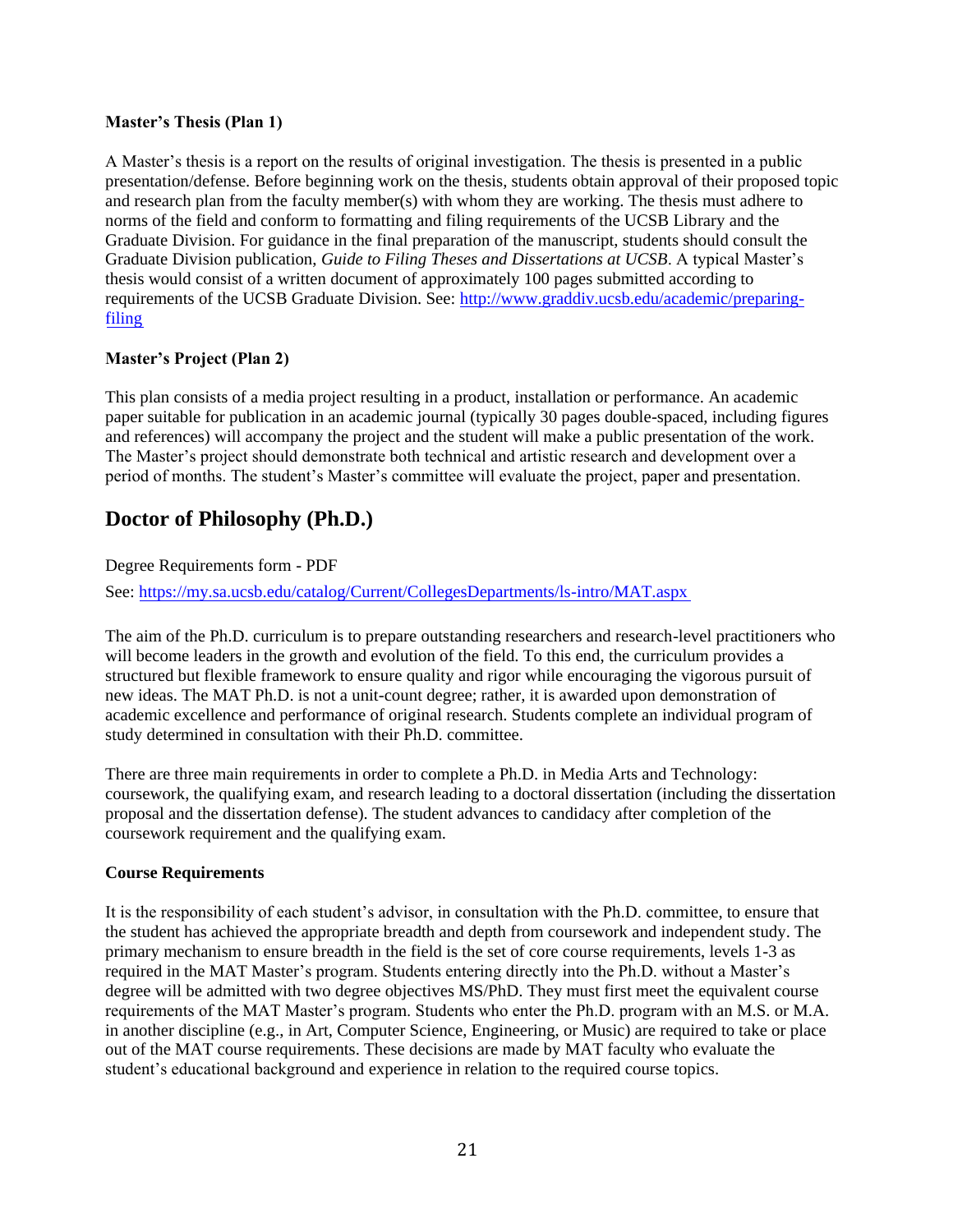## <span id="page-23-0"></span>**The Qualifying Exam**

The Qualifying Exam (QE) is the first major milestone towards the completion of a PhD degree. It is comprised of a written, Project, and an oral portion.

The sample timeline for the QE is as follows:

- In year 1 of their studies in MAT, students will work with an advisor to find topic(s) of interest, which will inform their QE and committee selection, preparing them for independent research;
- After selecting their committee, students must meet with all committee members together to discuss the direction and topic(s) of their QE and project. At this time, all committee members will sign off on the Committee Nomination and Student Conflict of Interest Forms to be submitted to Graduate Division; [http://www.graddiv.ucsb.edu/docs/default-source/academic-services-documents/formi](http://www.graddiv.ucsb.edu/docs/default-source/academic-services-documents/formi-coi-05-19.pdf?sfvrsn=5eff6051_0)[coi-05-19.pdf?sfvrsn=5eff6051\\_0](http://www.graddiv.ucsb.edu/docs/default-source/academic-services-documents/formi-coi-05-19.pdf?sfvrsn=5eff6051_0)
- The committee will prepare questions (one large question or set of questions per member) that the student will have to address in a Qualifying Exam Report, an open-book set of essays that address the questions. This report will have to be written in maximum of 30 days from the submission of the questions by the main research advisor;
- The Project will be designed in conjunction with the main research advisor, with input from the whole committee and will be due 30 days after submitting the Qualifying Exam Report;
- Committee input/mentorship is encouraged throughout this maximum 60 day process;
- Following a maximum of 10 day review, the oral component will be attended by the committee and should be scheduled for two hours. The length of the student's presentation (uninterrupted) should be approximately 30-40 minutes with typically 25-30 slides and Project presentation. The primary emphasis of the oral exam is a student's research progress and associated themes. Additional questions that broadly relate a student's research to the core areas of Media Arts and Technology are also appropriate to be included. Questions and discussion of core Media Arts and Technology knowledge and principles during the oral examination will be guided by the role played by these areas in the written report, and by the student's treatment of these areas;
- Preparing for and taking the Qualifying Exam and Project will take no more than one quarter, and students should [register for the MAT 597 Individual Study for PhD Exam. \(https://](students%20should%20register%20for%20the%20MAT%20597%20Individual%20Study%20for%20PhD%20Exam.%20(https:/%20www.mat.ucsb.edu/documents/mat597.pdf)%20which%20will%20be%20equivalent%20to%20an%208%20unit)  [www.mat.ucsb.edu/documents/mat597.pdf\) which will be equivalent to an 8 unit](students%20should%20register%20for%20the%20MAT%20597%20Individual%20Study%20for%20PhD%20Exam.%20(https:/%20www.mat.ucsb.edu/documents/mat597.pdf)%20which%20will%20be%20equivalent%20to%20an%208%20unit) course;
- Timeline will be devised to structure preparing for exam, Project, and execution of both + the oral defense within the 10 weeks by the student and the main research advisor;
- There will be two chances to take and pass the OE, and the exam will be graded on a Satisfactory/ Unsatisfactory scale.

Written Exam Portion:

The Qualifying Exam Report should contain the answers to the main committee questions, but can already address a description of a preliminary research project to be undertaken as the first part of the PhD, including a discussion of the background literature a description of the research methods employed, preliminary results, and a coherent plan for future research aligned with the student's PhD plan.

See: [https://www.mat.ucsb.edu/degreePrograms/](http://www.mat.ucsb.edu/degreePrograms/)

## <span id="page-23-1"></span>**Dissertation Proposal**

The next step after the qualifying exam is the *[dissertation proposal](https://www.mat.ucsb.edu/degreePrograms/)*. The dissertation proposal consists of a document and a public presentation. The written document must describe the dissertation topic, summarize the relevant background literature and state of the art and present a comprehensive research plan for the dissertation, to be approved by the committee. In addition to the written document, the student is required to give a public presentation of the dissertation proposal to his or her dissertation committee, which does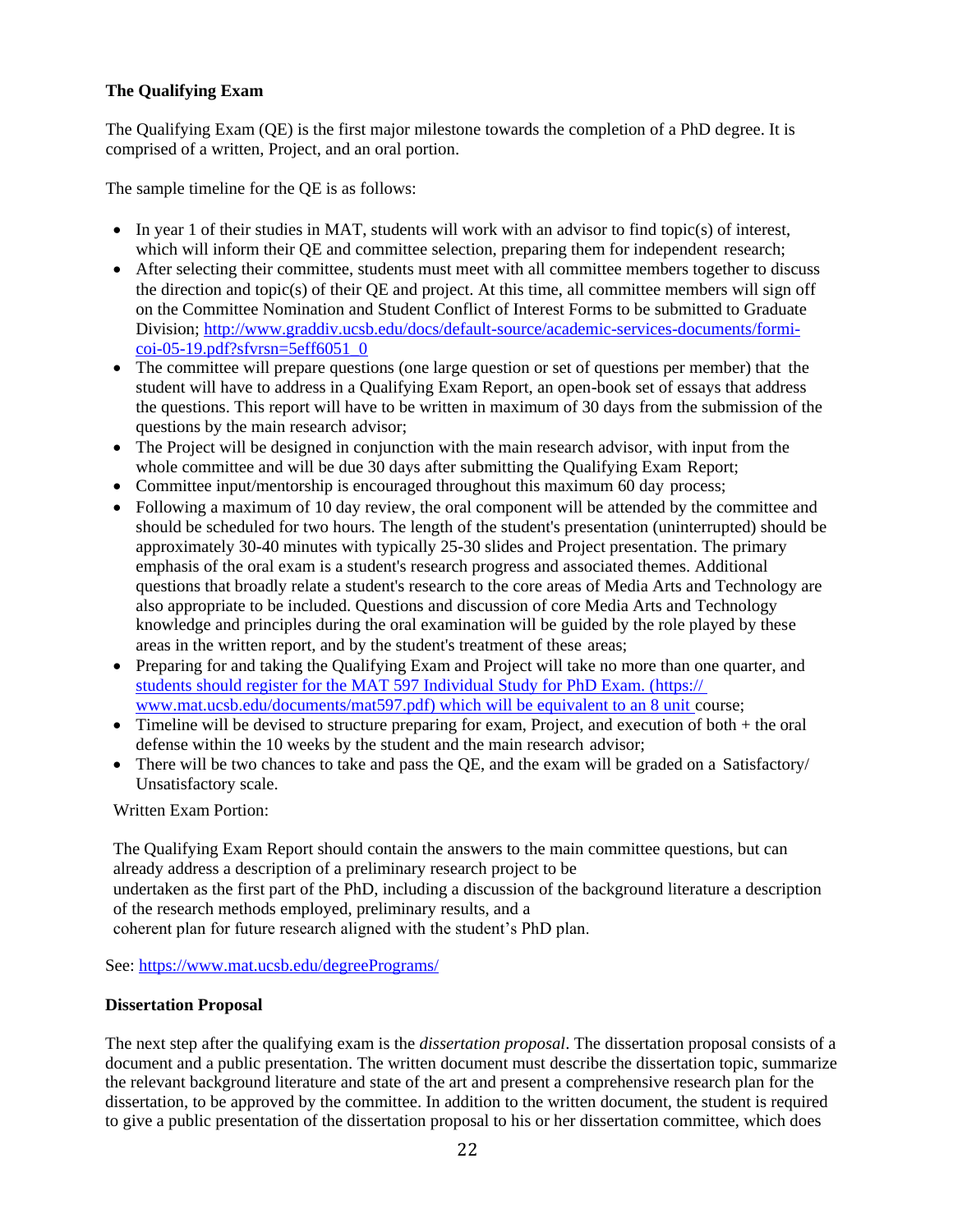not have to be the same as the qualifying examination committee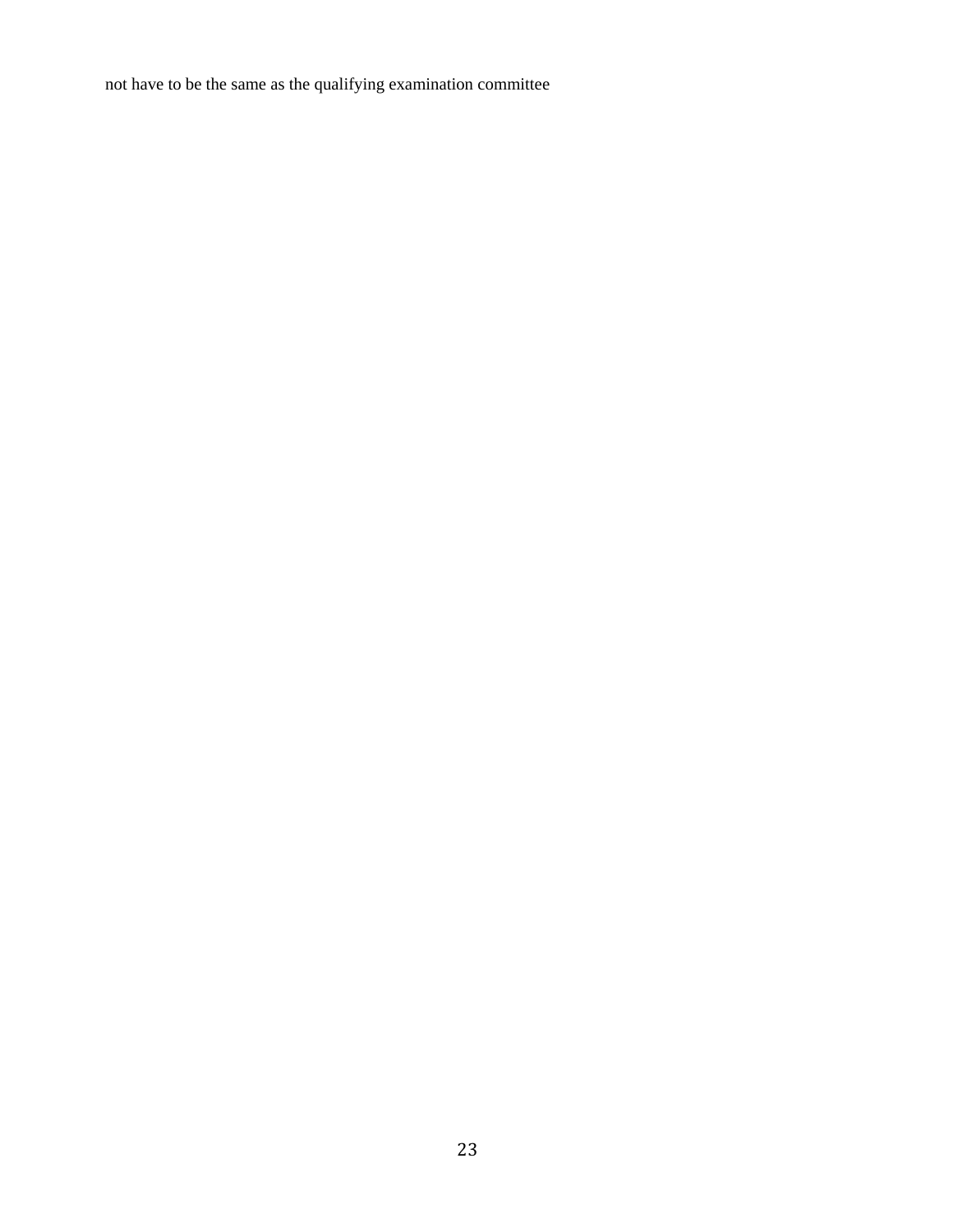## <span id="page-25-0"></span>**Dissertation Research**

A *Ph.D. dissertation* is an original, rigorous, and significant contribution to knowledge in the field of Media Arts and Technology. There is no set page count to the dissertation document. This is negotiated by the student in conjunction with the Ph.D. committee.

When the dissertation research is complete and the dissertation is written, the student presents the dissertation defense, a public lecture based on the dissertation. This is accompanied by approximately forty slides.

The committee must approve the dissertation; it must also meet the filing requirements of the Graduate Division.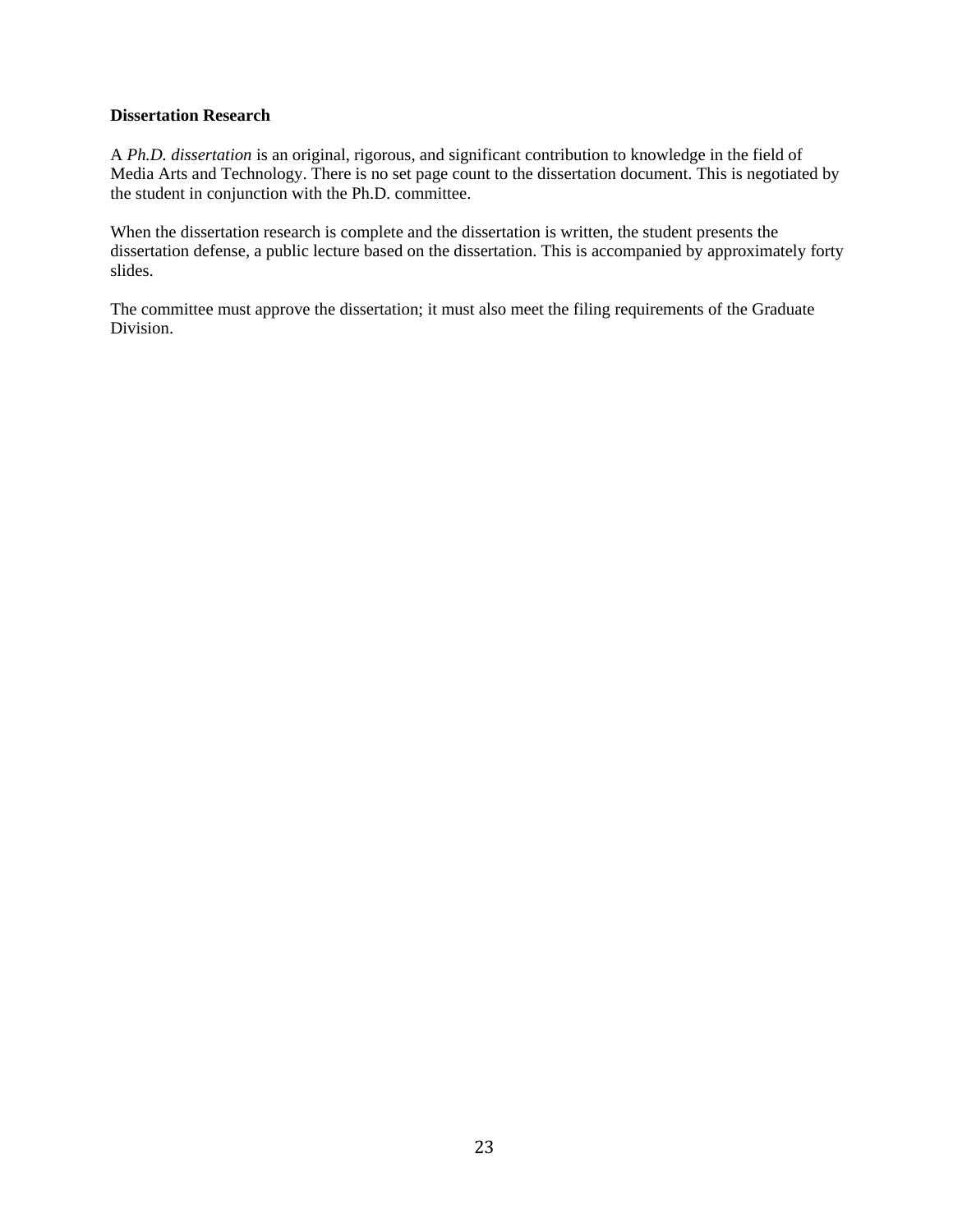## **Expectations of an MAT PhD: Dissertation and a Hypothetical Timeline**

Many MAT students have a good knowledge of how to write an academic research paper that is up to publication standards. Indeed, writing such a paper is one of the requirements of the MAT Master's degree. However, an MAT Ph.D. dissertation is typically much longer than a typical academic paper. It documents and analyzes the results of many experiments, projects, and innovations over a period of years. By definition, an MAT Ph.D. student has never written a dissertation before. Thus we have prepared this guide.

## **Expectations of a Ph.D. dissertation in Media Arts and Technology**

• The dissertation presents an original (novel), rigorous, and significant contribution to knowledge in the field of Media Arts and Technology.

• The dissertation is likely to have an impact on the field.

• The subject of the dissertation is contextualized clearly, and the document accurately references the body of knowledge on the topic.

• The structure of the dissertation is coherent and the writing is up to professional standards.

• The methodology is described in detail and employed appropriately.

• The analyses, discussion, and conclusions drawn in the dissertation are well-justified and integrated into the larger field of knowledge.

• The implications and limitations of the work are fully discussed.

An "original (novel), rigorous, and significant contribution to knowledge" is not a merelycontributiontoa student's personal knowledge, but *a contribution tothe knowledgeof a field,* as constituted by a worldwide research community, its work, its history, and its state-of-the-art. The contributionto knowledge needs to be verified on an objective evidentiarybasis. While several kinds of evidence exist (empirical, logical, mathematical, scholarly, etc.), students still have to select the particular form(s) of evidence bywhich they substantiate their claimto havingcontributed to knowledge. It is important tostipulate this earlyinthe research process, since the formof evidence depends on the contributionto knowledge beingclaimed.

One suggested strategyis to design a map of the research effort: a graphic depiction of the field, their precursors, landmarks works, milestone developments, extant theories, key practitioners, fundamental references, state-of-the-art, and so on, and of the locus of the intended contribution. This can helptofocus discussions on a student's progress.

The question of significance, and how to establish it, can also be a source of confusion. Consideringthe diversityof our interests, publication, technical demonstration, exhibition, performance, or other formsof dissemination may be appropriate.The point is that a high standard needsto be met in any case.

It is sometimes difficult toreconcile creative workwiththe scientific method, even though the two are not incompatible. Manyartistic advances arose out of recognizingproblems, formulatingtheories, positing hypotheses, andtestingthese hypotheses through experiments that leadto the creationof works.

## **A hypothetical timelineof steps towards the Ph.D.**

Students need to plan their overall trajectorythrough the Ph.D. program. A possible outline is shown belowfor a student enteringwith an MAT Master's degree or equivalent. Note that the actual timetable may be shorter or longer depending on many factors, includingthe preparation of the student and the clarityof the researchobjectives. Financial and familyissues often intersect withacademic progress, hasteningsomestudentswhileslowing others.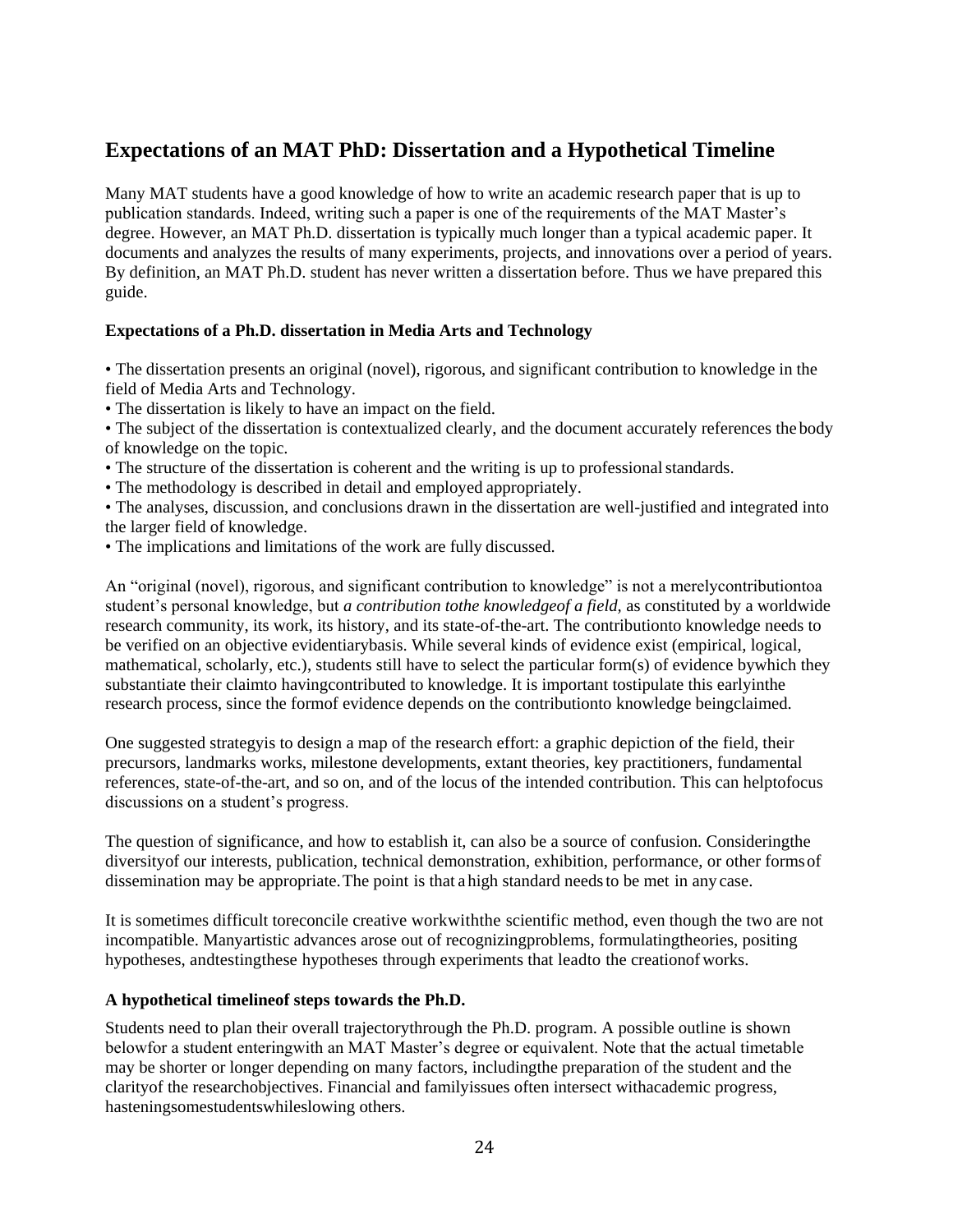## <span id="page-27-0"></span>SAMPLE TIMELINE

End of Year 1: Topic Identification, Chair selection, Committee formation, and formal meeting

Eng of Year 2: Preparation and Qualifying Exam

End of Year 3: Research year 1, including a PhD proposal and thesis writing start

End of Year 4: Carrying out proposed foreground research

End of Year 5: Finalizing proposed foreground research and culminating in defense and completion

This is merely a hypothetical timeline, and could vary widely depending on the preparation of each candidate. The main point is that the dissertation requirements need to be factored in at the start, even while the candidate is trying to select a topic. What constitutes a "contribution to knowledge" and how it is to be established needs to be clarified as early as possible in the process.

Please refer to UCSB's time-to-degree or normative time rules as outlined on the Graduate Division web site:

[http://www.graddiv.ucsb.edu/academic/time-to-degree](#page-27-0)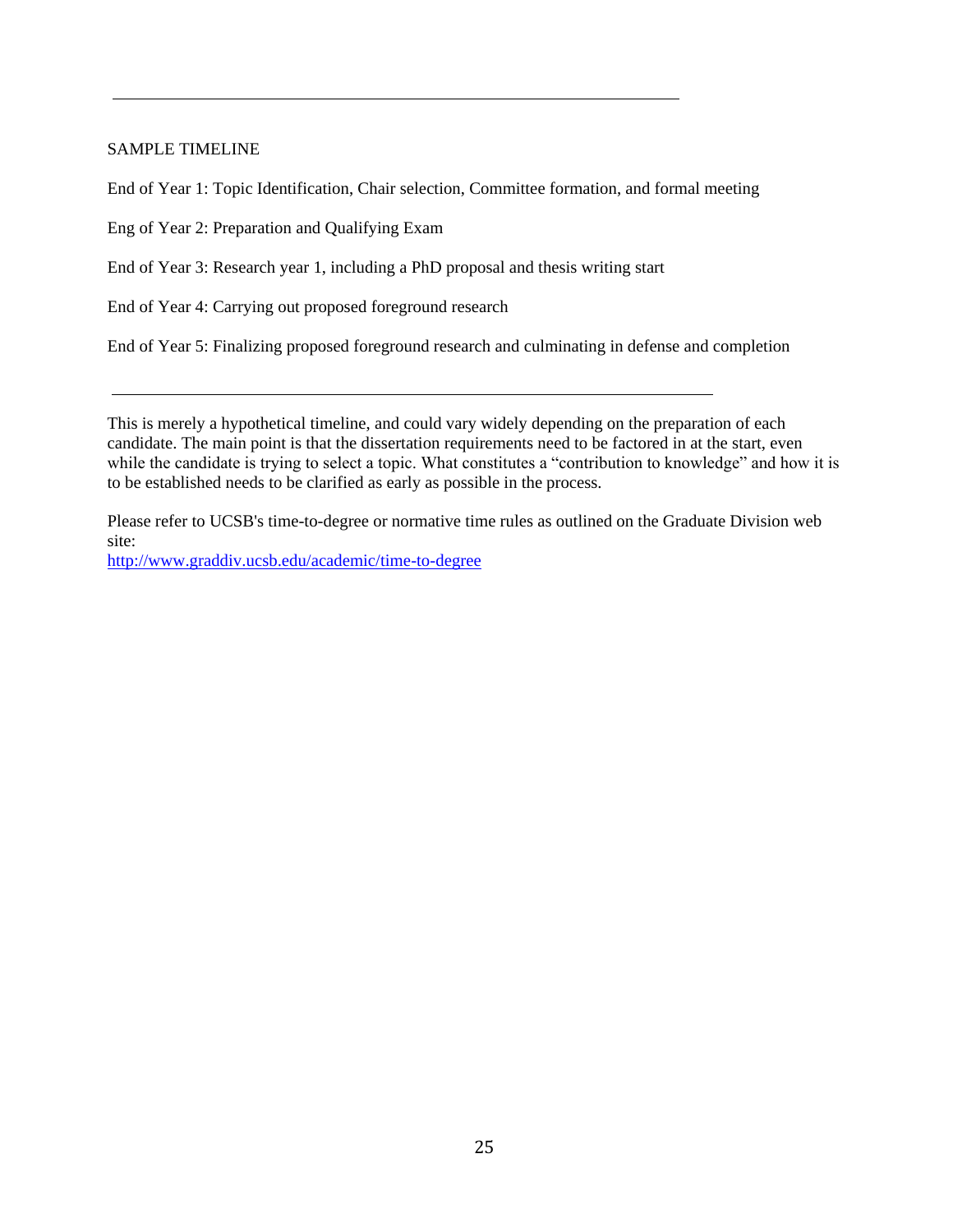# <span id="page-28-0"></span>**Funding Information**

For a complete listing of expenses, consult the *UCSB General Catalog* or go to the Registrar's Starting Point for Fee Information web page, [http://www.registrar.ucsb.edu/,](http://www.registrar.ucsb.edu/) and click on "fee information."

All U.S. citizens and permanent resident graduate students at UCSB are required to file the Free Application for Federal Student Aid (FAFSA), available at [http://www.fafsa.ed.gov, b](http://www.fafsa.ed.gov/)y the March 2 deadline to be considered for most of the student support funds. The FAFSA is used to compile a "need analysis" which is used in the determination of all financial support packages. Students can also check the Graduate Division's Funding Opportunities webpage at [http://www.graddiv.ucsb.edu/financial/uc](http://www.graddiv.ucsb.edu/financial/uc-)fellowships

#### **Continuing Student Fellowship Opportunities**

[A variety of f](http://www.graddiv.ucsb.edu/financial/uc-fellowships)ellowships are available to continuing students. They are awarded based on academic merit, scholarly achievement and promise. To be eligible, students must be enrolled in a full-time program of study and must have filed the Free Application for Federal Student Aid (FAFSA) by March 2 for primary consideration. Some fellowships are restricted to U.S. citizens and permanent residents, while others are [available to international students as well. Students are e](http://www.graddiv.ucsb.edu/financial/uc-fellowships)ncouraged to visit the Graduate Division's web site, located at [http://www.graddiv.ucsb.edu/financial. T](http://www.graddiv.ucsb.edu/financial)he Funding Opportunities page lists available fellowships, specific information regarding fellowship criteria, and deadlines for application. Students may also contact the Graduate Division for further information about fellowships and funding.

## <span id="page-28-1"></span>**Extramural Funding**

Numerous competitive governmental and private sector fellowships are available to graduate students. Students can begin a funding search by visiting the Graduate Division's web site. Their "Funding Opportunities" page features regularly updated listings of national fellowship announcements and links to various funding sources and databases. All members of the UCSB community have free access to Pivot and Grant Forward, funding search databases, if they are connected to the UCSB network or if they sign up or an account with an email address ending in ucsb.edu. The GRAPES database catalogs extramural funding opportunities of interest to prospective and current graduate students, as well as students working a Master's or doctoral degrees. The Graduate Division also offers periodic workshops on extramural funding searches and grant proposal development. For information on any aspect of graduate student financial support, including deadlines, please contact the financial support section of the Graduate Division.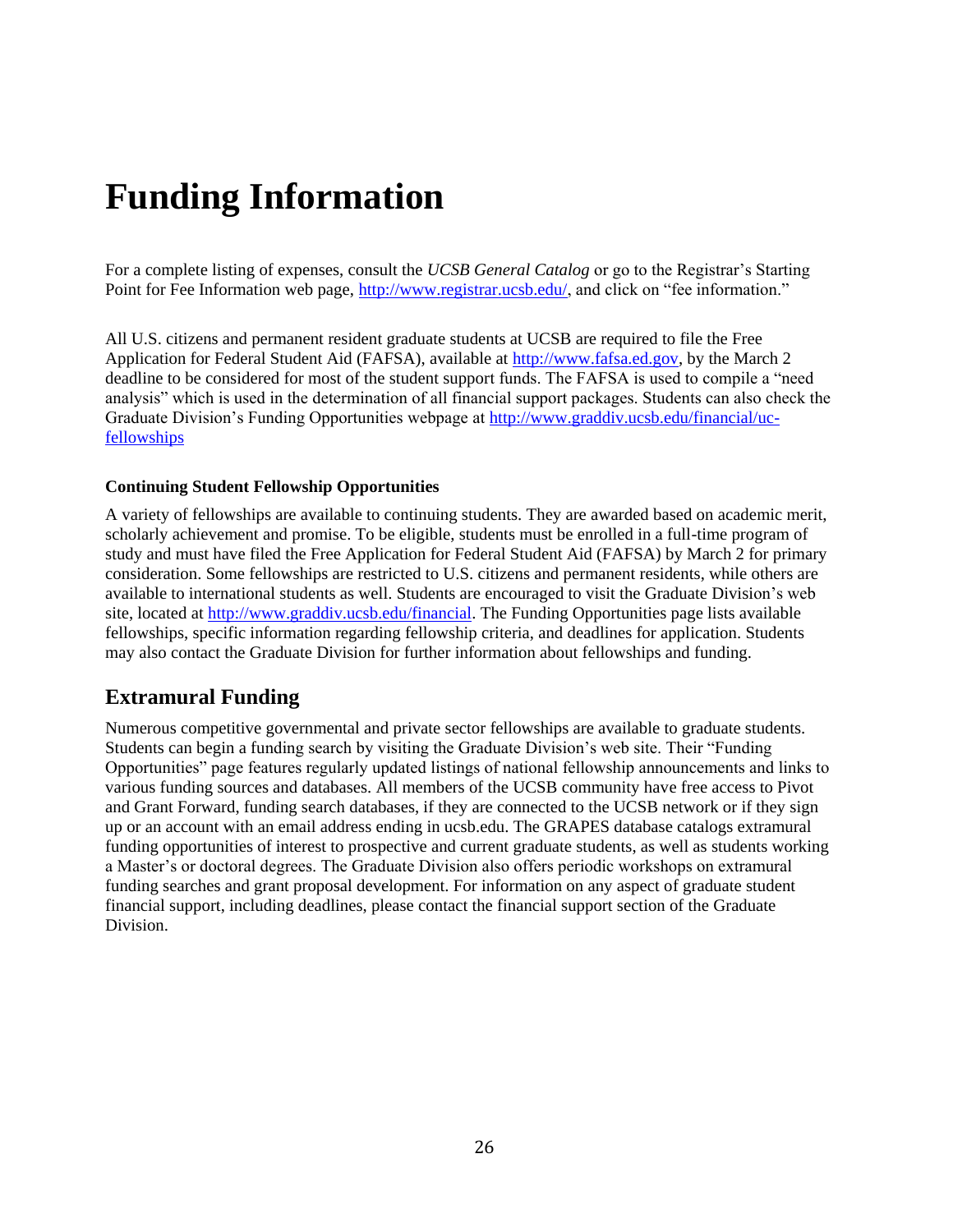# **International Doctoral Recruitment Fellowship (IDRF)**

Doctoral students who are not US citizens or permanent residents are subject to non-resident supplemental tuition, until they are advanced to candidacy. The IDRF provides payment of Non-Resident Supplemental Tuition (NRST) to international doctoral students beyond their first year of residency who have not yet advanced to candidacy. The fellowship will take effect the fourth registered quarter and will continue until the student either advances to candidacy or exceeds the approved time to advancement for the department. Students who exceed the time to advancement and those who fail to maintain good academic standing, will lose their eligibility and the fellowship will not pay NRST. Once you have advanced to candidacy you will receive a three calendar year waiver of non-resident supplemental tuition while completing your degree.

# <span id="page-29-0"></span>**University Fellowships and Other Support Programs**

Most of these awards are administered by the UCSB Graduate Division, whose financial support division can provide further information and guidance in applying for a fellowship. Faculty nominations and letters of recommendation are often required. Be sure to begin early when applying for any of these awards. Contact the Graduate Division for exact deadlines.

## Interdisciplinary Humanities Center Fellowships (IHC)

#### Academic Senate Intercampus Exchange Travel Funds

Graduate students at any level are eligible to apply for travel funding for one trip per year to any institution within the state of California (includes Stanford Library, Huntington Library and other non-UC sites, especially research libraries). Limited funds, for travel only.

## **Funding for United States Study [\(http://www.iiebooks.org/funforunstat.html\)](http://www.iiebooks.org/funforunstat.html))**

The Institute of International Education has compiled a guide to help international students find potential sources of financial aid. The publication lists fellowships, grants and scholarships available from government and private sources in the United States and elsewhere. Institute officials say that the publications will help students and scholars identify lesser-known sources of potential financial support. This publication is \$39.95, plus shipping. They may be ordered from I.I.E. Books at (412) 741-0930. See <http://www.iiebooks.org/>**.**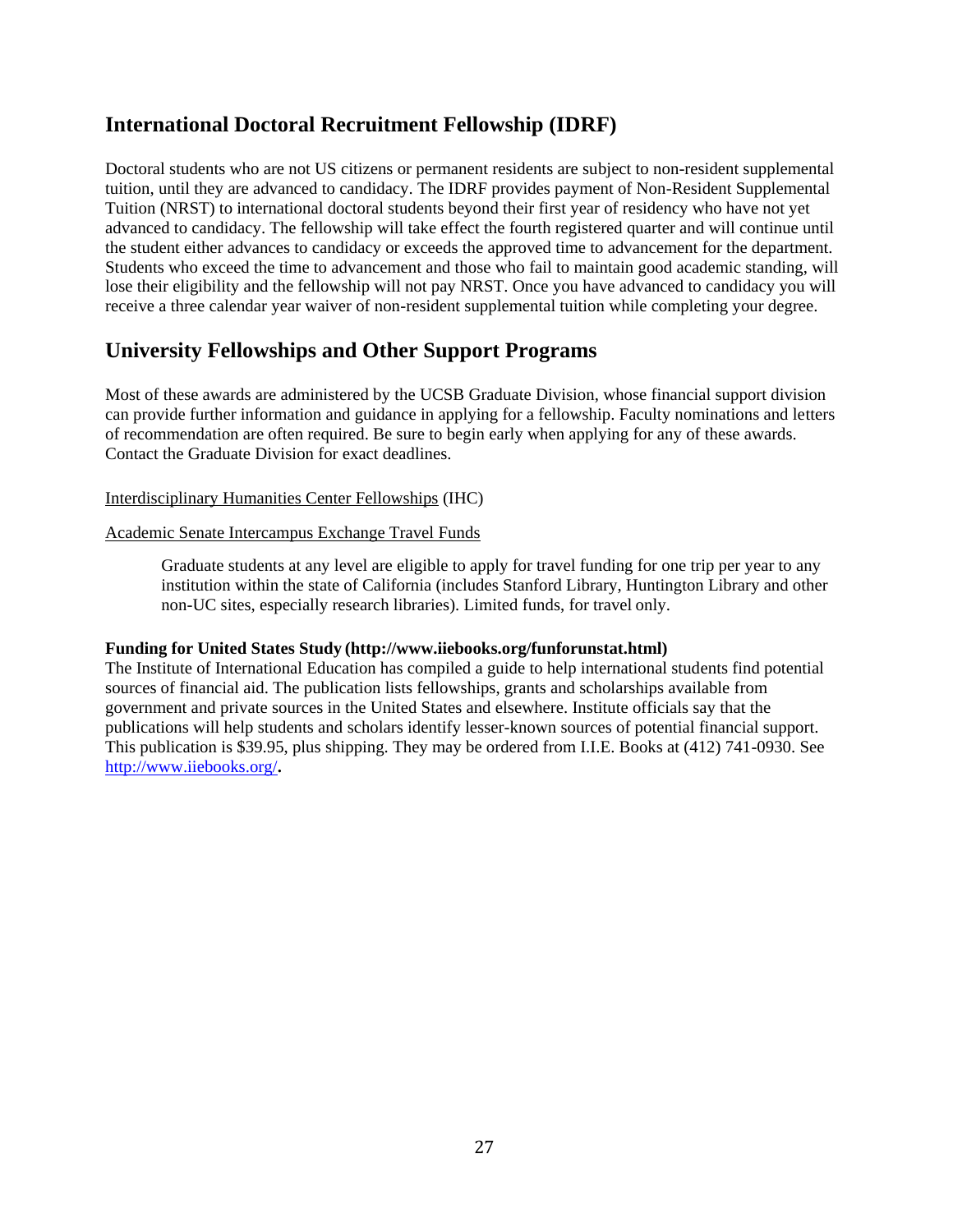# <span id="page-30-0"></span>**TA Appointments and Policies**

## <span id="page-30-1"></span>**General Information**

Media Arts and Technology has a limited number of Teaching Assistant (TA) positions available each quarter. TA appointments are made based on course needs and students' abilities in the various areas of instruction. Criteria for the selection of TAs are outlined below. Prospective TAs whose native language is not English must pass a written and oral language evaluation before they can be certified for teaching duties.

Although new students are not typically appointed as TAs in their first quarter in MAT, first-year students will be considered eligible for TA appointments based on a combination of factors: academic record overall; area of specialization; prior experience as an instructor.

The following requirements hold for any student employed as a TA:

- registered graduate student in full-time residence
- evidence of academic excellence and promise as a teacher. Perform the duties of the position to a satisfactory level
- maintenance of a 3.0 GPA (minimum)
- good academic standing (no excessive Incomplete units)
- normative progress toward the degree (and within normative time for degree completion)
- enrolled in at least 8 units
- experience and excellence for specific courses
- 12 or fewer quarters as a TA (up to 18 quarters, maximum, by approved exception)
- eligible to work under the federal and state laws.

Graduate students serving as TAs are considered first and foremost students with academic employment who must make timely progress toward degree completion. The University limits graduate students to 12 quarters of appointment as a teaching assistant or associate during regular sessions. Graduate students are normally limited to a maximum of 50% employment during the academic year. University policy prohibits the assignment of graduate students in academic titles. This policy was established to ensure that graduate students make timely progress toward degree completion, are not subject to the conflicting roles of student/faculty members and are not involved in the evaluation of their peers.

## **Federal Law and University Employment**

A federal law requires employers to certify that everybody they hire is legally entitled to work in the United States. The law applies to *everyone*, native –born American citizens as well as to immigrants, foreign visitors and naturalized citizens.

If you will be working for pay for any campus unit (as a TA, part-time staff apprentice, reader, grader, accompanist, etc.), or off campus, you must provide documentation of your eligibility to work *before* you can be hired or re-hired. **No one will be hired or re-hired at UCSB for** *any* **position, including academic appointments, without proof or eligibility to work.** To avoid delays in hiring dates, late payments, etc., be prepared to show appropriate papers as soon as you arrive on campus.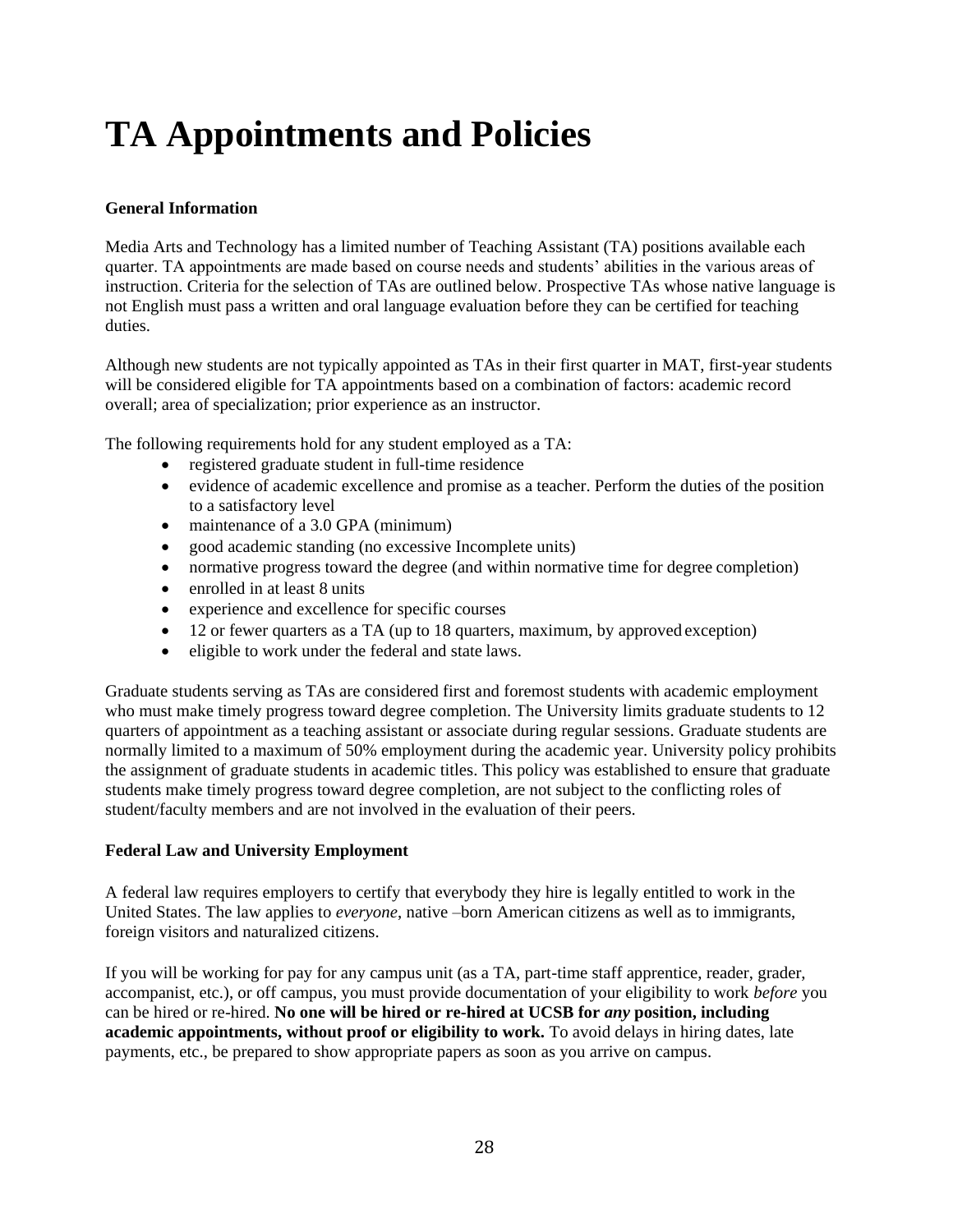## <span id="page-31-0"></span>**Teaching Assistant Positions in MAT**

As the number of eligible students typically exceeds the number of available TAships, appointments will be made based on a combination of the following factors:

- type and length of teaching experience (at UCSB and elsewhere)
- teaching effectiveness (based on faculty and student "ESCI" evaluations)
- expertise (suitability for an appointment)
- academic record
- preference of the instructor

The general procedure for TA application and selection in MAT is as follows:

- 1. Email is sent to MAT graduate students a few weeks before a quarter starts to inform them that they may apply for TA positions. The applications include information on the student's status, GPA, TA experience, courses taken, preferred course(s) to TA, etc.
- 2. After the application deadline, the Vice Chair determines the TA assignments in consultation with the faculty.
- 3. Students are notified and those offered TA positions are asked to formally accept, and to contact the appropriate course instructors.

Teaching Assistants work with the course instructor to help maximize the effectiveness of a course; they have an important responsibility to both students and the instructor. TAs must therefore be readily accessible during the quarter, and must be present during the whole quarter (including the first week of classes and exam week). Any absences during the quarter must be approved and arranged with the instructor ahead of time.

Many MAT students have held TA appointments in other departments such as Art, Physics, Psychology, Computer Science, Statistics, Electrical and Computer Engineering, and Technology Management Program. Check with these and other UCSB departments for their TA openings and procedures. Students can also check the UCSB Academic Student Employee Positions site at [www.hr.ucsb.edu/employment, t](http://www.hr.ucsb.edu/employment)he student employment guidelines are here:

[http://www.hr.ucsb.edu/sites/www.hr.ucsb.edu/files/docs/Student\\_Employment\\_Chart.pdf](https://www.hr.ucsb.edu/sites/www.hr.ucsb.edu/files/docs/Student_Employment_Chart.pdf)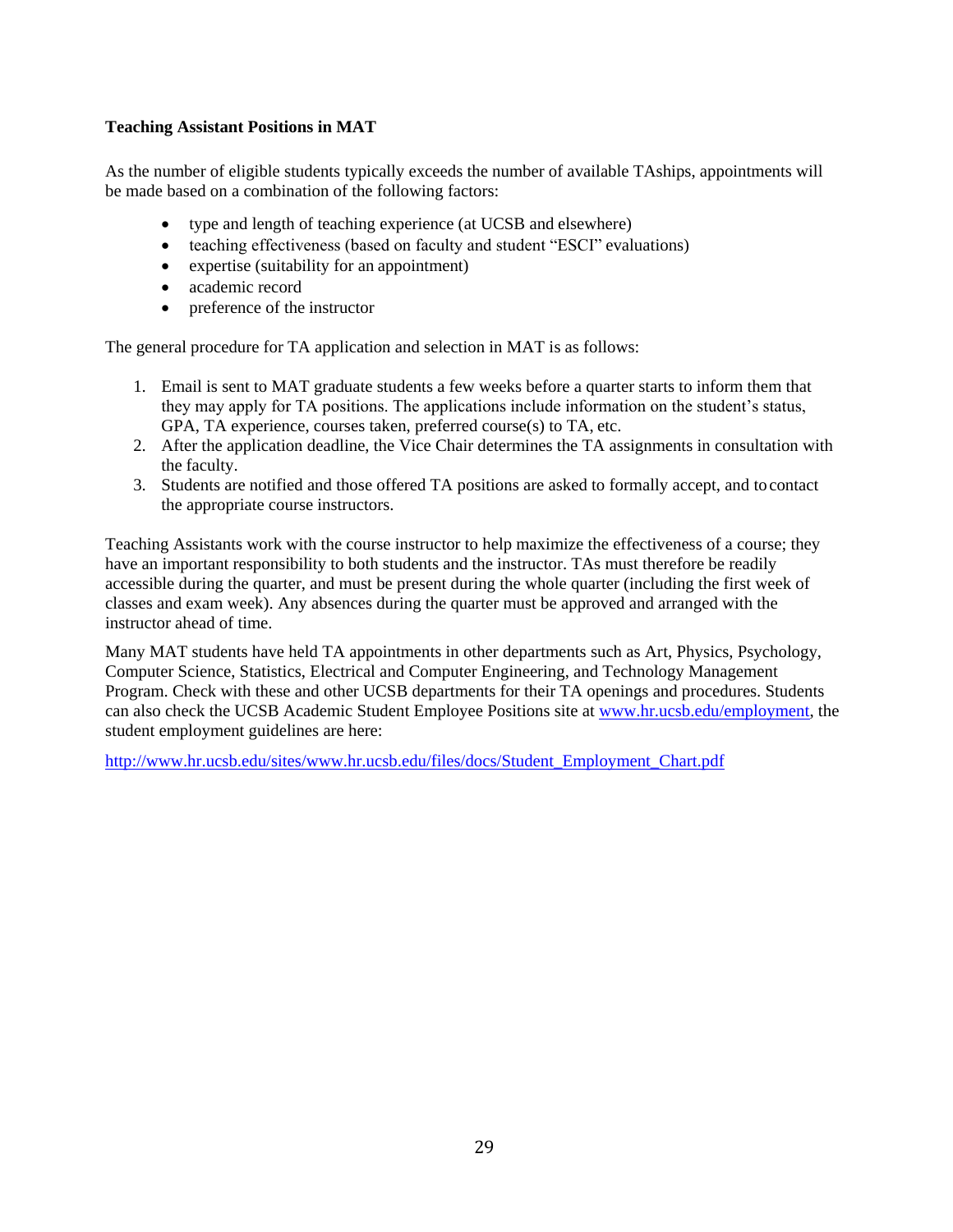## <span id="page-32-0"></span>**[Terms and Conditions \(Limitations\)](http://www.hr.ucsb.edu/sites/www.hr.ucsb.edu/files/docs/Student_Employment_Chart.pdf)**

The appointment or reappointment of a graduate student to an academic title must be for a period of one year or less, and is most frequently for one quarter. Graduate students holding these academic appointments should be under the direction of a UC Santa Barbara faculty member. Graduate students in teaching appointments may not supervise or evaluate other graduate students. Additional information regarding student academic appointments can be found in Academic Personnel Procedures for UC Santa Barbara (The Red Binder), Section IV: Student Academic Titles.

[Students who are appointed t](https://ap.ucsb.edu/policies.and.procedures/red.binder/table.of.contents/)o Associate, Reader, Tutor/Remedial Tutor, and Teaching Assistant titles fall [under an agreement between t](https://ap.ucsb.edu/policies.and.procedures/red.binder/table.of.contents/)he Regents of the University of California and the International Union, United Automobile, Aerospace and Agricultural Implement Workers of America (UAW), and AFL-CIO pursuant to the provisions of the Higher Education Employer-Employee Relations Act (HEERA). For questions concerning the contract, see the UC-UAW Agreement.

All appointments or combined appointments [are limited to 50% t](http://ucnet.universityofcalifornia.edu/labor/bargaining-units/bx/contract.html)ime (an average of 20 hours per week) during the academic terms. An exception [may be granted by the h](http://ucnet.universityofcalifornia.edu/labor/bargaining-units/bx/contract.html)ome department for a graduate student to be compensated for a maximum of 75%; appointments above 75% require Graduate Division approval (see the exception process below). The 50% time restriction will apply without exception for Associates and international students, dependent upon their visa type or country of origin (consult the Office of International Students and Scholars for further information). All continuing students may work 100% time during the summer**,** provided they were registered and paid fees for the immediately [preceding spring](http://oiss.sa.ucsb.edu/) [quarter.](http://oiss.sa.ucsb.edu/)

The total length of time a student may hold any one or a combination of the following titles may not exceed 12 quarters: Teaching Assistant and/or Associate. Under special circumstances, an exception may be granted for additional appointments beyond 12 quarters (see the exception process below). System wide regulation does not permit graduate student appointment beyond 18 quarters as a Teaching Assistant and/or Associate.

## <span id="page-32-1"></span>**Exceptions**

In order to hold academic employment, graduate students must meet the criteria stated above. In certain cases, an Exception to Employment Policy may be requested by the home department in order to allow a student who does not meet these criteria to be employed.

An Exception to Employment Policy must be submitted to the Graduate Division in the following instances:

- All Associate appointments
- Appointment of graduate students on academic probation
- Appointment of graduate students who have already worked a combined total of 15 quarters as a TA and/or Associate
- Appointment of graduate students for more than 75% time (however, the 50% time restriction applies to international students and Associates **without** exception)
- Students is 4 or more quarters Beyond Time to Degree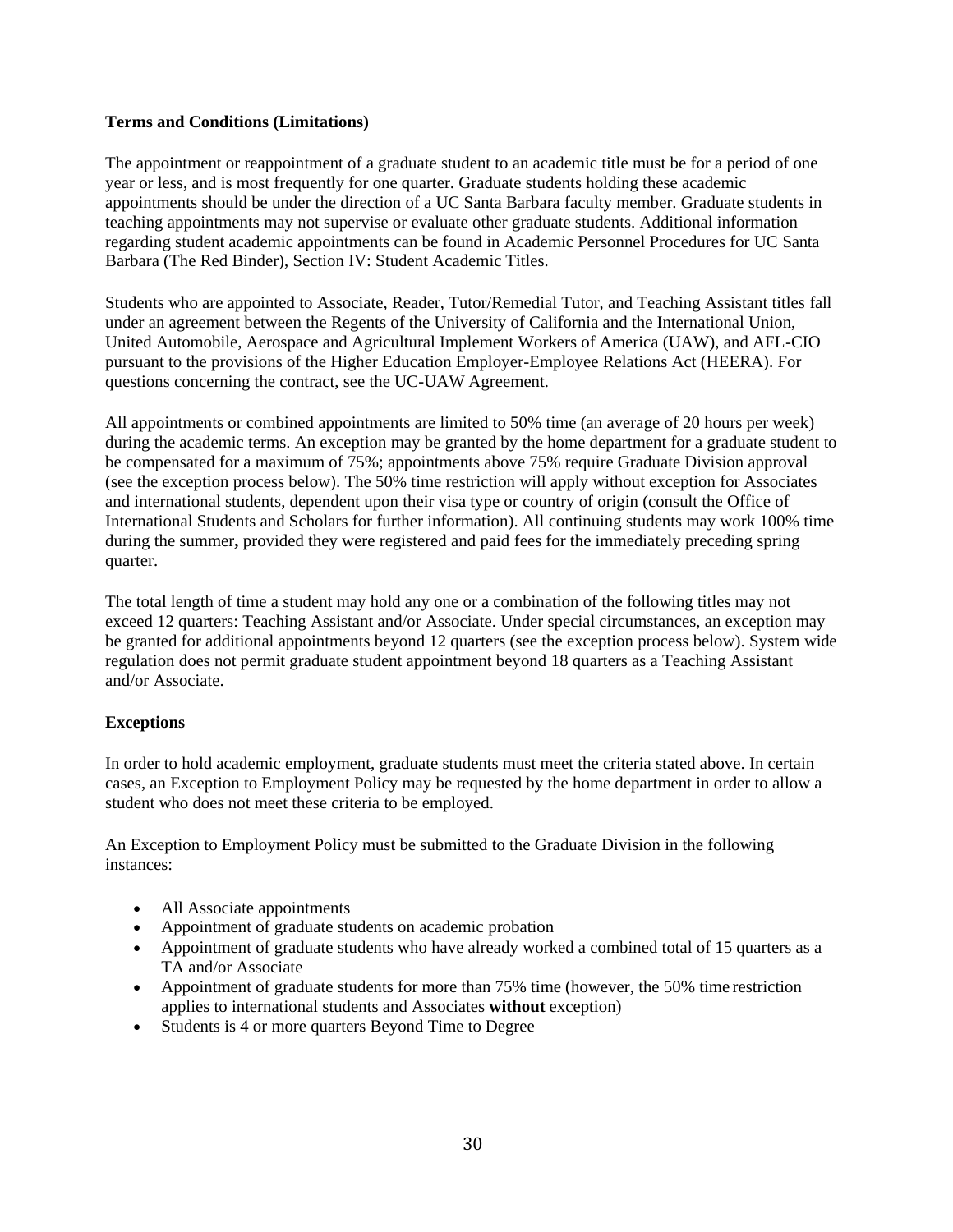In situations where a student will be employed by a department outside of their home department, the hiring department is responsible for completing an Eligibility Verification from Home Department form and ascertaining signature from the student's home department.

## **Fee and Tuition Remission**

Graduate students appointed in fee remission bearing titles may become eligible for fee remission as a benefit of their employment. Fee remission is calculated on a quarterly basis and eligibility is determined based on **combined** effort across all Academic Student Employee (ASE) and Graduate Student Researcher (GSR) appointments for the quarter in question. Please see below for additional information about fee remission levels.

For current fee amounts, please see Registrar's website.

## <span id="page-33-0"></span>**Gaucho Health Insurance (GHI)**

All graduate students are assessed a quarterly fee for mandatory UC Health Insurance (USHIP)Payment of USHIP for Teaching Assistants, Associates, Tutors, Remedial Tutors, and Readers, who have appointments of 25% time (at least 100 hours) or [greater, is defined by the UC-UAW](http://www.graddiv.ucsb.edu/docs/default-source/financial-support-documents/appteligverif.pdf?sfvrsn=2) Agreement. [Graduate S](http://www.graddiv.ucsb.edu/docs/default-source/financial-support-documents/appteligverif.pdf?sfvrsn=2)tudent Researchers who have appointments of 25% time or greater also receive payment of [GHI a](http://www.graddiv.ucsb.edu/docs/default-source/financial-support-documents/appteligverif.pdf?sfvrsn=2)s part of their fee remission benefit. All other graduate students must either pay the fee or obtain a waiver. Students obtain waivers by proving to the Student Health Services Office that they have comparable coverage under another health insurance policy. GHI provides year-round and worldwide coverage. For more information students are encouraged to consult<http://studenthealth.sa.ucsb.edu/home/> welcome-new-students or call the Student Health Advisor line (805) 893-2592. More detailed information on the Health Center's Mission Statement, Priorities, and Accreditation can be found at the following link: [http://studenthealth.sa.ucsb.edu/home/about-us.](http://studenthealth.sa.ucsb.edu/home/about-us)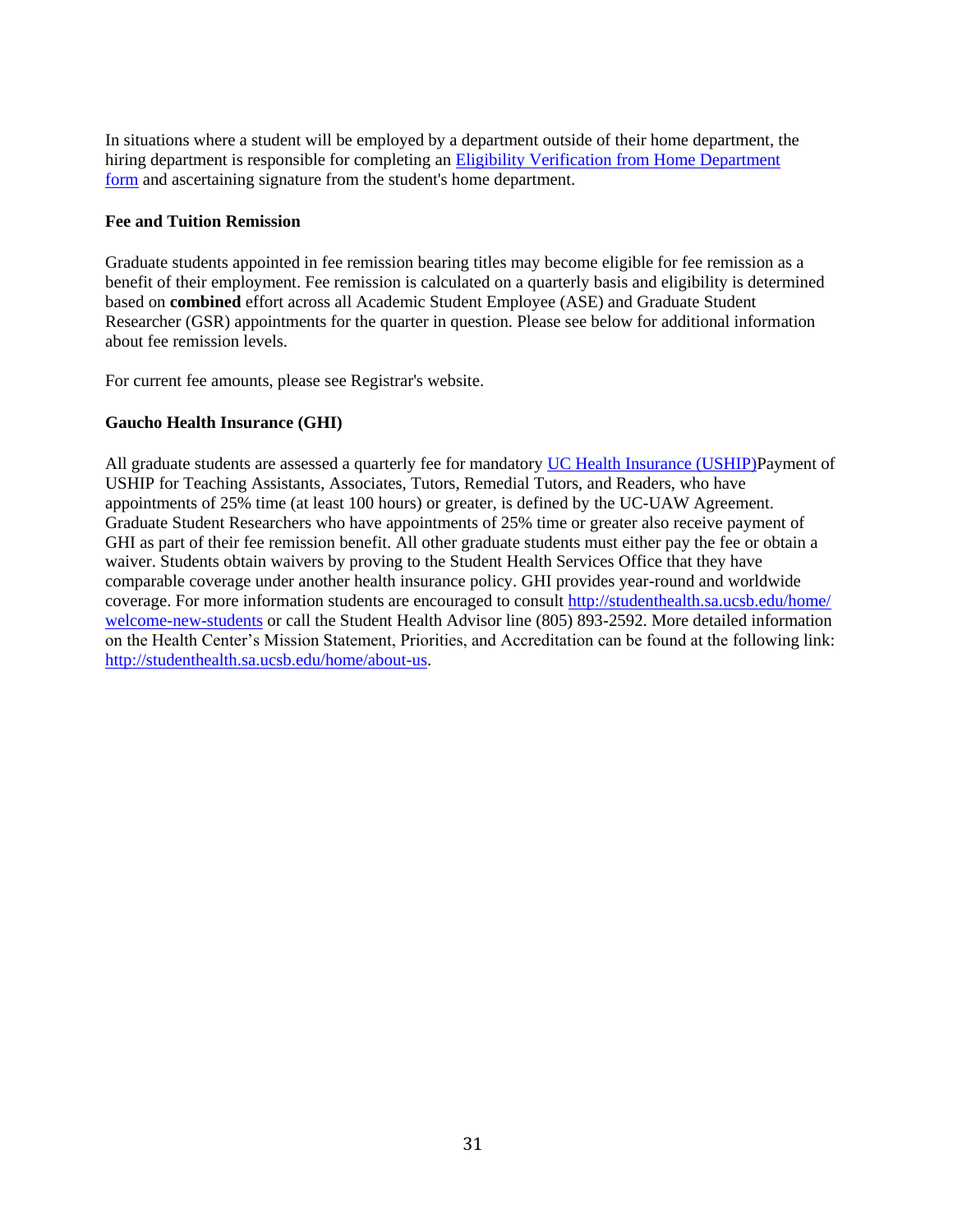## **Fee and Tuition Remission for ASEs (TA, Associate, Reader, Remedial Tutor***)*

The remissions quoted are consistent with the terms of the [current UC-UAW Agreement. P](http://ucnet.universityofcalifornia.edu/labor/bargaining-units/bx/contract.html)lease be aware that future wages, terms, and conditions are subject to modification based on the collective bargaining process.

ASEs whose appointment is at least 25% time (100 hour minimum) qualify for a partial fee remission (includes tuition and student services fee) and payment of health insurance. Not covered are the local UCSB campus fees.

## **Teaching Assistant (TA) Appointment [Title](http://www.graddiv.ucsb.edu/financial/fees-costs#fee-and-tuition-remission-for-gsrs)**

A Teaching Assistant (title code 2310) is chosen for excellent scholarship and promise as a teacher and serves an apprenticeship under the supervision of a regular faculty member.

#### **Terms and Conditions for TA**

The department chair, acting upon nominations made by department members, is authorized to appoint TAs. However, the Dean of the Graduate Division must approve all exceptions to appointment criteria. New students whose first quarter of registration will be in the fall may not be TAs prior to the fall unless they register for at least 4 units in a summer quarter. The selection, supervision, and training of all TAs are important responsibilities of the teaching department, and in particular the department chair. All candidates for appointment and reappointment should be subjected to careful review and recommendation.

**The TA is not responsible for the instructional content of a course, for selection of student assignments, for planning of examinations, or for determining the quarter grade for students.** A TA should not be assigned responsibility for instructing the entire enrollment of a course or for providing the entire instruction of a group of students enrolled in a course. The TA is, instead, responsible for the conduct of recitation, laboratory, or quiz sections under the active direction and supervision of a regular member of the faculty to whom final responsibility for the course's entire instruction, including the performance of TAs, has been assigned.

#### **Associate Appointment Title**

An Associate (title code 1506) is a registered UC graduate student employed temporarily to give independent instruction for a course.

#### **Terms and Conditions for Associate**

Minimum qualifications for this position require the possession of a master's degree or equivalent training, and at least one year of teaching experience. **All Associate appointments require the review and preapproval of the Graduate Dean and the appropriate College/School.** Associates may not evaluate fellow graduate student appointees (e.g., TAs). If TAs are assigned, a faculty member must be named responsible for the evaluation of the TA(s).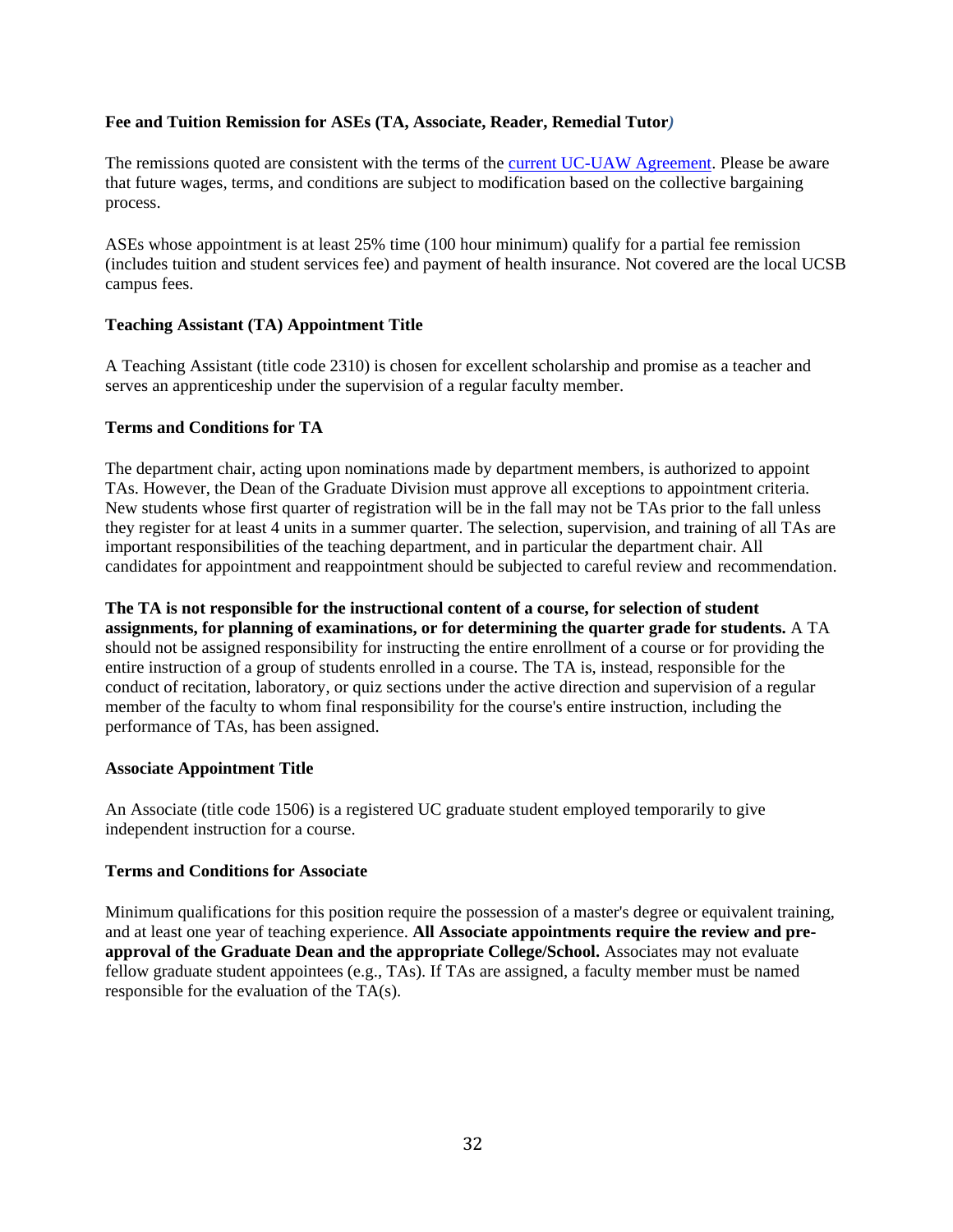## <span id="page-35-0"></span>**Tax Information and Resources**

**Note:** The information provided below is not a substitute for professional/government tax counseling or for reading Internal Revenue Service and California Tax Board publications. The University is unable to provide tax advice to individuals.

**Graduate Division Reference for Tax Information and** 

**Resources**:<http://www.graddiv.ucsb.edu/financial/tax-information>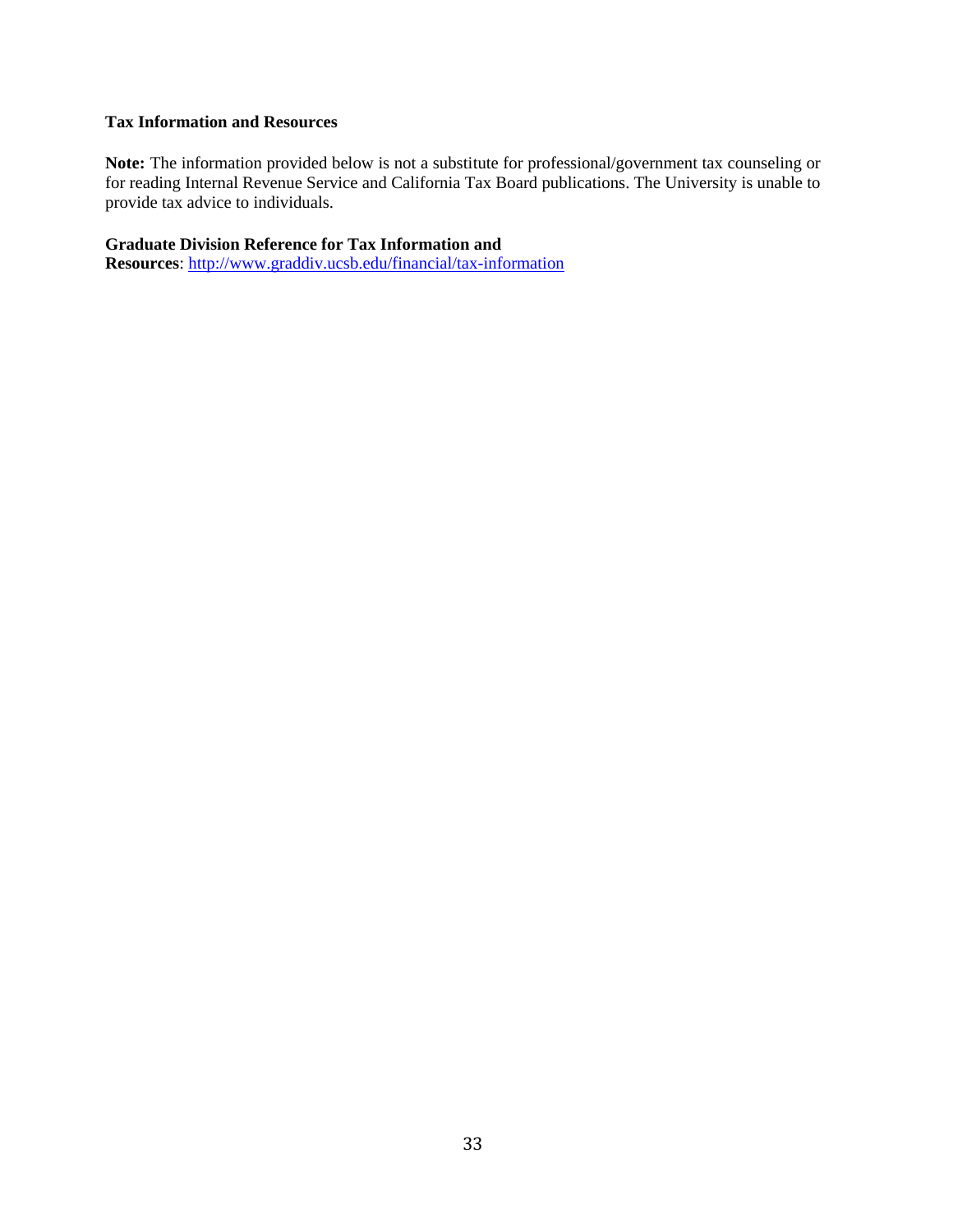# <span id="page-36-0"></span>**Your Transcript**

## <span id="page-36-1"></span>**Transfer of Credit**

Credit for upper-division and graduate courses at another institution may be transferred to UCSB only if the student was in a graduate program when the courses were completed, and they have not been used for a degree already awarded. Graduate students must complete one quarter of enrollment before they can petition to transfer units earned elsewhere. With the permission of the Graduate Division and the academic department, up to eight quarter-units of credit for courses completed with a B or better may be transferred from an accredited college other than another UC campus as upper-division credit toward a graduate degree. Up to twelve quarter-units may be transferred from another UC campus. Transferred units will be treated as Passed and will not be counted in calculating the GPA.

No credit is allowed for any course taken as an undergraduate. No courses taken during UCSB Summer Session will apply toward a graduate degree or teaching credential unless admission to graduate standing at UCSB was effective in the summer or in a previous quarter. Ordinarily, no credit is allowed toward an advanced degree for units taken while in non-degree status.

An applicant who has formally initiated an application for admission to graduate standing may take classes through UC Extension's Concurrent Enrollment and petition to transfer up to 12 units of credit to their UCSB transcript if admitted. Enrolled graduate students may not take courses through concurrent enrollment that can be completed through regular enrollment at UCSB. If such courses are taken, no unit credit will be counted toward University requirements. Graduate students must receive permission from the Graduate Division to take "special" Extension course offerings – i.e., coursework other than concurrent enrollment courses. Consult the Graduate Division for a petition and further information.

Since departments are normally interested in the competencies attained in previous coursework rather than in unit credit, students are encouraged to consult individual academic departments and the Graduate Division to determine if a transfer of units is necessary.

## <span id="page-36-2"></span>**Satisfactory/Unsatisfactory and Pass/No Pass Grading**

MAT students should take all MAT courses for a letter grade. Occasionally, a student may wish to take a course in another department on a Satisfactory/Unsatisfactory (S/U) or Pass/No Pass (P/NP) basis. This is possible only when the Schedule of Classes indicates that this is an option. S/U grading is used for courses numbered 200-599, while P/NP, grading is used for courses numbered 1-199. No credit is given for a course in which the grade of U or NP is assigned. Students are cautioned against taking too many courses with S/U or P/NP grading since that reduces the margin for error if low marks are earned in courses taken for letter grades.

## <span id="page-36-3"></span>**Grades of "Incomplete"**

The Graduate Division monitors students' records to ensure that they do not accumulate excessive Incomplete grades. Graduate students who have accumulated 12 or more units of Incomplete or "no grade" are considered to be making insufficient progress toward the degree and will be sent a warning letter. All Incomplete grades must be removed or replaced with a grade in order to advance to candidacy, and to have a graduate degree awarded.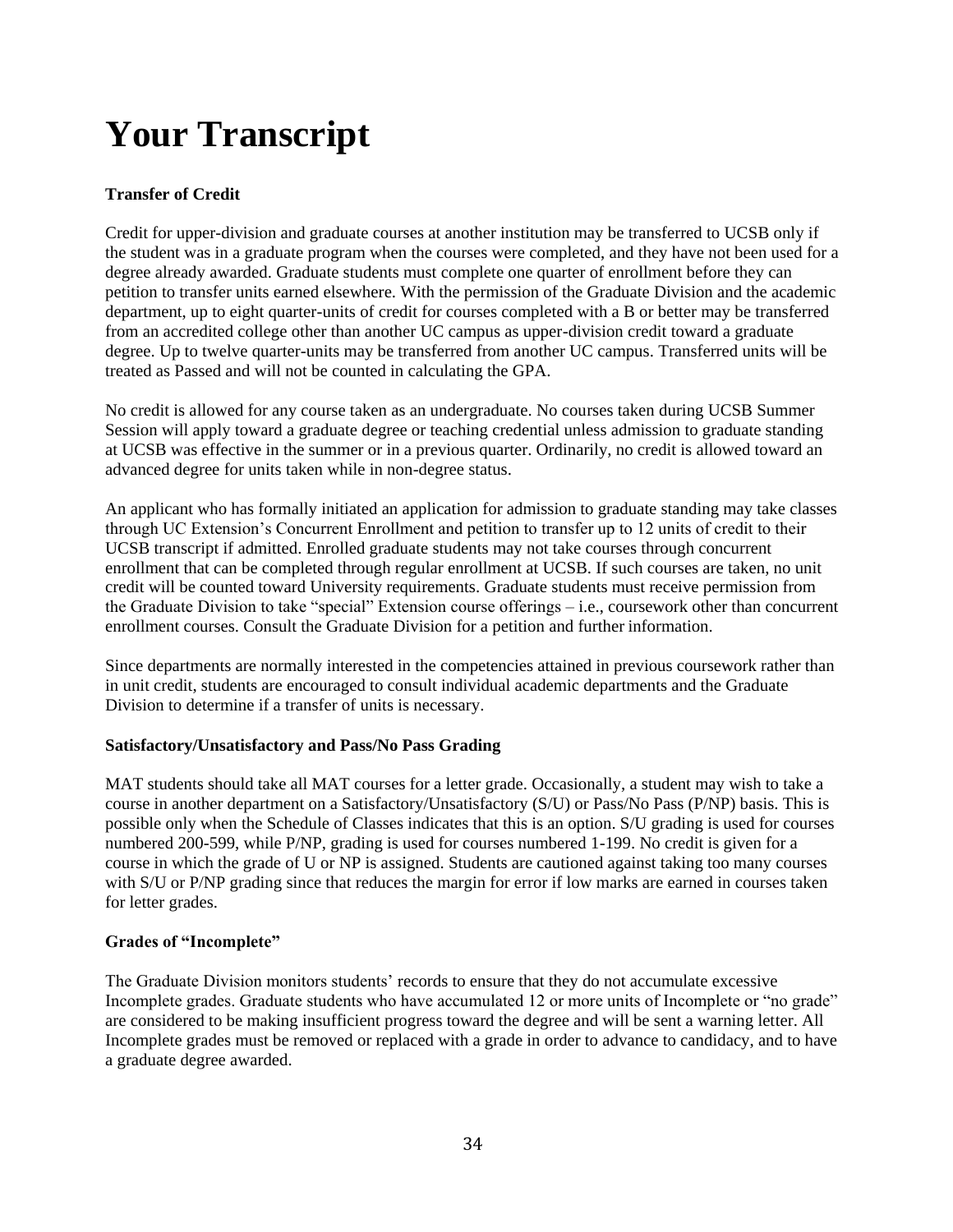An "I" grade on the student's record at the time of graduation in a course not necessary for the fulfillment of degree requirements may be removed only up to the end of the fifth week of the term following the date of graduation. If not removed, it will not be changed to an F or NP but will remain an "I" permanently. At the time of graduation, an "I" grade in a course taken for a letter grade must be utilized in the computation of the grade point average, in accordance with Senate Regulation 634.

#### <span id="page-37-0"></span>**Repetition of Courses**

With departmental permission, graduate students may repeat a course to attempt to earn a better grade. Students who succeed in earning a better grade may petition to retroactively drop the first effort. (Note: This policy differs from the opportunity in some departments to take a variable topics course for credit multiple times.)

#### <span id="page-37-1"></span>**Retroactive Changes to Student Records**

Students are responsible for ensuring that official records maintained by the Office of the Registrar correctly reflect their enrollment. **Students should periodically check their transcript to ensure that it reflects the correct courses and proper grading option.** Retroactive changes to student records are made only to correct an administrative or clerical error, not to "clean up" or improve student records and should be handled in a timely manner.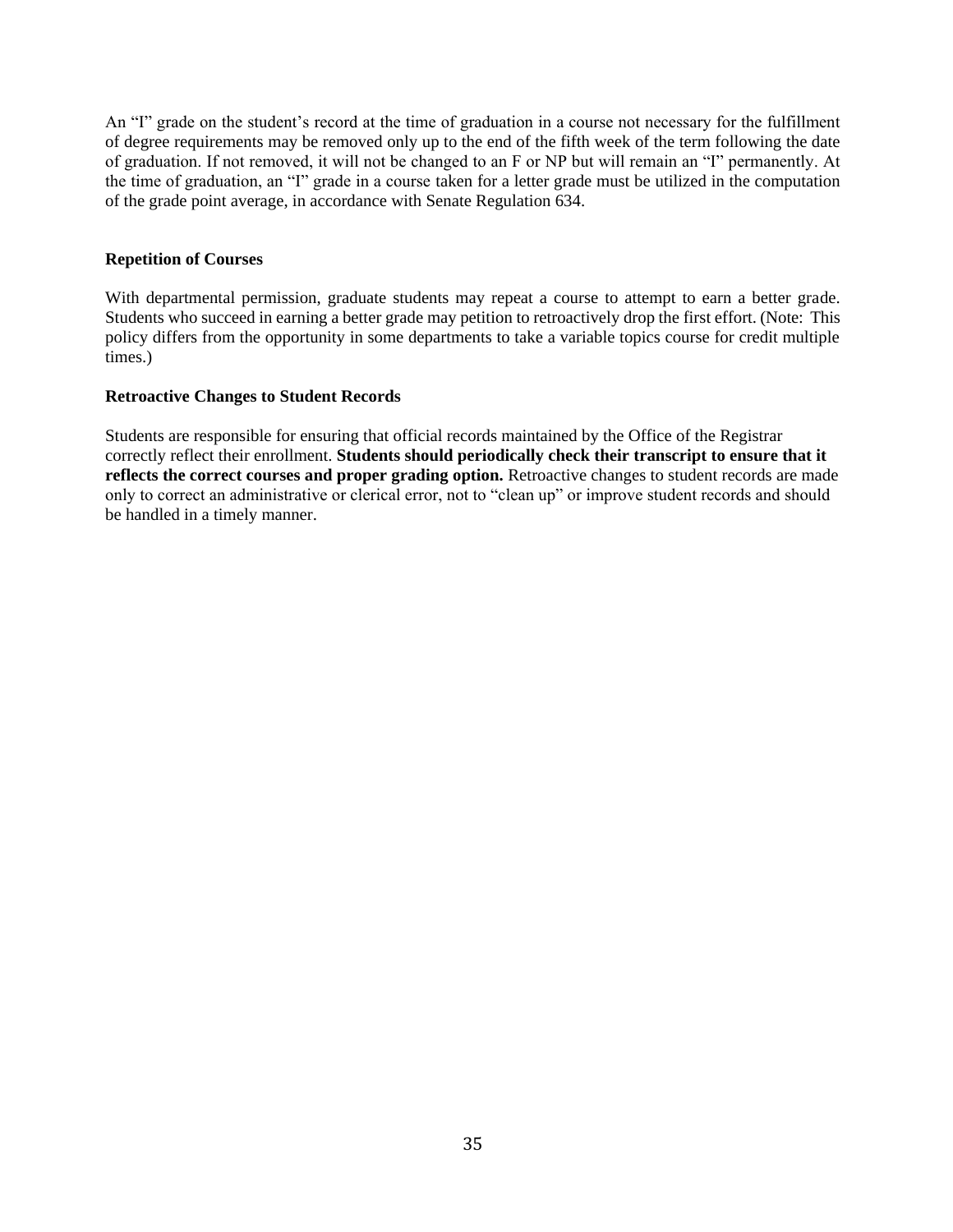# <span id="page-38-0"></span>**Campus Support Groups and Agencies**

# <span id="page-38-1"></span>**Graduate Students Association**

The UCSB Graduate Students Association is a link between graduate students and the University Administration, and the campus community as a whole. GSA focuses on various matters, including budget, race, class, and gender issues, sexual harassment, student rights and responsibilities, academic and professional concerns, health insurance and services, TA training, housing, and other important issues affecting graduate-student life at UCSB. GSA works to: 1) ensure that graduate student concerns are addressed in campus and off-campus policy decisions; and 2) provide graduate students with information concerning decisions that are relevant to student life. To get involved with the GSA, visit its office in room 2502 of the University Center, call (805) 893-3824 or check their website at: [www.gsa.ucsb.edu.](http://www.gsa.ucsb.edu/)

All UCSB graduate students are automatically members of GSA, which is supported by fees. The GSA is made up of students elected by the Executive Council, a seven-member board of officers; a General Council, consisting of elected departmental representatives; and the general student body. Free coffee is provided for graduate students during the academic year M-F, 9:00-5:00pm.

# <span id="page-38-2"></span>**Other Student Organizations**

UCSB graduate students have found it helpful to join together and form groups that meet periodically to discuss common interests and needs. You may find one or more of the following organizations to your liking:

- Graduate Student Resource Center (GSRC)
- Black Graduate Students' Association
- Variations (a multicultural student group)
- Multicultural Center
- Re-entry and Non-traditional Students Association (call the Women's Center at (805) 893- 3778)

Contact the Office of Student Life at (805) 893-4569 for information on how to get in touch with one or more of these groups. OSL maintains information on over 300 other organizations covering a spectrum of interests, based on information provided by the groups and organizations. If you are a member of a student organization that we have failed to mention above, please let us know and we will include your organization in next year's edition.

# <span id="page-38-3"></span>**Further Resources**

Graduate school can be a stressful time. You are encouraged to seek out activities that will add spice and variety to your life. *UCSB GradPost* [\(http://www.gradpost.ucsb.edu/\)](http://www.gradpost.ucsb.edu/) is the primary source for news, funding, professional development, advice, events and more related to graduate student life at UCSB. The Graduate Women's Network has published a comprehensive resource guide for graduate women entitled, *To Survive and Flourish: A Survival Guide for Graduate Women at UCSB*. The guide can be found in the campus authors' section of the University Center Bookstore. When you need the help of a specific organization or center, there are plenty available to you at UCSB including: the Women's Center; Counseling & Psychological Services; Career Services; Student Health Service and Physical Activities & Recreation.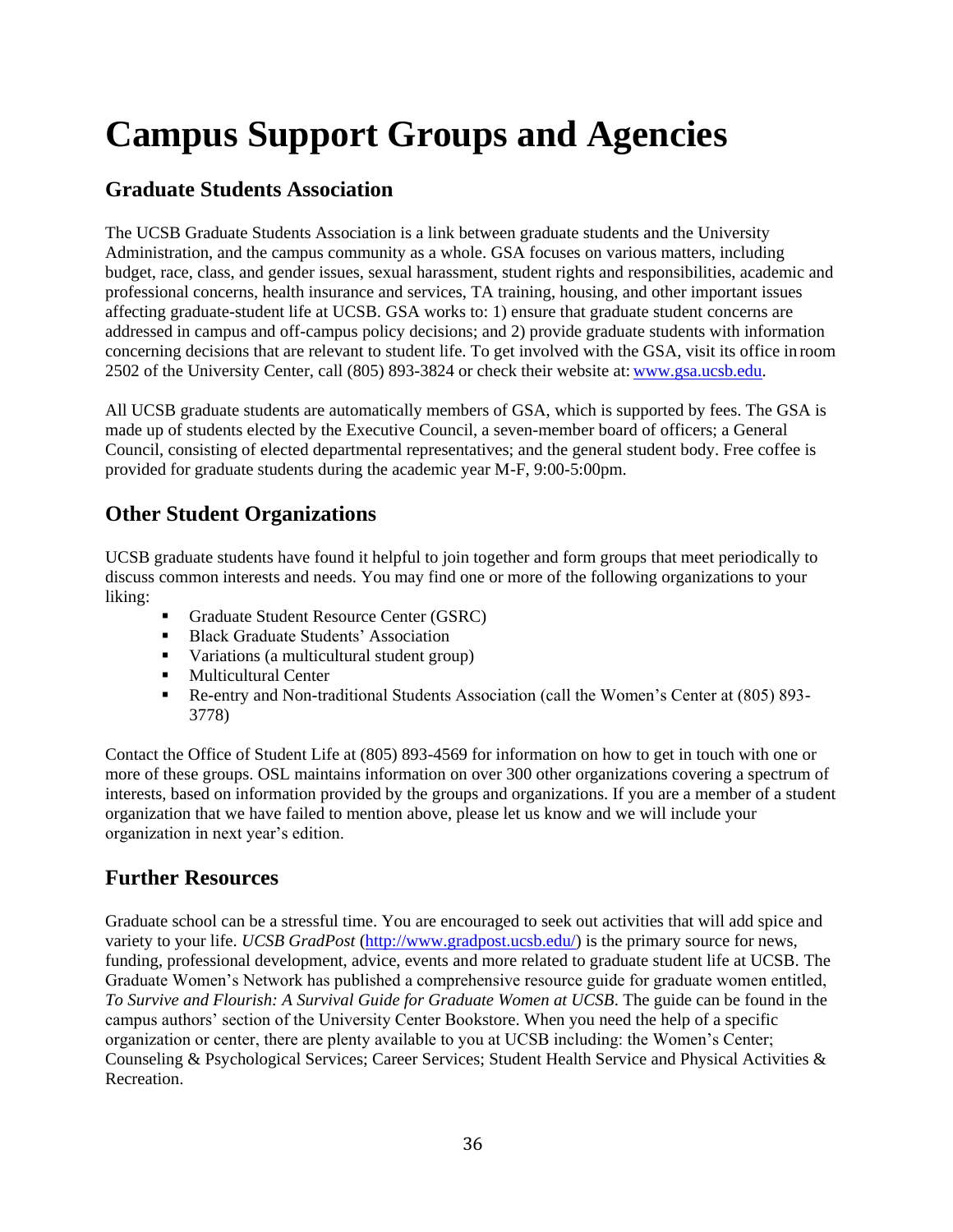## <span id="page-39-0"></span>**Housing Information**

#### [http://www.housing.ucsb.edu](http://www.housing.ucsb.edu/)

Students attending UCSB have a wide variety of housing options from which to choose, ranging from University-owned campus residence halls and family student apartments to off-campus, privately owned residence halls, rooms, apartments, fraternities, sororities and a housing cooperative. For further information, write the UCSB Housing. Dining and Auxiliary Enterprises, 1501 Residential Service Building. Phone: (805) 893-2760. The web site noted above has the most comprehensive and up-to-date information on housing and is, by far, your best resource for information on all things relevant to housing.

## <span id="page-39-1"></span>**Counseling & Psychological Services (CAPS)**

Counseling & Psychological Services (CAPS) is committed to providing timely, culturally appropriate, and effective mental health services to our diverse UCSB student body, as well as professional consultation to faculty, staff, and families. All registered students are eligible for services at CAPS. When help is needed in sorting out a personal concern, CAPS is a resource for learning new skills in building self-confidence, relating to others, reducing stress, solving problems, and identifying options.

#### <span id="page-39-2"></span>**Student Health Services**

Student Health Services (SHS) offers basic medical care as well as selected specialties and extensive educational services. Most of the medical services are free, supported through registration fees. The Walk-In Clinic is available, without appointment, for urgent care (note: *urgent*). Some appointments are available in the Same Day Clinic for non-urgent care. Appointments can also be made for normal health care (call appointments (805) 893-3371). The Women's Clinic provides all preventive health care needs for women in addition to pregnancy and STD testing. Other services require minimal fees, as posted in the lobby and in all clinic waiting areas: pharmacy, x-rays, lab tests, physical therapy (by referral only), and specialty clinics. During "Discovery Days" at the beginning of fall quarter, SHS holds orientation sessions to inform students on effective use of SHS. SHS is located in Building 588, and is open Mon, Tues, Thurs, and Fri, 8:00 a.m. to 4:30 p.m.; Wednesday 9:00-4:30pm.

All graduate students are charged a quarterly fee for the mandatory Graduate Student Health Insurance Plan. For Teaching Assistants (employed 25% time or more) and Associates, the Graduate Division pays the fee. Other graduate students must pay the fee or present proof of comparable coverage under another health insurance policy to the SHS Insurance Office. For further information, call the SHS Insurance Office (805) 893-2592.

## <span id="page-39-3"></span>**UCSB Recreation Center**

Graduate student fees give all registered graduate students access to the Recreation Center (Rec Cen) during the fall, winter and spring quarters. For a modest fee, students may use the Rec Cen during the summer quarter. A validated registration card is your permit to enter the facility.

The Rec Cen offers a 50-meter pool, a 25-yard pool, outdoor recreation areas, large fitness center, five racquetball courts, two squash courts, two gymnasiums, pro shop, equipment room and locker rooms. It features weight and cardio training, basketball, volleyball, badminton, and other activities (leagues, classes). Guests over 18 years of age can use the Rec Cen for a daily fee.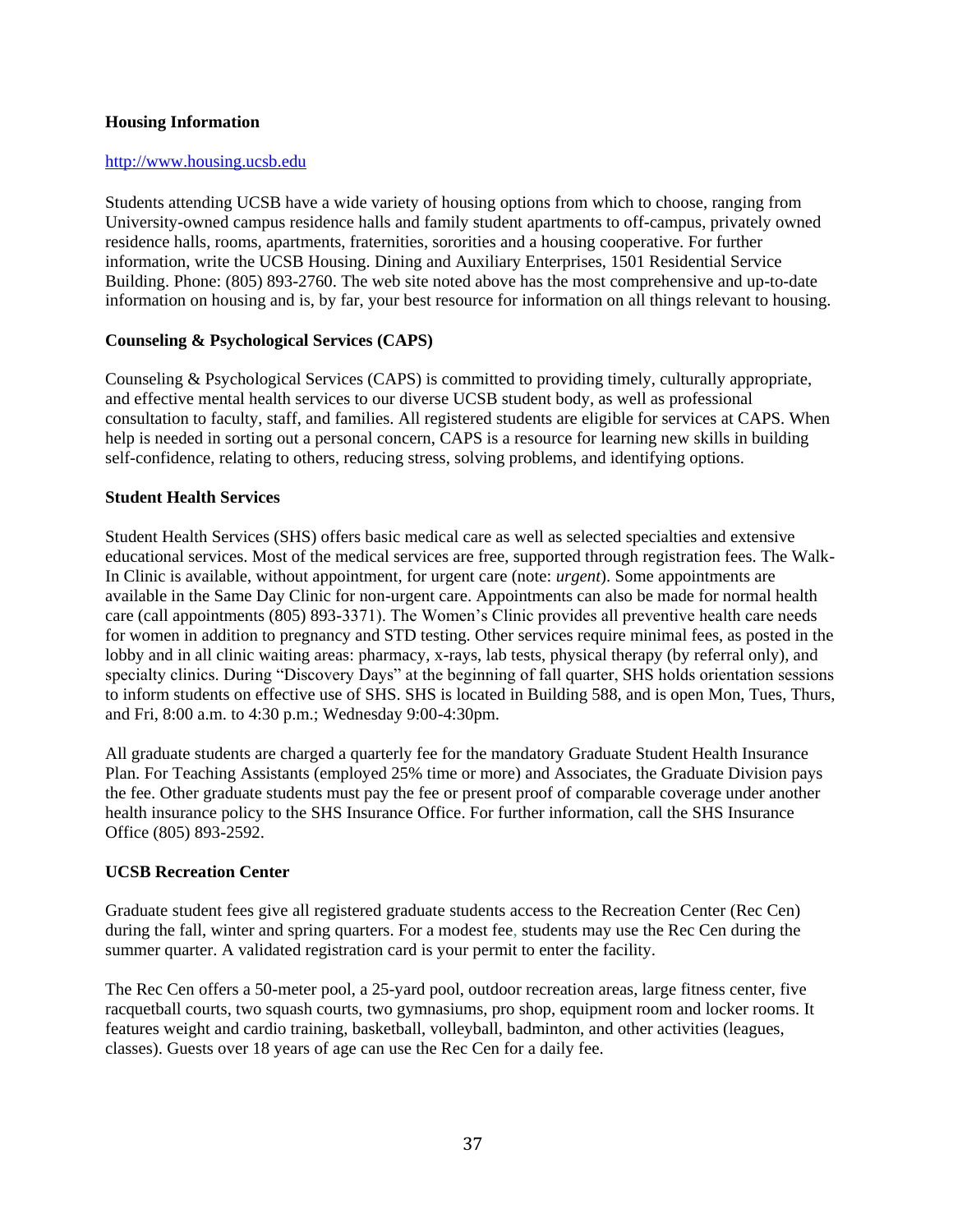#### <span id="page-40-0"></span>**Disabled Students Program**

#### <http://dsp.sa.ucsb.edu/>

The Disabled Students Program (DSP) coordinates services for disabled students and assists students with permanent and temporary disabilities. DSP provides readers, note takers, interpreters, referrals, registration assistance and supplemental orientation to eligible students. An adaptive equipment inventory is available; vans provide on-campus transportation. Call (805) 893-2668. DSP is located in 2120 Student Resource Building.

#### <span id="page-40-1"></span>**Office of International Students and Scholars**

## **<https://oiss.ucsb.edu/index.php/>**

The Office of International Students and Scholars (OISS) serve the international student population, which [is quite diverse in its belief s](http://www.oiss.ucsb.edu/)ystems, values, traditions and academic training. Additionally, OISS assists foreign postdoctoral scholars engaged in research at UCSB with matters relating to visas. The OISS staff members advise and assist students with concerns about immigration, finances, employment, academic work, housing and personal problems. OISS works with volunteers from the Santa Barbara community who teach English-language conversation classes and offer individual conversation tutorials in OISS classrooms throughout the year. OISS administers an Orientation Program for entering foreign students, publishes a quarterly newsletter and maintains information of interest to international students and scholars at its web site. Phone: (805) 893-2929.

## **Women, Gender, and Sexual Equity Department**

#### <http://wgse.sa.ucsb.edu/>

The Women, Gender, and Sexual Equity Department offers a variety of services to students and the [campus community. The C](http://wgse.sa.ucsb.edu/)enter invites everyone to visit the office and utilize resources in 1220 Student Resource Building Phone: (805) 893-3778.

## **Resource Center for Sexual and Gender Diversity (RCSDG)**

The RCSGD, located on the 3<sup>rd</sup> floor of the Student Resource Building, works with student, staff and faculty to ensure that LGBTQ identities, experiences and concerns are represented and addressed at UCSB. It offers LGBTQ programming throughout the year, including films, performances and Pride Week each spring**.**

## <span id="page-40-2"></span>**Office of Equal Opportunity & Sexual Harassment Prevention**

The Rape Prevention Education Program and the Sexual Harassment Prevention Education Program offer educational programming and advocacy for women and men about sexual assault, sexual harassment, dating and domestic violence.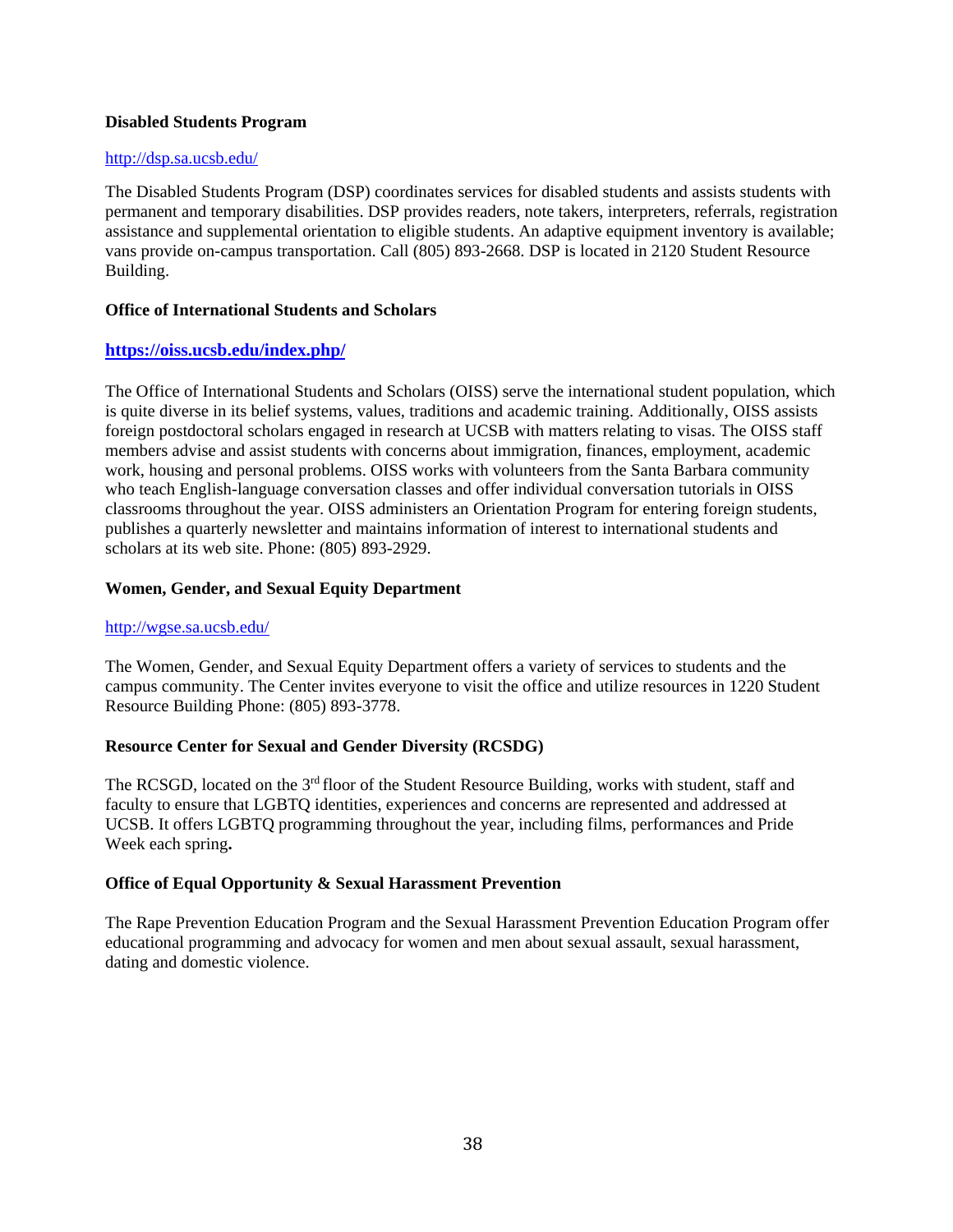#### <span id="page-41-0"></span>**Hate Incidents Response Coordinator**

This is the reporting point for student victims of hate crimes and hate incidents on campus and in IV, as well as faculty and staff victims of hate crimes or incidents committed by students. The office investigates alleged incidents, organize the University's response, and works with both victims and perpetrators.

#### **Distressed Student Program**

The coordinators of student mental health services will consult about a student, provide referrals to campus departments, develop action plans, and follow up with students, staff and faculty as appropriate.

## <span id="page-41-1"></span>**Library and Study Space**

The Davidson library houses many books, journals and articles on women's issues, gender and feminism; provides a place where students can read and study in the library or check out books to take home. The library also carries reference guides such as the "Survival Guide for Graduate Women at UCSB" and the "Single Parent Support Guide."

#### **University Children's Center**

The University Children's Center provides quality childcare for children 3 months to 5 years of age. All student families receive a reduced tuition rate. Additional tuition subsidies are available for low-income families from a State Department of Education Grant and from the Chancellor's Child Care Scholarship Fund. To place your child's name on the Center's waiting list and to inquire about tuition subsidies, please call or stop by. Hours: Monday-Friday, 7:30 a.m. - 5:30 p.m. West Campus, UCSB, (805) 893-3665.

#### <span id="page-41-2"></span>**Instructional Development**

#### <http://id.ucsb.edu/>

Instructional Consultation at the University of California at Santa Barbara is dedicated to providing the faculty and teaching staff of UCSB with the highest caliber professional consultation in matters of instructional design, delivery and evaluation. To this end, the office consists of a number of related functional units and programs Kerr Hall, phone (805) 893-8583.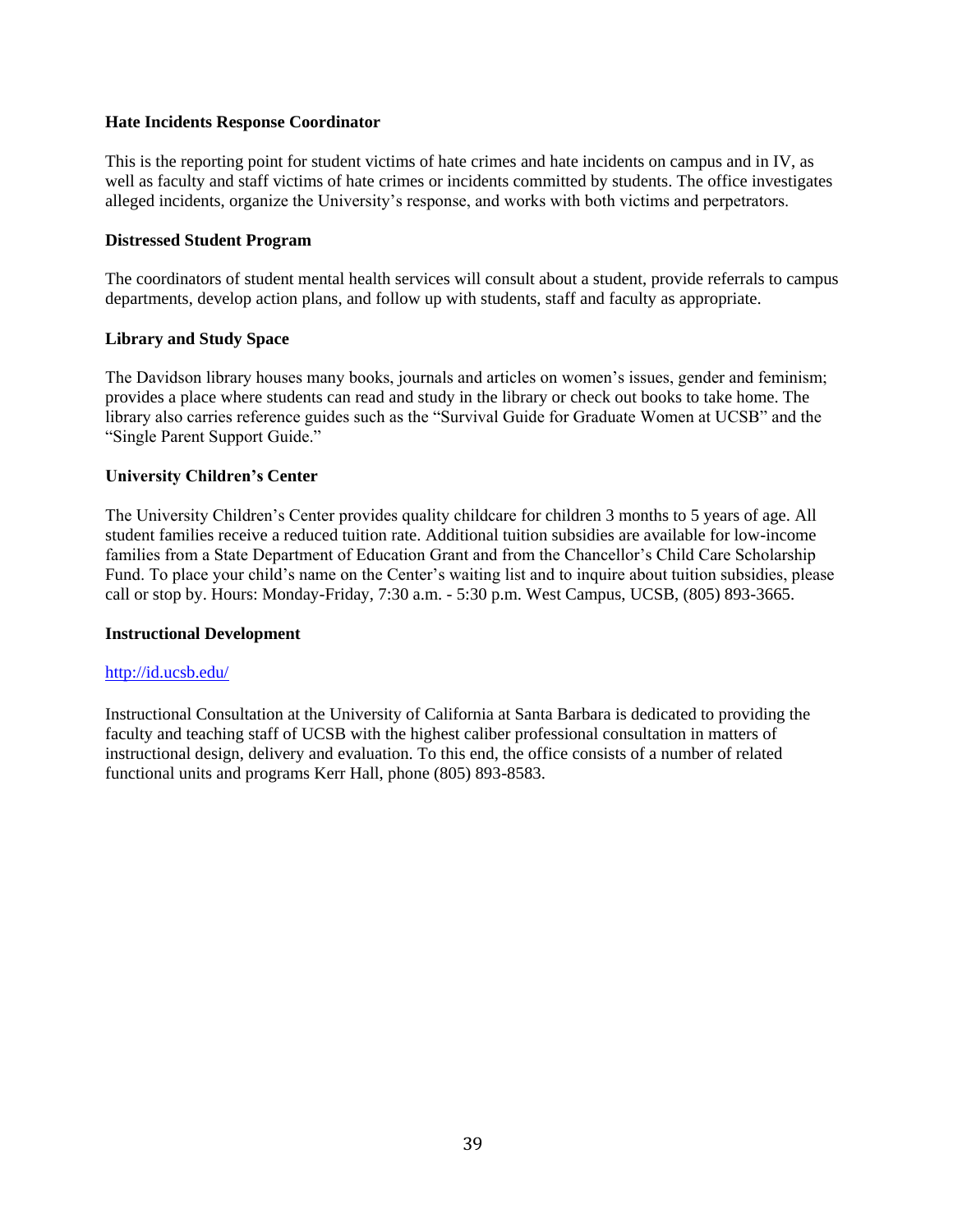# <span id="page-42-0"></span>**Programs and Services**

## <span id="page-42-1"></span>**Career Services**

In addition to academic apprentice positions, many part-time University staff positions are available. Jobs are listed at the Career Services Office, as well as in the academic departments, and the campus Human Resources Office. Positions are available in the University Center (UCen), Davidson Library, Bookstore, UCen Dining Services, Student Health Service, and elsewhere on campus. Students are allowed to work up to 20 hours per week (50% time) while enrolled in a graduate program. Students seeking part-time, summer jobs, or internships should check the listings on the GauchoLink website: [http://career.sa.ucsb.edu.](http://career.sa.ucsb.edu/)

## <span id="page-42-2"></span>**In-class videotaping of Teaching Assistants, Teaching Associates, and Faculty**

To schedule a classroom videotaping contact Video Taping (805) 893-2828 consulting regarding teaching practices

## <span id="page-42-3"></span>**TA Development Program**

Instructional Consultation's campus-wide TA Development Program (805) 893-8583, [TADP@id.ucsb.edu\)](mailto:TADP@id.ucsb.edu) offers training activities for Teaching Assistants and serves as a resource for departmental TA training programs. Campuswide activities include the following.

## <span id="page-42-4"></span>**Campus wide TA Orientation**

Held each fall quarter, attendance at the annual TA Orientation is **required** for all first-time TAs and Readers at UCSB (even if duties will not begin until winter or spring quarters). This training is designed to provide new TAs with basic instructional skills for leading discussion sections and labs.

## <span id="page-42-5"></span>**Videotaping, Classroom Visitation and Consulting Service**

This service provides an opportunity to observe yourself while teaching and to develop instructional skills. To schedule a taping, call (805) 893-2828.

## <span id="page-42-6"></span>**Instructional Videotapes**

Videotapes on general and discipline-specific teaching techniques are available in the Kerr Learning Lab. (x3963). Title call numbers are LB5 and LB6.

## <span id="page-42-7"></span>**UCSB Career Services**

Career Services is a key resource and trusted ally to UCSB graduate students. <http://career.sa.ucsb.edu/students/gradstudents>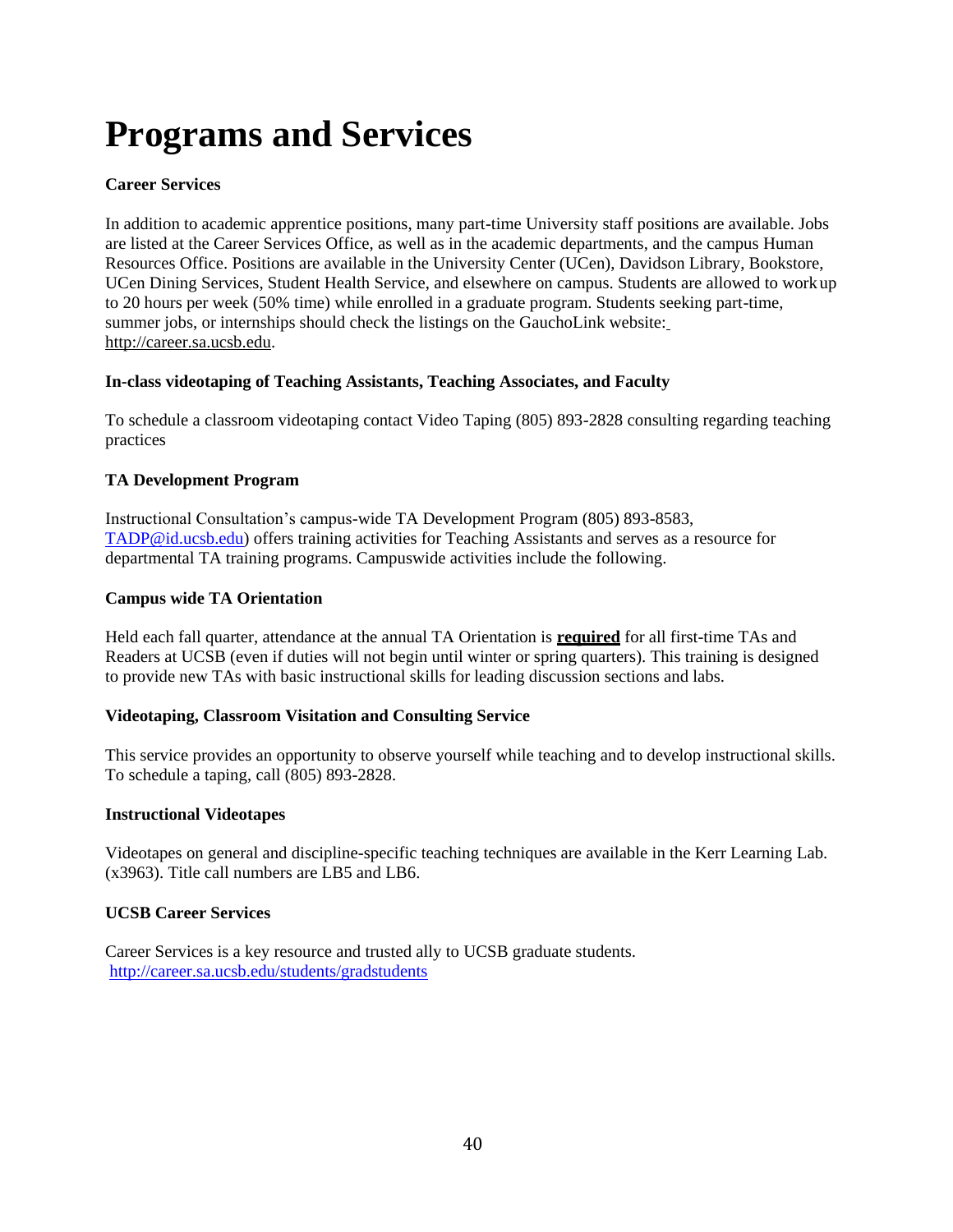# <span id="page-43-0"></span>**Appendices**

The official Academic Calendar is published here:

[https://registrar.sa.ucsb.edu/calendars/calendars-deadlines/academic-calendars/](https://registrar.sa.ucsb.edu/calendars/calendars-deadlines/academic-calendars/academic-calendar-for-2019-2020)

#### **Useful Campus Publications**

There are a number of publications available to students on various campus agencies. Following is a partial listing.

#### *UCSB GradPost*

The GradPost is the go-to website for the latest and greatest news about graduate student life at UCSB. The GradPost staff works together to write articles that will help you successfully navigate the graduate experience at UCSB.

*Grad News*

Published by the Graduate Division biannually, in fall and spring. Among the many important things it contains is a listing of deadlines for applying for financial support.

*Housing*

Published by Housing, Dining & Auxiliary Enterprises

*Career Manual*

Published by Career Services

*Graduate Student Guide*

Published by the Graduate Division, the Guide contains all information about the Graduate Division, general requirements for graduate degrees (standards of scholarship, residence requirements, degree deadlines), Master's and doctoral committees, registration and course enrollment, transfer of credits, leaves of absence, reinstatement and readmission, and other important topics.

*Guide to Filing Theses and Dissertations at UCSB*

Published by the Graduate Division in cooperation with the Davidson Library. This publication covers everything you need to know about producing and filing Master's theses and Ph.D. dissertations, and D.M.A. research documents.

## **Some Useful UCSB Web Sites**

General [http://www.ucsb.edu](http://www.ucsb.edu/)

Instructional Computing – computing services for the UCSB community Table of Content Directory **Services** 

[http://www.identity.ucsb.edu/people\\_finder/](http://www.identity.ucsb.edu/people_finder/)

Graduate Division Home page:<http://www.graddiv.ucsb.edu/>

## **Calendar and Deadlines for Grad Students:** <http://www.graddiv.ucsb.edu/calendar/>